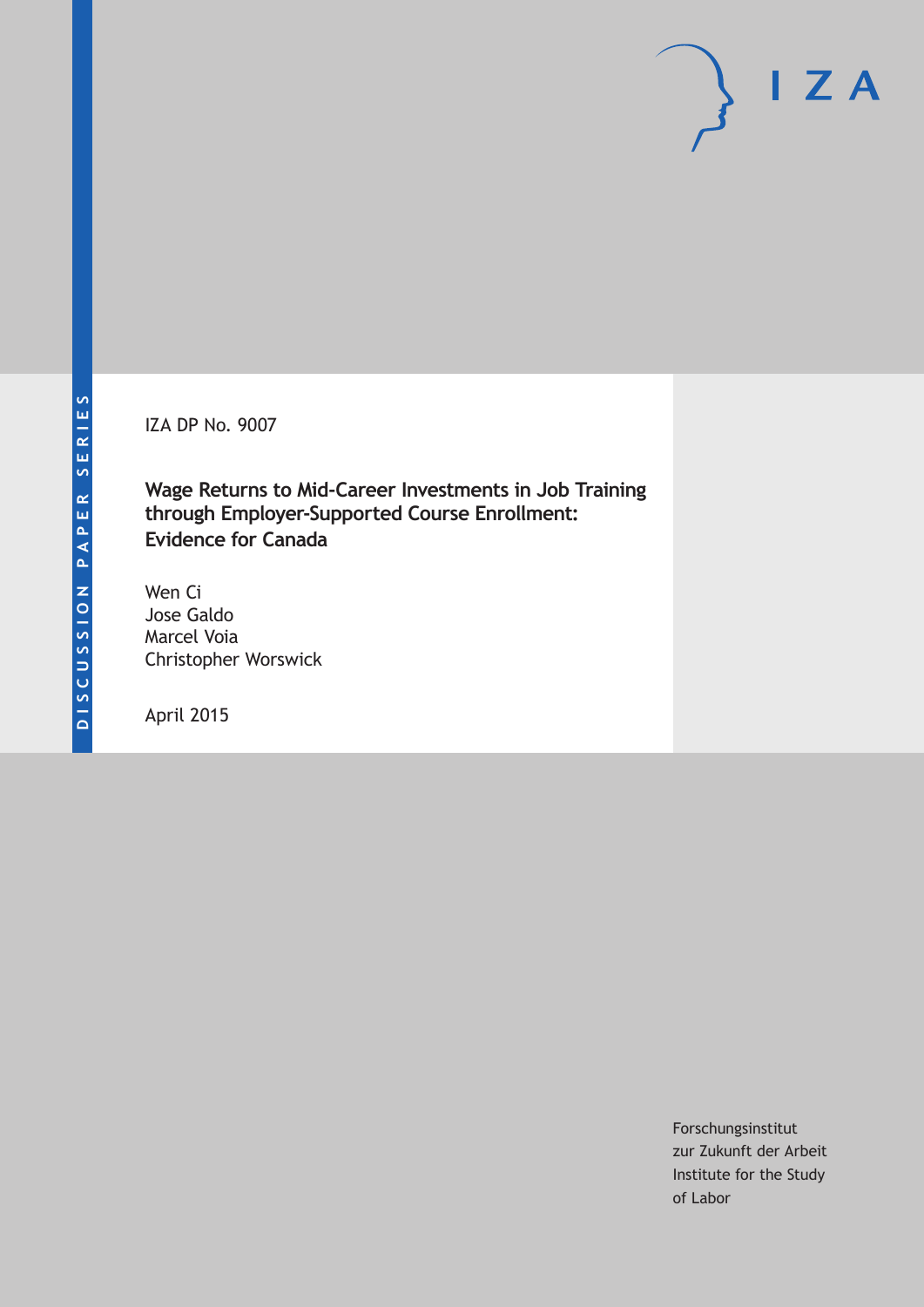# **Wage Returns to Mid-Career Investments in Job Training through Employer-Supported Course Enrollment: Evidence for Canada**

# **Wen Ci**

*Carleton University*

# **Jose Galdo**

*Carleton University and IZA*

# **Marcel Voia**

*Carleton University*

# **Christopher Worswick**

*Carleton University*

# Discussion Paper No. 9007 April 2015

IZA

P.O. Box 7240 53072 Bonn Germany

Phone: +49-228-3894-0 Fax: +49-228-3894-180 E-mail: iza@iza.org

Any opinions expressed here are those of the author(s) and not those of IZA. Research published in this series may include views on policy, but the institute itself takes no institutional policy positions. The IZA research network is committed to the IZA Guiding Principles of Research Integrity.

The Institute for the Study of Labor (IZA) in Bonn is a local and virtual international research center and a place of communication between science, politics and business. IZA is an independent nonprofit organization supported by Deutsche Post Foundation. The center is associated with the University of Bonn and offers a stimulating research environment through its international network, workshops and conferences, data service, project support, research visits and doctoral program. IZA engages in (i) original and internationally competitive research in all fields of labor economics, (ii) development of policy concepts, and (iii) dissemination of research results and concepts to the interested public.

<span id="page-1-0"></span>IZA Discussion Papers often represent preliminary work and are circulated to encourage discussion. Citation of such a paper should account for its provisional character. A revised version may be available directly from the author.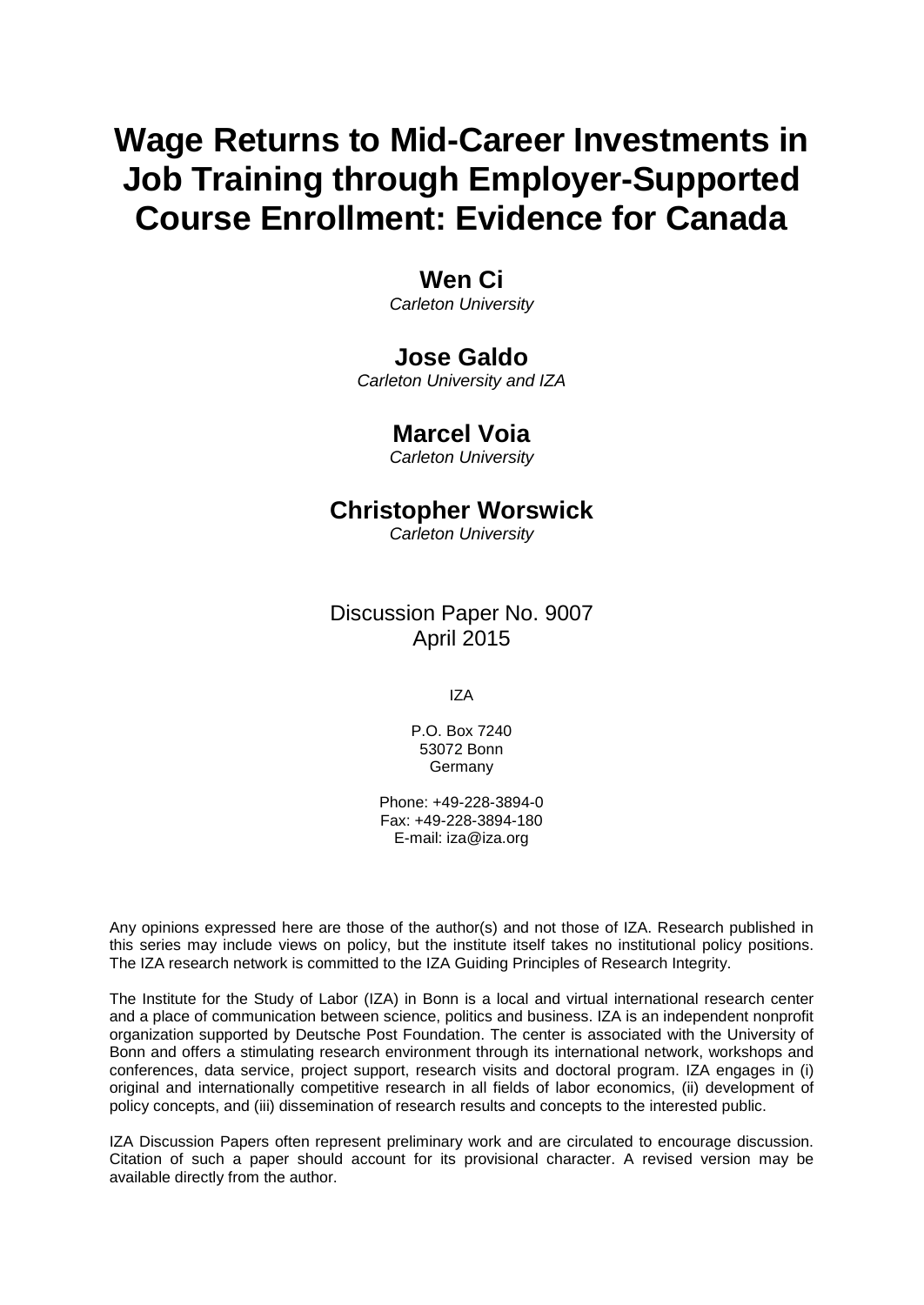IZA Discussion Paper No. 9007 April 2015

# **ABSTRACT**

# **Wage Returns to Mid-Career Investments in Job Training through Employer-Supported Course Enrollment: Evidence for Canada[\\*](#page-1-0)**

Using longitudinal data for Canada, we analyze the incidence and wage returns to employer supported course enrollment for men and women. Availability of confidential data, along with a relatively rich set of observable covariates, lead us to the estimation of difference-indifferences matching models of the effect of employer supported course enrolment on wages. The estimated average treatment effects on the treated range from 5.5 to 7.2 percent for men and 7.1 to 9.0 for women. While high-skilled workers show disproportionally higher rates of participation in employer-supported training, we observe no wage premiums for these types of workers. Statistically significant positive wage returns are found, on the other hand, for low-skilled workers.

JEL Classification: C14, I20, J24, J31, M53

Keywords: return to adult training, employer supported course enrollment, difference-in-differences model, propensity score matching, Canada

Corresponding author:

Christopher Worswick Department of Economics Carleton University 1125 Colonel By Drive Ottawa, Ontario K1S 5B6 Canada E-mail: [christopher.worswick@carleton.ca](mailto:christopher.worswick@carleton.ca)

This project was funded as part of the SRDC-CLSRN project on adult education. We would like to thank Karen Myers, Craig Riddell, Arthur Sweetman, an anonymous referee and other participants in the project for helpful comments and suggestions. The analysis presented in this paper was conducted at the COOL RDC which is part of the Canadian Research Data Centre Network (CRDCN). The services and activities provided by the COOL RDC are made possible by the financial or in-kind support of the SSHRC, the CIHR, the CFI, Statistics Canada, Carleton University, the University of Ottawa and the Université du Québec en Outaouais. The views expressed in this paper do not necessarily represent the CRDCN's or that of its partners'.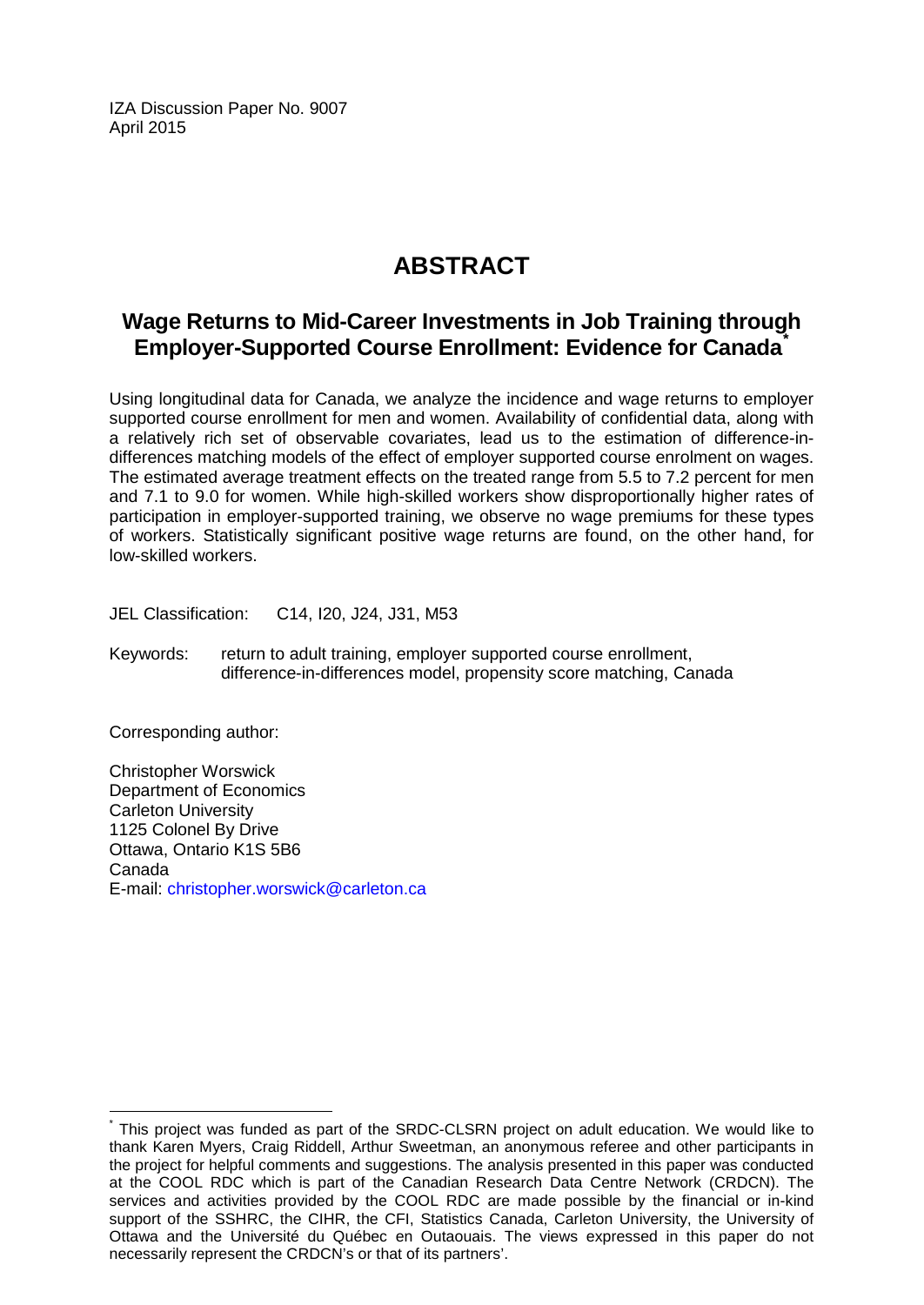#### **1. Introduction**

Lifelong learning such as adult education and training has become a relevant practice because of technological changes in production processes, job mobility across industries and occupations, and workers' lack of proper skills and competences. Heckman, Lochner, and Taber (1998) estimated that over half of lifetime human capital is obtained through lifelong investments, including training within firms. Our focus is on the incidence and returns to adult (age 25 and older) employer-supported training for women and men in Canada. Using longitudinal data from the confidential versions of the Survey of Labour and Income Dynamics (SLID) of Statistics Canada, we analyze the impact on wage outcomes of mid-career investments in job-related training. We exploit the availability of a rich, relevant set of socio-demographic and labormarket characteristics for a large set of workers to implement semiparametric difference-indifferences matching models. Unlike the extensive literature on returns to formal schooling, relatively few studies have addressed the returns to training programs among adult learners in Canada.

Results shows positive and statistically significant wage returns to mid-career investments in training in the Canadian labour market, ranging in size from 5 to 9 percent for both men and women. These estimated wage premiums are steady across several sensitivity analyses including changes in (1) the estimation sample, (2) matching estimator, (3) bandwidth parameters and (4) empirical common support. Relative to the evidence reported for employersupported training in the U.S. (see the review in Carneiro and Heckman 2003), our findings are in the lower range of the point estimates.

Contrary to the findings of previous studies that used earlier panels of the SLID data in Canada (e.g., Zhang and Palameta 2006), we generally find equal or higher wage premiums for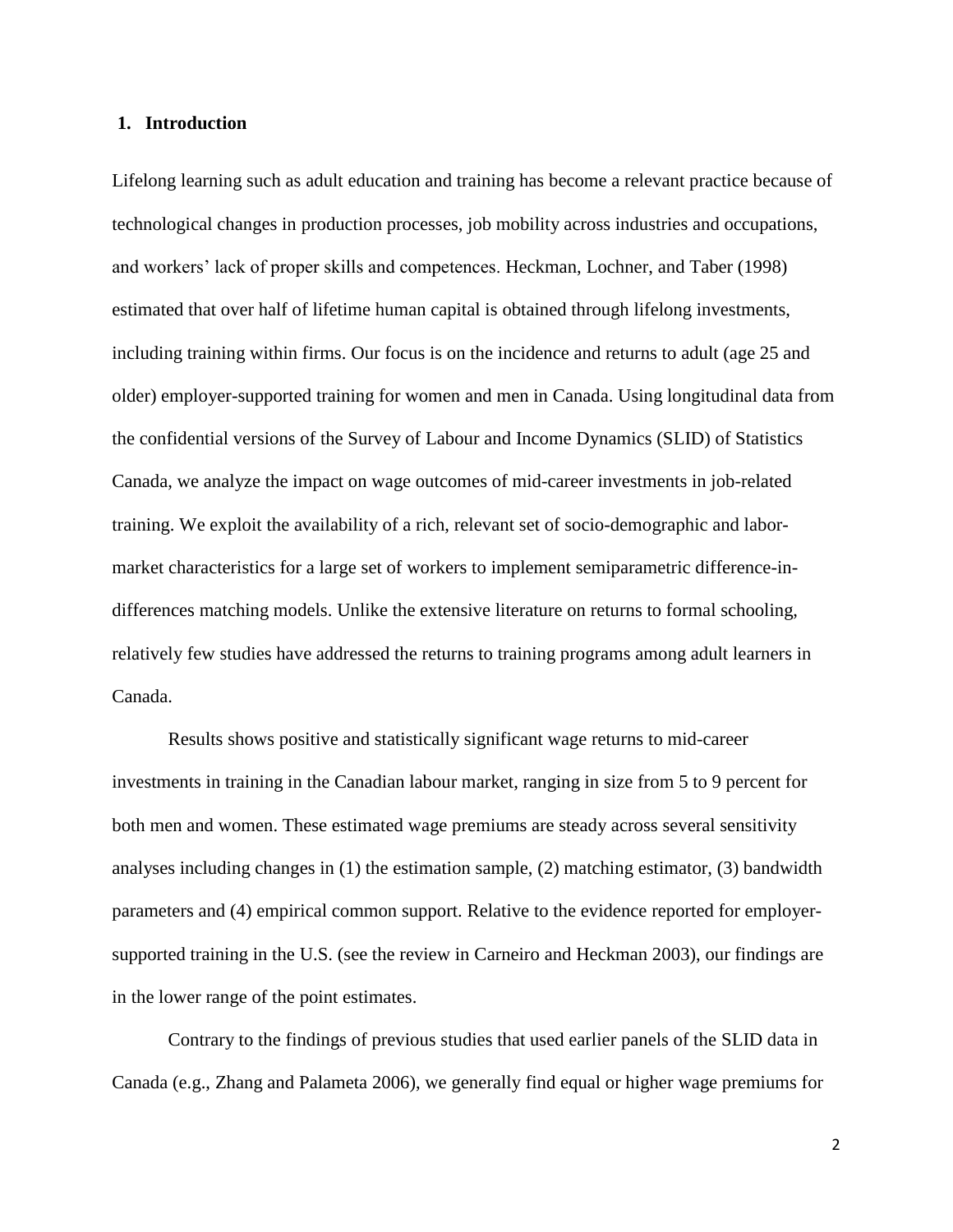women than that for men. Although the magnitude of the gender differences are somewhat sensitive to changes in the estimation sample and econometric details, we do not find statistically significant wage advantages for men relative to women. This result suggests that women are not only making gains in terms of labour market participation and wage rates in Canada in recent years but they are also benefiting to the same extent as, or slightly even more than, men when participating in employer-supported adult training.

The analysis of the determinants of employer-supported training participation is quite consistent with previous findings reported for Canada and the U.S. White, high-skilled individuals who hold longer tenure job in large firms are more likely to participate in employersupported training relative to non-white, low-skilled individuals who hold shorter tenure job in smaller firms. Among all variables used in the specification of the propensity scores model, levels of education show the largest marginal effects in term of training participation. For instance, a woman with bachelor degree has a 25 percentage point higher probability of training participation relative to a woman with less than high school education. Yet, we observe no wage effects for high-skilled workers. On the contrary, participation in employer-supported training yields positive and statistically significant wage premiums only for low-skilled workers. This result suggests that firms might benefit more if they reallocate adult training investments towards the least educated workers.

Given that our empirical approach is based on differences in outcomes between treated and untreated individuals before and after participation, one common concern for the internal validity of the estimated wage premiums is the underlying assumption of 'parallel trends' for the (counterfactual) outcomes. We assess indirectly this concern by exploiting the longitudinal nature of the SLID panel data. Most importantly, we do not find evidence of an 'Ashenfelter's Dip' in our data.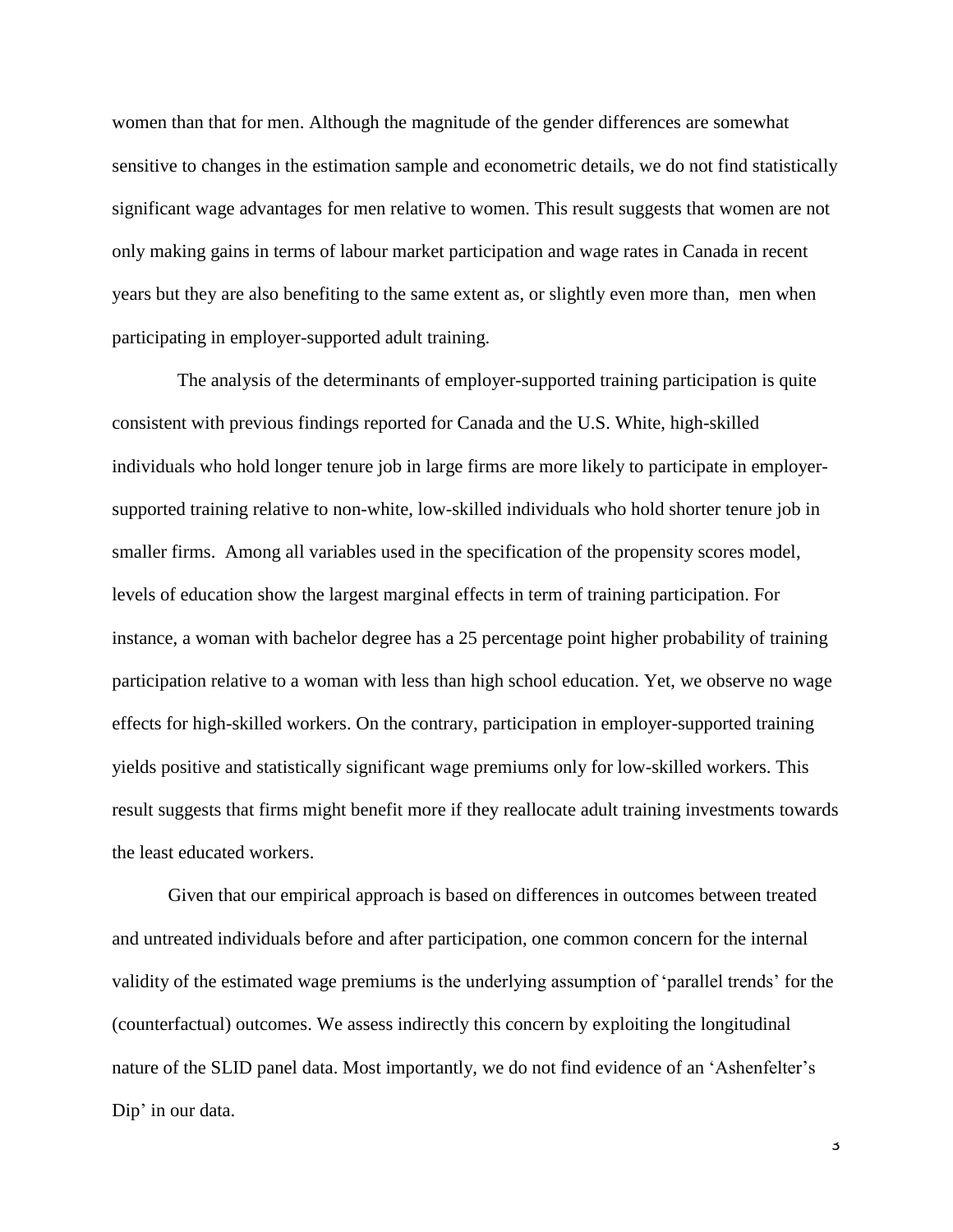#### **2. Assessment of the Adult Training Literature in Canada**

The literature on employer-supported adult training, a particular form of lifelong learning, is relatively new in Canada and the result of the availability of new micro level data. It is well documented that the overall participation in adult education and training has consistently increased in the last decade in Canada, reaching up to 30 percent of individuals aged 25 to 64.<sup>1</sup> Yet, in contrast to the extensive literature on returns to formal schooling, relatively few studies have addressed the returns to training programs among adult learners in Canada, and as a result evidence on their effectiveness is relatively thin, generated mostly in recent years and, with few exceptions, confined to government reports.<sup>2</sup>

Evidence on returns to training programs among adult learners in Canada are mainly based on three sources of micro-level survey data: (1) the Adult Education and Training Program (AETS), a complement to the Labour Force Survey (LFS), and as result includes all of the LFS information on labour markets and demographic characteristics; (2) the Survey of Labour and Income Dynamics (SLID), a longitudinal household survey that follows the same sample of adults for six consecutive years on a wide variety of labor-market and socio-economic matters; and (3) the Workplace and Employer Survey (WES), a longitudinal matched data on employers and their employees. Table 1 (below) reports a representative selection of adult training studies in Canada. A well-defined pattern is the heterogeneity in the definition of "training" that varies in terms of content, scope, funding, and intensity across studies. This is indeed driven by how adult education and training is measured in the surveys. While the WES survey provides information for on-the-job and classroom employer-supported training programs, the AETS survey distinguishes training "programs" from training "courses", with the former leading to formal certification and the latter not. This survey also makes a distinction between employersupported and government-supported training programs. The SLID survey makes a distinction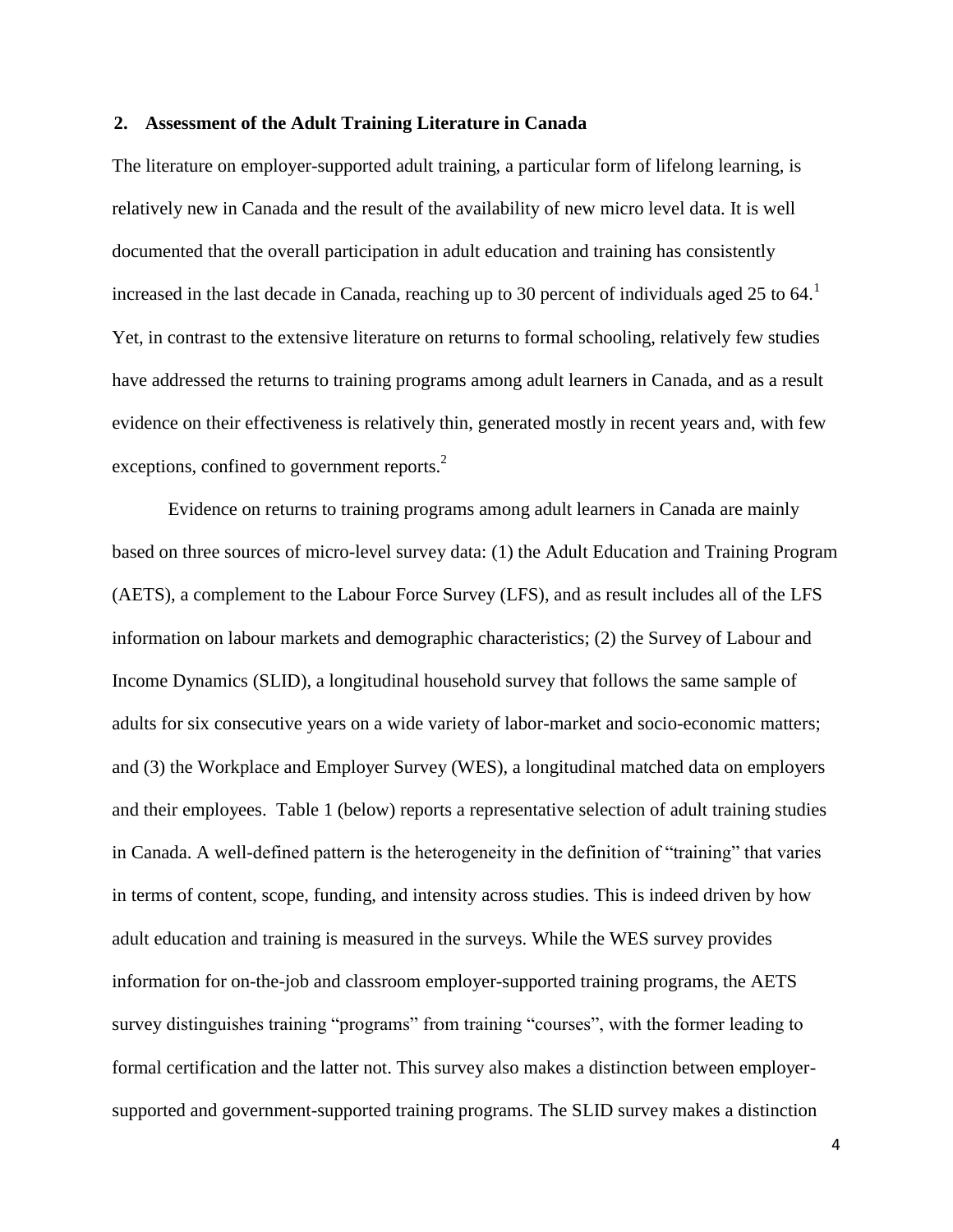between training "programs" provided by educational institutions and conducive to formal certification, and training "courses" such as job-related seminars, courses workshops, and conferences. Starting in 2002, additional questions were added in the SLID survey that allows one to know whether employers provided or paid for the training.<sup>3</sup>

Independently of the particular definition of training used by these studies, the evidence shows positive and significant overall effects of training on measures of wages (ranging from 1% to 17%) and productivity (ranging from 3% to 36%). The magnitude of the impacts is, however, dependent on the data structure, econometric approach, outcomes of interest, and the specific definition of "training". Indeed, several features emerge from this analysis. First, parametric models that exploit longitudinal data structure show smaller effects than studies that are based on cross-sectional approaches. For instance, Dostie and Leger (2014) report 3.5% and 0.6% gains on weekly wages for classroom employer-supported training when implementing OLS and fixedeffects models. One strong conclusion of this literature review is that cross-sectional ordinary least squares (OLS) returns to adult training are biased upward.

Second, econometric models that control for unobserved heterogeneity and endogeneity of training decisions report positive but smaller effects than standard parametric models. In this regard, Parent (2003), for instance, show almost 50% reductions, from 7.4% to 3.4%, in the magnitude of the productivity impacts when comparing the results from parametric fixed-effect models and panel GMM models. Similarly, Hui and Smith (2001) show that cross-sectional matching methods reduces consistently the magnitude of the estimated effects with respect to traditional parametric selection models in the context of the AETS data. For weekly earnings, the authors report matching average impacts of \$30 dollars, while parametric selection models yield effects of \$407 dollars. Indeed, Hui and Smith (2001) find unreliable estimates for several widely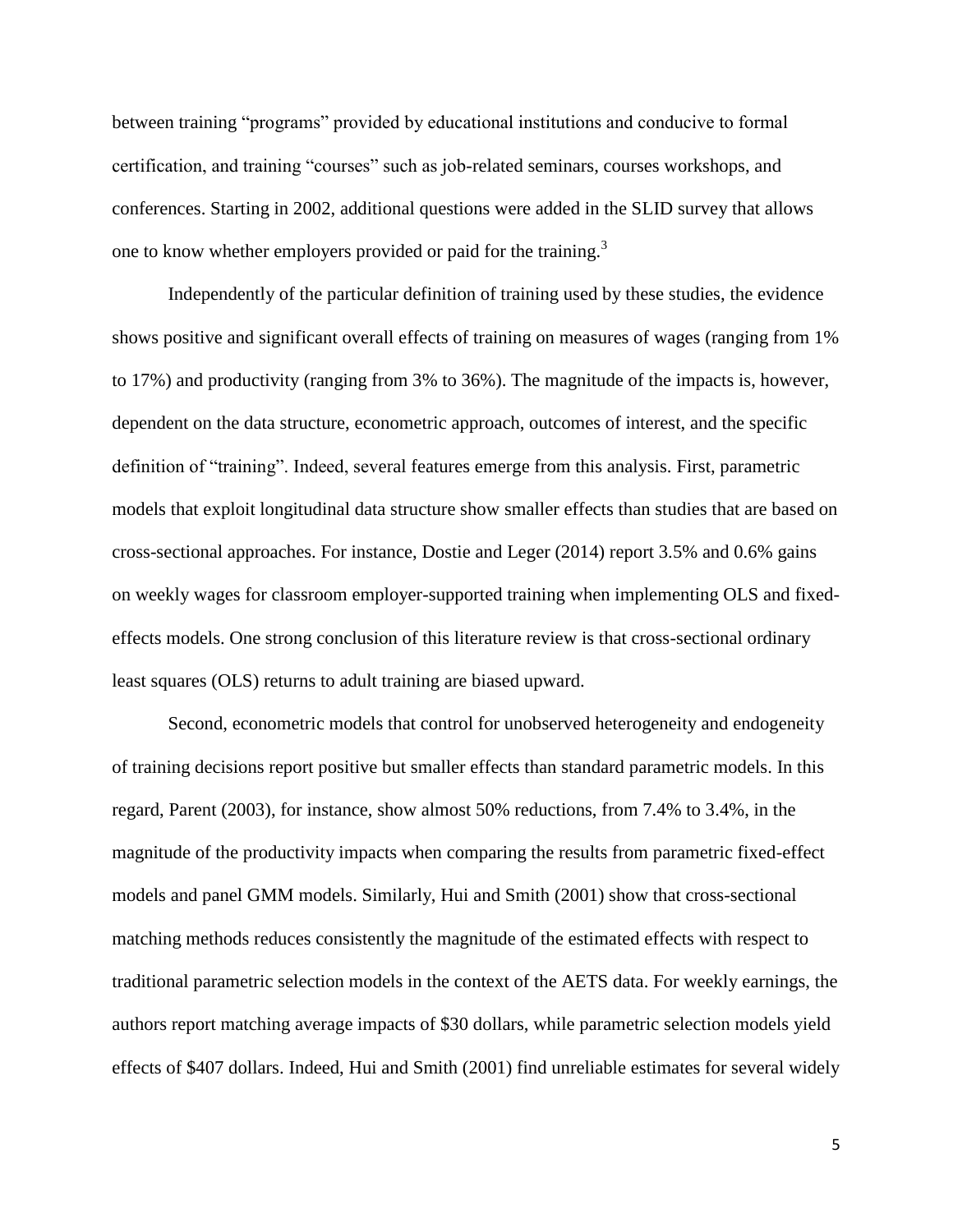used parametric estimators, which lead them to conclude that the primary problem with the estimates lies in the data rather than in the estimates.

Third, training impacts are very pronounced for productivity, measured as value added by worker, relative to hourly or weekly wages. In this regard, Dostie (2013) and Dostie and Leger (2014) show large productivity gains, ranging from 3.4% to 36%, for firm-supported training. Some other outcomes of interest are also reported in this literature (e.g., employment, promotion, mobility). Myers and Myles (2005) and Havet (2006), for instance, report positive and large training effects for the promotion variable. It is difficult, however, to draw overall patterns for other outcome variables due to the lack of outcome commonality across studies.

Fourth, important heterogeneity in training impacts emerges when considering the particular types of training programs. In general, one can observe that employer-supported classroom training yields higher returns relative to employer-supported on-the-job training, particularly when the outcome of interest is productivity (e.g., Turcotte and Rennison 2004, Dostie 2013). For wage outcomes the evidence is more inconclusive. Moreover, although there are not many studies that directly address the distinction between employer-sponsored and government-sponsored programs, the evidence suggests that the former yields positive and significant effects while one observes zero or negative effects for the latter for both wages and employment (Hui and Smith 2001). This result is consistent with observed patterns in developed economies. While it is widely reported that subsequent labor-market earnings of trainees increase for participants in employer-supported training programs (see Barron et al. 1997, Blundell et al. 1999, and Frazis and Loewenstein 2005, Lillard and Tan 1992, and Almeida and Carneiro 2009), participants in government-training program show modest or no wage benefits (see Heckman et al. 1999 and Card, Kluve and Weber 2010 surveys).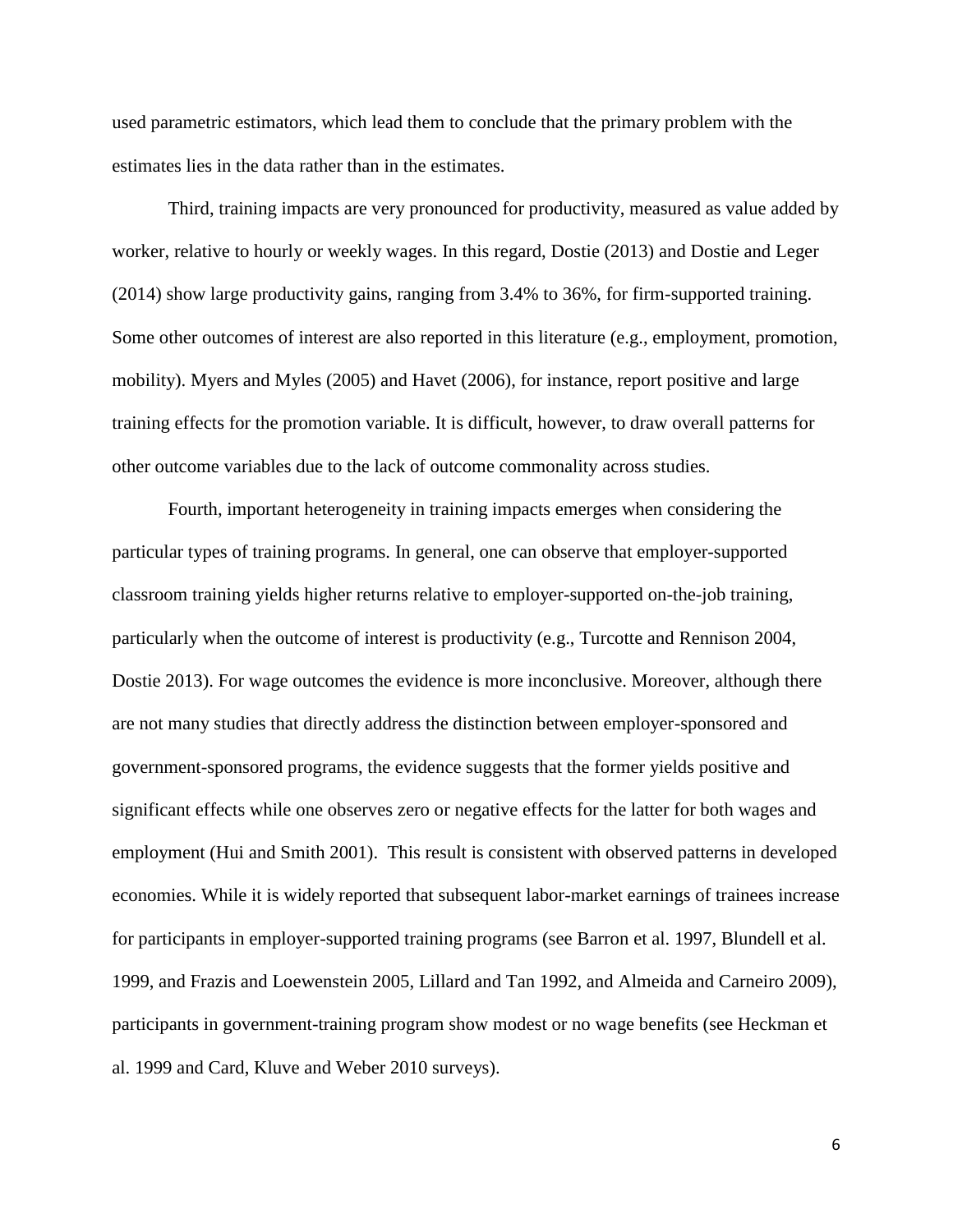Fifth, this literature shows higher returns to adult training for men relative to women (e.g., Parent 2003 and Hui and Smith 2001, Zhang and Palameta 2006), although the evidence is far from conclusive as the wage differences by gender are modest and dependent on the training measure. For example, while Drolet (2002) reported positive impacts on the wages of men (but not women) for measures of intensity of training, Havet (2006) reports statistically significant results for women (but not for men) for measures of incidence of training. Finally, and given that our research design is based on the SLID data, it is important to notice in Table 1 that there are only two government reports by Zhang and Palameta (2006) and Drewes (2008) that employed this dataset to address wage returns to adult education and training in Canada. The former used two complete but early panels, from 1993-1998 and 1996-2001, while the latter used a more restricted period of analysis, 2002-2004 data. The picture that emerges from these government reports suggests that formal adult education and training in Canada has positive and statistically significant returns, ranging between 3 and 10 percent.

In this study, we present analysis complementary to but different from previous studies that analyzed wage returns to adult education and training programs in Canada. First, our study focuses on a particular type of adult education, employer-supported course enrollment, which has received attention only in recent years in Canada. Second, our analysis is based on more up-todate information as it uses the confidential versions of the 2002-2007 and 2005-2009 SLID panel datasets. Beginning in 2002, a richer set of information on formal education and training activities undertaken by adult workers and sponsored by firms were included. Third, the main independent variable of interest is measured both at the extensive (training participation) and intensive (number of hours) margins. Fourth, the empirical analysis is based mainly on semiparametric difference-in-differences matching models; this approach has the advantage of relaxing functional form assumptions in the outcome equation and controlling for time-invariant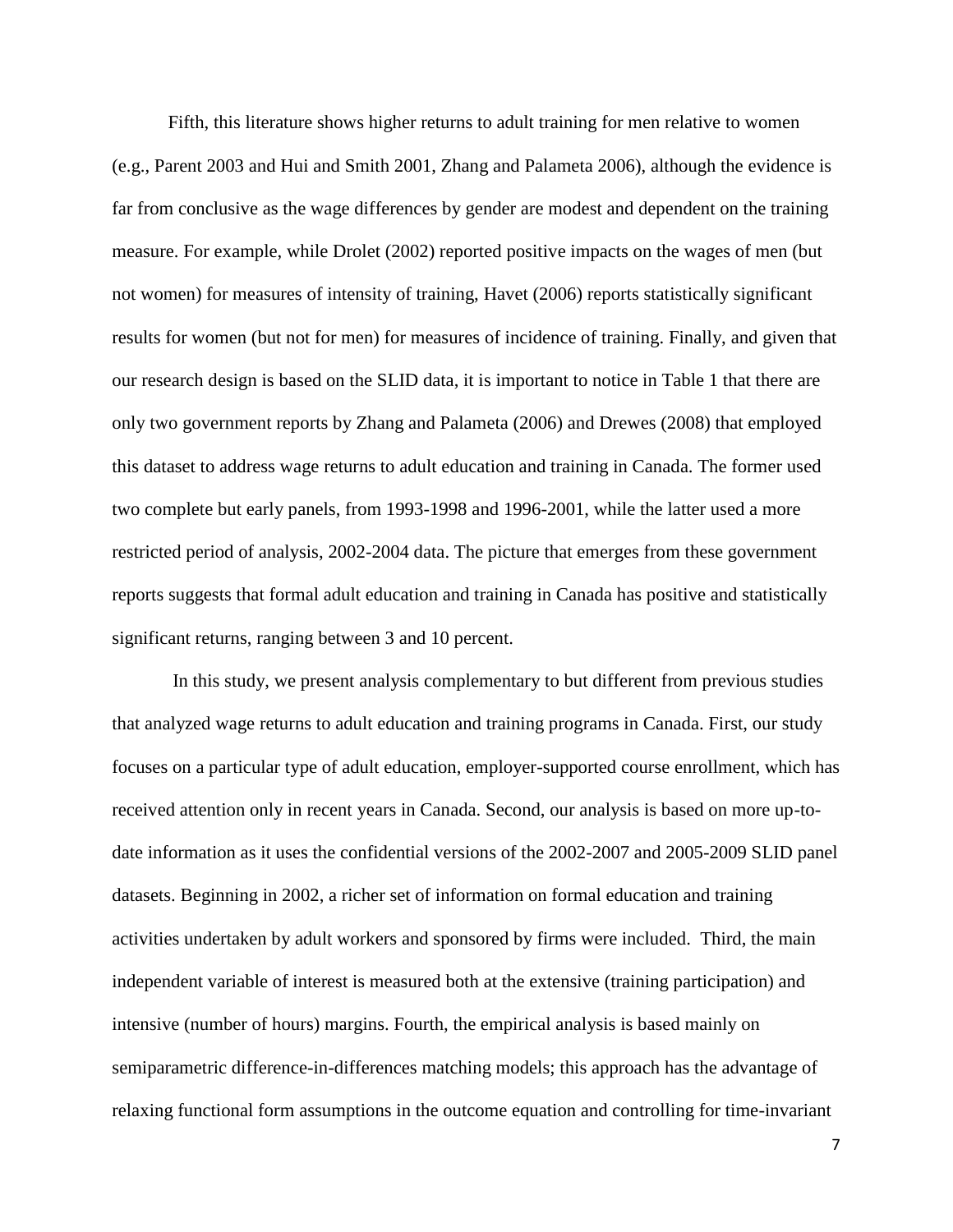unobserved variables. A detailed discussion about potential problems with the functional form specifications of linear models in the context of training programs can be found in Frazis and Loewenstein (2005). In addition, the implementation of semiparametric matching methods allows us to compare more comparable samples and, thus, control for additional sources of bias related to common support issues in the data. To the best of our knowledge, Hui and Smith (2001) is the only study that implements semiparametric matching methods in the estimation of average treatment effects for adult training in Canada. Finally, given the importance of workers' skills in the Canadian labor market, this study analyses the benefits of adult training by skills status with a focus on less skilled workers.

#### **3. Data Sources**

The Survey of Labour and Income Dynamics (SLID) is a longitudinal, nationally representative household survey collected by Statistics Canada that follows the same sample of adults for six consecutive years on a wide variety of labor-market and socio-economic variables. We use the confidential files of the two most recent SLID panels – panel 4 (2002-2007) and panel 5 (2005-2010) accessed through the Carleton-Ottawa-Outaouais Local Research Data Centre in Ottawa. Respondents in panel 4 are tracked for all six years (2002 to 2007), while respondents in panel 5 are only tracked from 2005 to 2009 due to the absence of the variable of the employer-supported course enrolment in 2009 and 2010 of panel 5. Unlike the earlier panels, these contain the most detailed information related to employer support of training and education. The sample is restricted to individuals age 25 to 55. The lower bound for age is chosen in order to restrict attention to individuals who are likely have completed their initially 'planned' schooling and entered the labour market for the first time. The upper age restriction is chosen to abstract from retirement ages. This is especially important given our interest in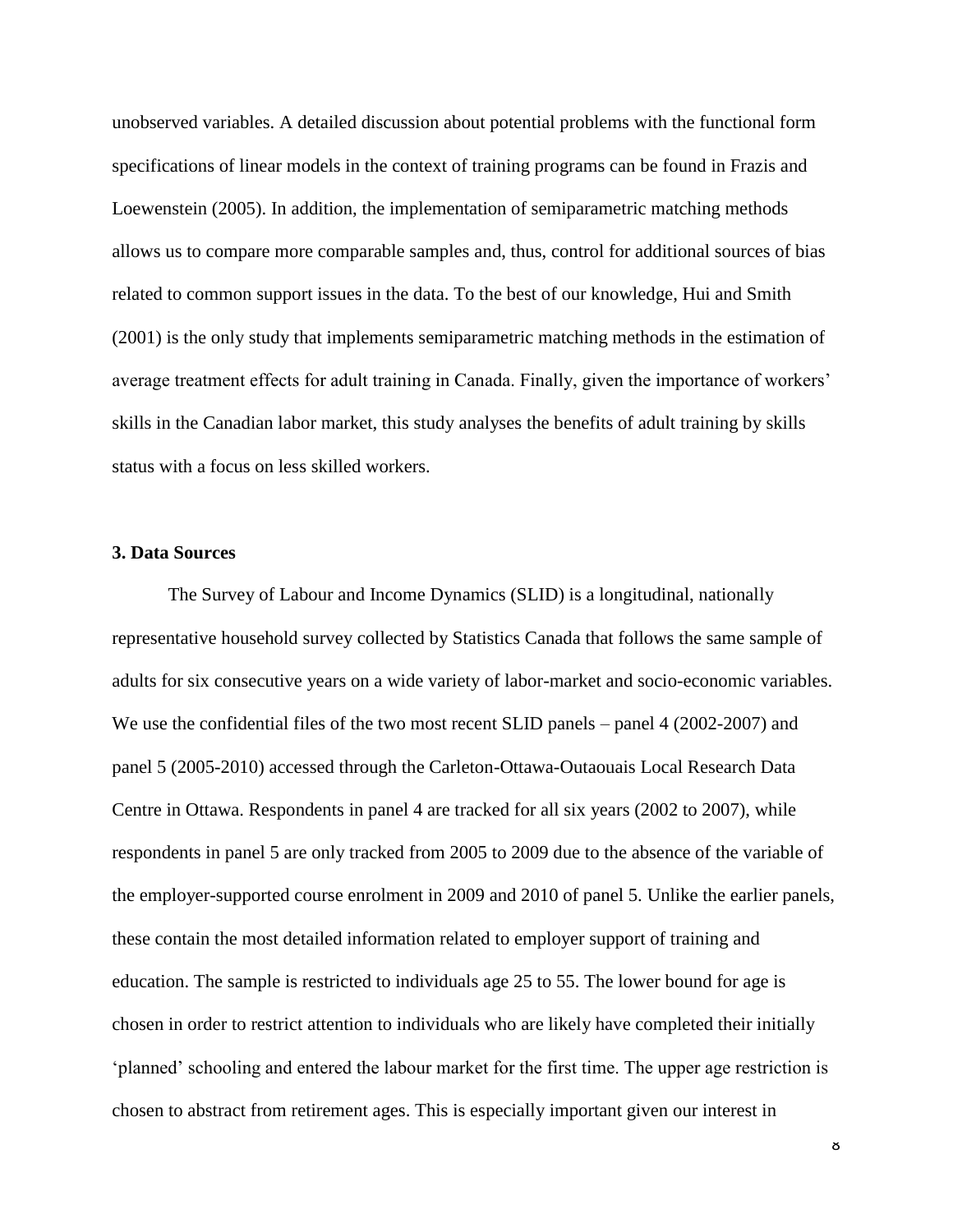understanding the impact of educational investments on post-training wage outcomes. In each part of the analysis, we employed the SLID longitudinal weights, which are designed to generate estimates that are representative of the population of Canada's 10 provinces at the time the longitudinal sample is selected. They are equal to the households' inverse selection probability.<sup>4</sup>

In the context of the SLID panel data, employer-supported adult training is defined as enrollment into any job-related 'training program' or 'training course' that is offered by or paid for the employer. The former leads to formal certification, while the latter do not. Unfortunately, it is not possible to distinguish in the data general training (which increases the productivity of people working for any employer) from specific training (which increases the productivity of the workers but only while working for the employer that provided the training). Therefore, we interpret our measure of training as a mix of general and specific training, yet without knowing the relative shares of each one of them.

In Table 2, weighted means of a number of the key variables used in our analysis are presented separately for males and females and by SLID panel. The employer-supported course enrollment variable equals one if the respondent reported being enrolled in a course with the support of his/her employer in any of the years of the panel.<sup>5</sup> The proportion of men reporting this is 29.9 percent in panel 4 and 27.6 percent in panel 5. For women, the proportion is 26.9 percent in panel 4 and 24.4 percent in panel 5. In the second row, we provide the mean hours spent in employer supported course enrollment over the panel time period. Each survey year of each of the two SLID panels includes a question on hours spent in course enrollment that year. Unfortunately, the question does not distinguish between time spent in course enrollment with and without employer support. Our approach to approximating the total time spent in employer supported course enrollment is to identify the years in which the respondent identified employer supported course enrollment and then aggregate the total hours spent in it over those years. This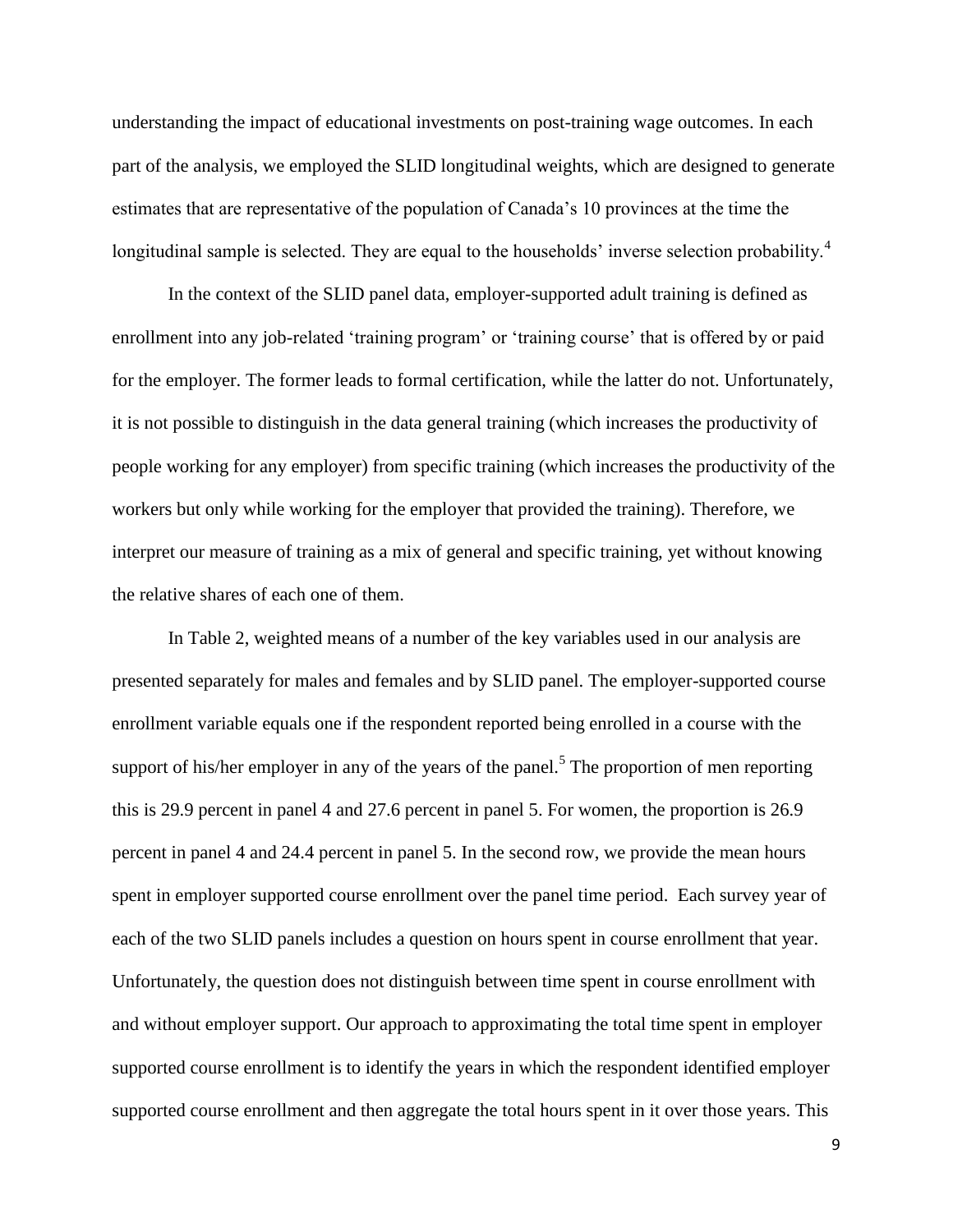will be an upwardly biased estimate of the total hours spent in employer supported course enrollment since some respondents may do both: 1) course enrollment without employer support, and 2) course enrollment with employer support, in the same year. For men, mean hours in employer supported course enrollment is 88.0 in panel 4 and 59.8 in panel 5. For women, the equivalent figures are 69.4 and 46.7. Therefore, while the incidence of employer supported course enrollment is only three percentage points higher for men, the average number of hours spent in this form of adult education is 13-19 hours higher for men relative to women across the two panels.

In Table 2, we also report the breakdowns of the key variables by level of education of the respondent in the first year of each panel. The distributions for men and women follow the patterns that one would expect and are very similar across the two panels. In the bottom panel of the table, we present other key characteristics of our respondents based on how they are reported in the first year of each panel. As expected, hourly wage rates (deflated to 2008 dollars using the Consumer Price Index for Canada) are higher for men than for women in each panel as is the case for months of job tenure. The immigrant proportion of the sample is 20 to 22 percent while the proportion of recent immigrants is 6 to 7 percent for those arriving in Canada in the previous 10 years and 3 to 4 percent for those arriving in the previous five years.

#### **4. Empirical Framework: The Matching Approach**

There is a large literature on empirical methods for estimating causal parameters of interest under the assumption that one observes in the data relevant pre-treatment covariates that affect both the likelihood of training participation and the outcomes of interest. Among these methods that rely on the assumption of unconfoundedness or selection on observables, the matching approach has received considerable attention in this literature due to its empirical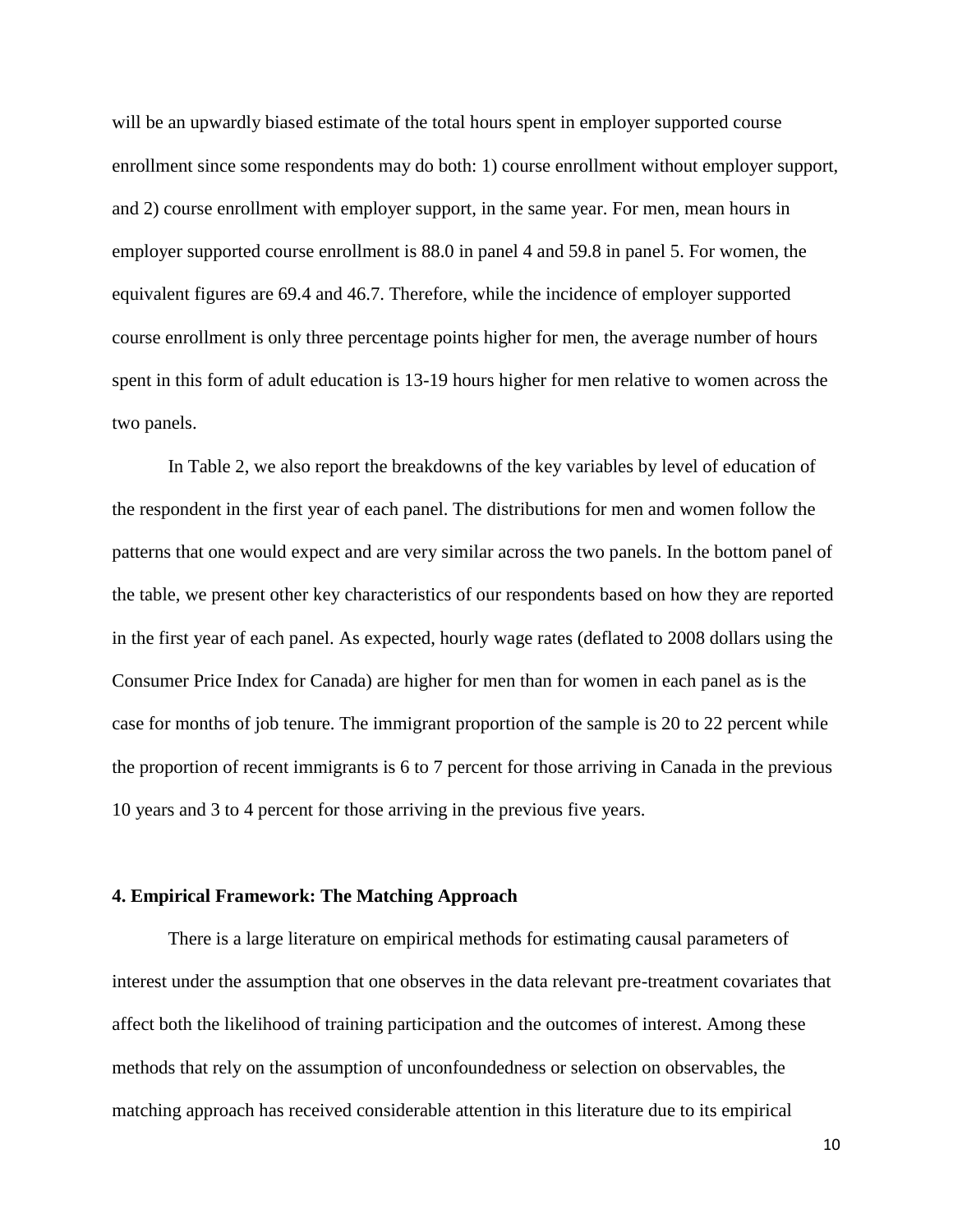properties and intuitive appeal (e.g., Heckman et al. 1997, Imbens 2014). In contrast to standard OLS methods that also relied on the selection on observables assumption, rather than assuming a functional form for the outcome equation, matching computes directly the counterfactual outcome by comparing trained and untrained individuals that are 'similar' in terms of pretreatment characteristics. Relaxing the functional form assumption of the outcome equation is indeed a clear advantage for matching methods when nonlinearities are presented in the data under analysis. As a matter of fact, imposing a linear specification in the wage equation for measures of training intensity in our data shows to be problematic as inference about whether women training participants benefit more than men is quite dependent on the linear or quadratic specification of training on the parametric wage equation (see online appendix).

Let  $Y_1$  and  $Y_0$  be the potential wages for trainees conditional in participation and nonparticipation. Let  $T \in \{0,1\}$  indicate training participation. For any individual, only one component of *T* can be observed in the data. The data we observe for each unit is therefore *(Y,T,X)*, with *X* a vector of pre-treatment covariates and *Y* the observed wages. The identification of the counterfactual outcome is possible after invoking two key assumptions that together implies that one can estimate the average treatment effects by adjusting for differences in pretreatment covariates between treated and untreated samples.

The first assumption, the unconfoundedness assumption, is defined as  $T \coprod Y_0 | X$ , which states that assignment to training is not confounded conditional on a set of pre-treatment covariates, *X*. It rules out any systematic selection into levels of the treatment based on unobserved characteristics correlated with outcomes. Rosenbaum and Rubin (1983) show that if the unconfoundedness assumption holds for *X* then it also holds for the conditional probability of participation or propensity score,  $P(X) = Pr(T = 1 | X)$ . Replacing *X* with  $P(X)$ , the assumption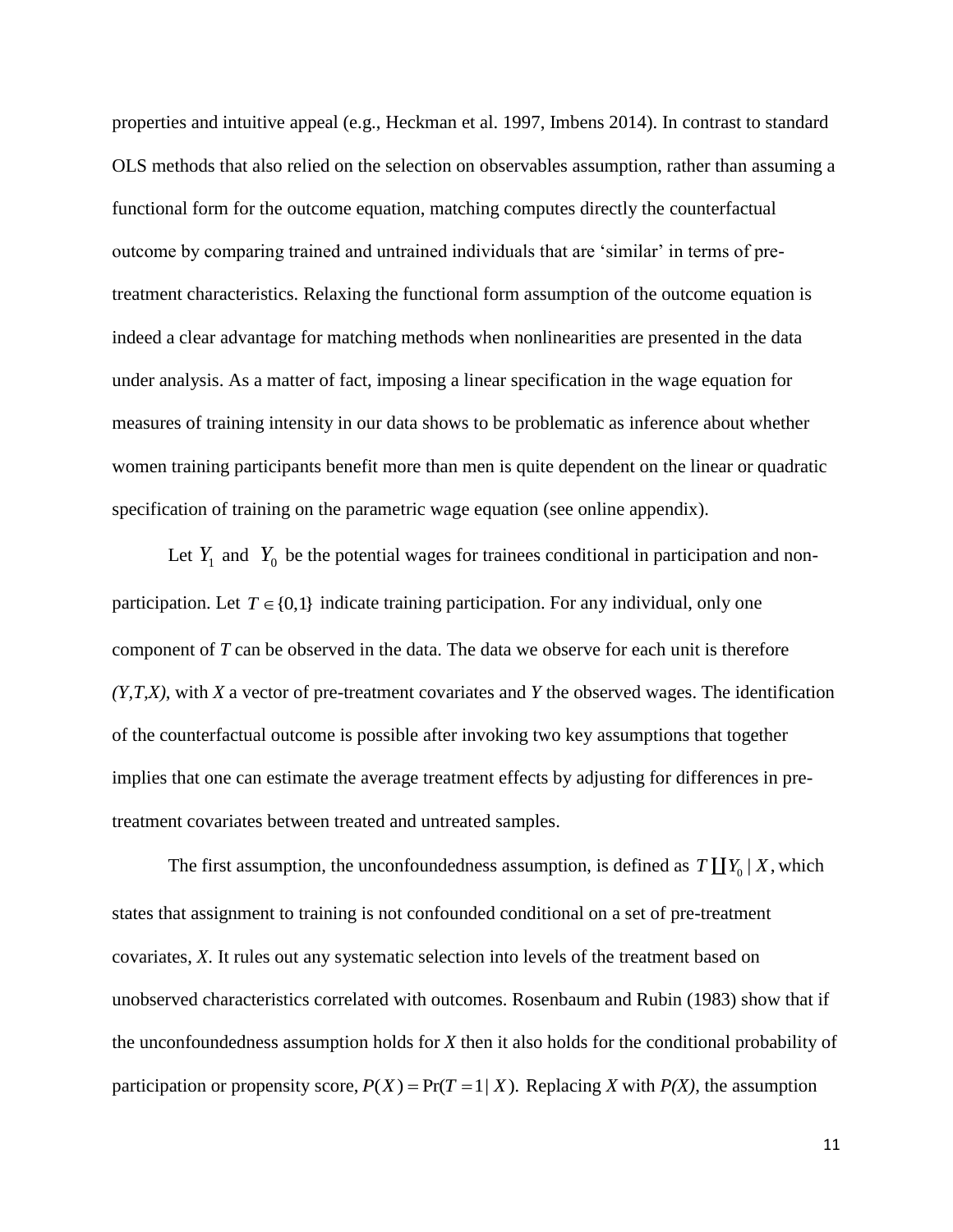becomes  $T \coprod Y_0 | P(X)$ . The propensity score will produce valid matches for estimating the impact of the employer's intervention on wages if relevant covariates correlated with training enrollment and wages are observable. This means including plausibly exogenous variables that are usually included in Mincerian wage models as well as variables that one expects to affect both participation in training and wages, but which one thinks are correlated with the error term in the wage equation (endogenous covariates). A case in point is the inclusion of variables such as occupation, tenure, or job status that are usually consider 'endogenous' in the context of Mincerian wage OLS models but which are useful in the specification of the propensity scores model. As discussed in the previous section, the SLID dataset provides rich and relevant information for both types of variables as we observe in the data variables including education, age, gender, marital status, ethnicity, immigration status, tenured status, firm size, occupation, and province of residence. They are jointly considered a relevant set of variables in any published study about training in the Canadian labour market (e.g., Dostie 2013, Turcotte et al. 2004).

Matching methods force us to compare comparable individuals by relying on the common support assumption  $Pr(T = 1 | X) < 1$  for all of *X*. This second assumption ensures that for each *X* satisfying the conditional independence assumption there is a positive probability of finding a match for each treatment individual. Otherwise, if there were *X* for which everyone received treatment, then it would not be possible for matching to construct the counterfactual outcomes for these individuals. By relying on an empirical common support, matching methods show a potential advantage with respect to standard OLS models. If the covariate distributions differ substantially between treated and control groups, OLS point estimates can be very sensitive to minor changes in the specification of the model because of their heavy reliance on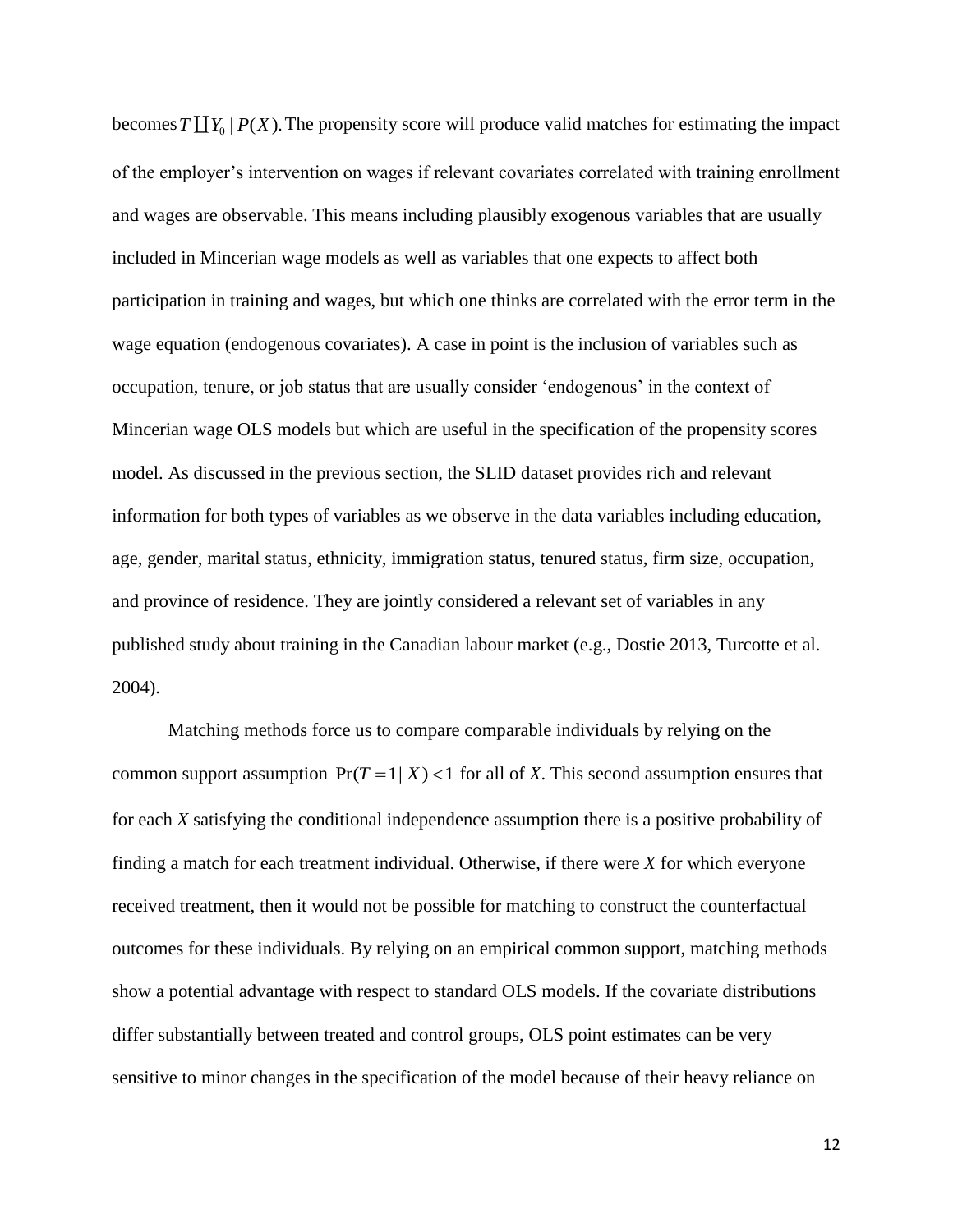extrapolation. In contrast, by using observations in the treatment and comparison groups over the region of common support, and by reweighting the comparison group observations, one lessens concerns about the "comparability" of the treatment and comparison groups. Our confidential data includes information for more than 3,000 workers from which we are confident to draw comparable treated and untreated units.

The combination of these two assumptions is referred in the literature as 'strong ignorability' (Rosenbaum and Rubin 1983). Importantly, while examining the distribution of the covariates between the treatment and control groups can be done easily, assessing the plausibility of the unconfoundedness assumption is difficult to do. In this perspective, we acknowledge that the inclusion of covariates related to innate ability and non-cognitive skills such as motivation and ambition in the specification of the propensity score might have the power to reduce selection issues in training decisions with observational data. Unfortunately, these types of personal trait variables are not available in the SLID data. Therefore, to remove the effects of time-invariant unobserved characteristics that potentially affect both training participation and wages, we exploit the longitudinal structure of the SLID data by implementing difference-indifferences matching estimators (Heckman et al. 1998). This estimator can be thought as a conditional semiparametric version of the widely used parametric approach in which training impacts are measured as before-after differences

We estimate the average treatment impacts for trainees (*ATT*) by computing first the counterfactual outcome for each individual in the treatment group (who received support from their employers to enroll in courses) by using a weighted average of the outcomes in the comparison group (who do not enroll in courses with employer support), and then averaging these results over the treatment group sample,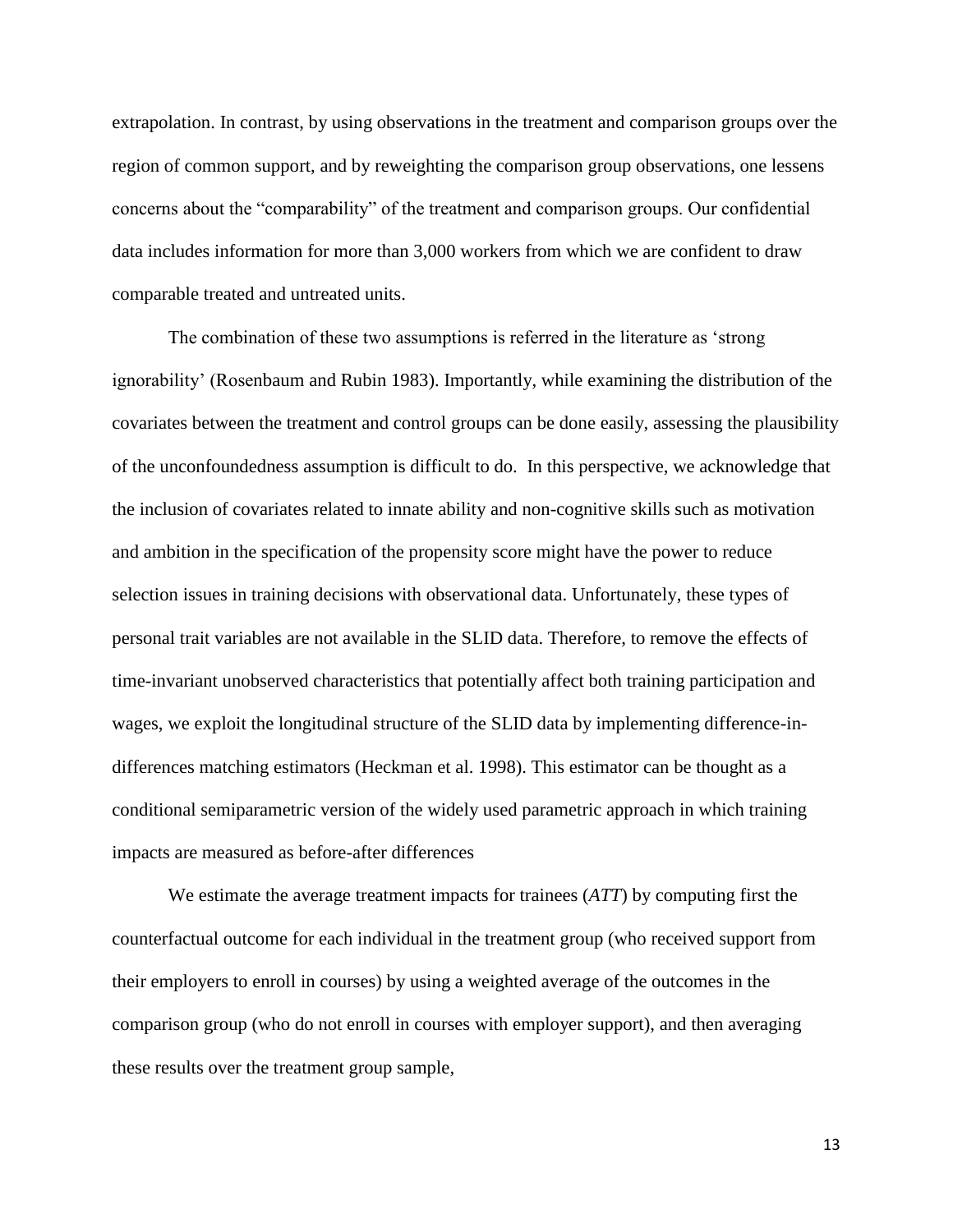$$
\Delta^{ATT} = \frac{1}{n_1} \sum_{i \in n_1} \left\{ [y_{it+j} - y_{it}] - \left\{ \sum_{k \in n_0} w(\rho_i - \rho_k) [y_{kt+j} - y_{kt}] \right\} \right\}.
$$
 (1)

where  $n_1$  and  $n_0$  are the sample of treatment and comparison group individuals  $\rho_1 = P_1(X)$  for l=  $\{i,k\}$  is the conditional propensity score,  $w(\rho_i - \rho_k)$  is a kernel weighting function that depends on the (Euclidian) distance between the conditional propensity score for each individual *k* in the comparison group and the conditional propensity score for each individual *i* in the treatment group for which the counterfactual is being constructed .

Comparing differences-in-differences matching estimates to standard OLS wage growth models is useful to ensure one understands what is driving any difference between the estimates (Imbens 2014). OLS models that are also based on the assumption of selection on observables are fundamentally not robust to the substantial differences in the pre-treatment distribution of covariates between treatment and control groups with observational data when the linearity assumption of the outcome equation fails. The parametric OLS estimates are reported in a companion online appendix.

#### **5. Determinants of employer-supported training**

Table 3 reports the estimated logit marginal effects for the rich set of covariates included in the training participation model.<sup>6</sup> Data employed in the estimation of Table 3 are drawn from Panel 4 (2002-2007) and Panel 5 (2005-2009) of SLID and are analyzed separately. The propensity score matching estimation is based on the characteristics of the sub-samples in the first wave of each panel. Each panel was balanced by requiring that observations on all variables were available for each year of the panel. Longitudinal weights were used in the estimation. In this part of our analysis, the unit of observation is the person-year, so the corresponding standard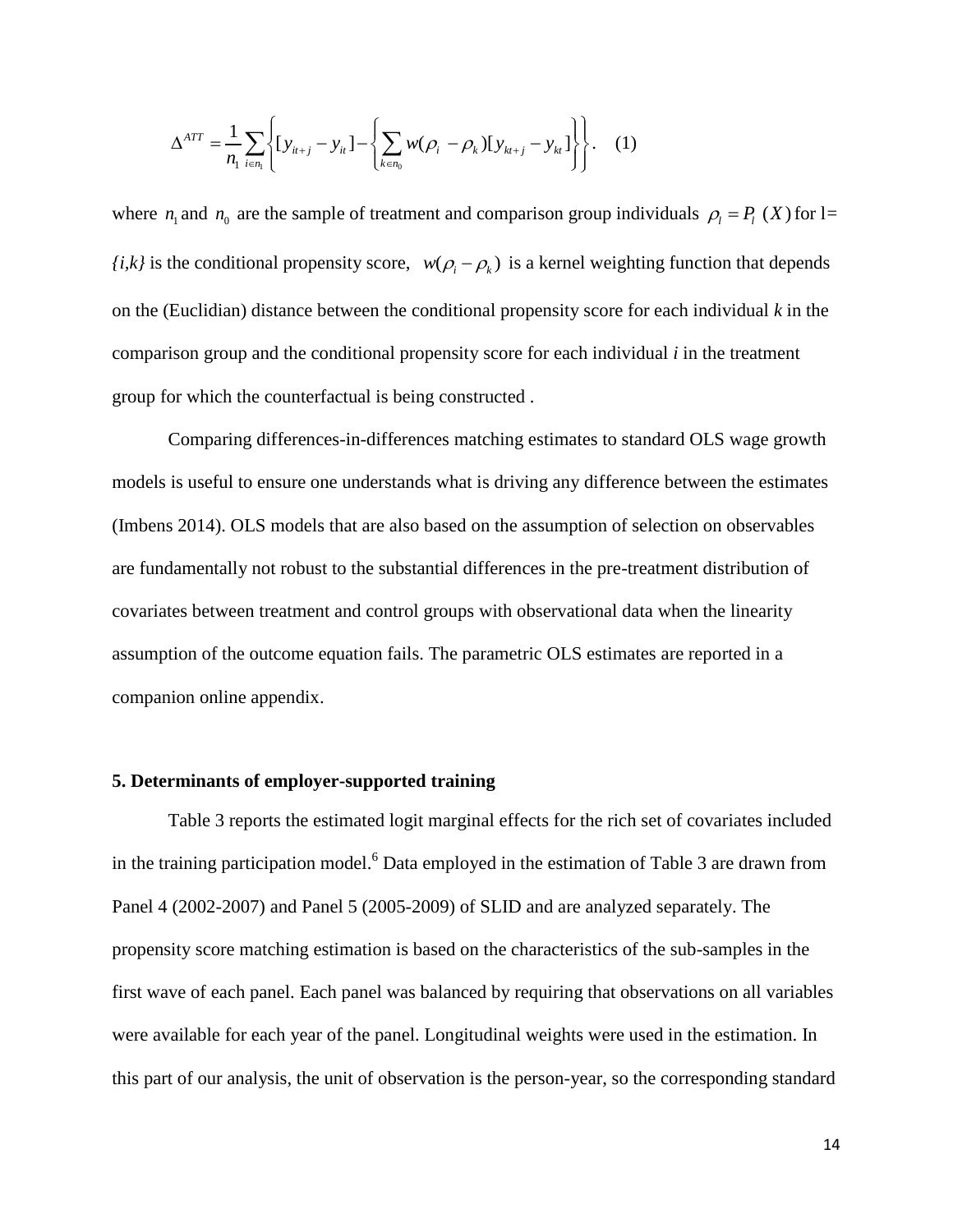errors for the marginal effects are clustered at the person-year level. We included a rich set of covariates that are deemed relevant in the literature of employer-sponsored adult training in Canada (e.g., Hui and Smith 2003). These pre-treatment variables include 'exogenous' covariates (education, age, marital status, household income, immigration status, race indicator, province of residence) as well as 'endogenous' variables (tenure, firm size, job status, occupation categories) that one commonly expects to be correlated with the error term in the wage equation. It is worth noting that the role of the propensity score model specification is not to maximize the predictive capability of the model but to balance the distribution of relevant pre-treatment covariates between treated and untreated individuals. Thus, selection of covariates has followed directly from the requirements (assumptions) inherent to the matching approach.

Effective evaluation of employer-supported training depends on understanding the process by which workers choose to participate or not. Therefore, before assessing the distribution and balancing properties of the estimated propensity scores, we analyze the sign and statistical significance of the marginal effects for some specific covariates included in the model. Consistent with the 'learning begets learning' hypothesis (Myers and Myles 2005), Table 3 shows that more educated workers are more likely to participate in employer-supported adult training relative to their less educated counterparts in Canada. This result holds for both men and women and across Panels 4 and 5. This is in line with the overall pattern emerging from studies for other countries that suggests that employer-sponsored training increases significantly with the level of formal schooling, which is consistent with the idea that existing human capital constitutes a valuable input to the production of new human capital (Lillard and Tan 1992). The estimated marginal effects are sizable in magnitude reaching up to 25 percentage points for college graduates relative to workers with less than high school. Moreover, the marginal effects are almost twice as large for women relative to men.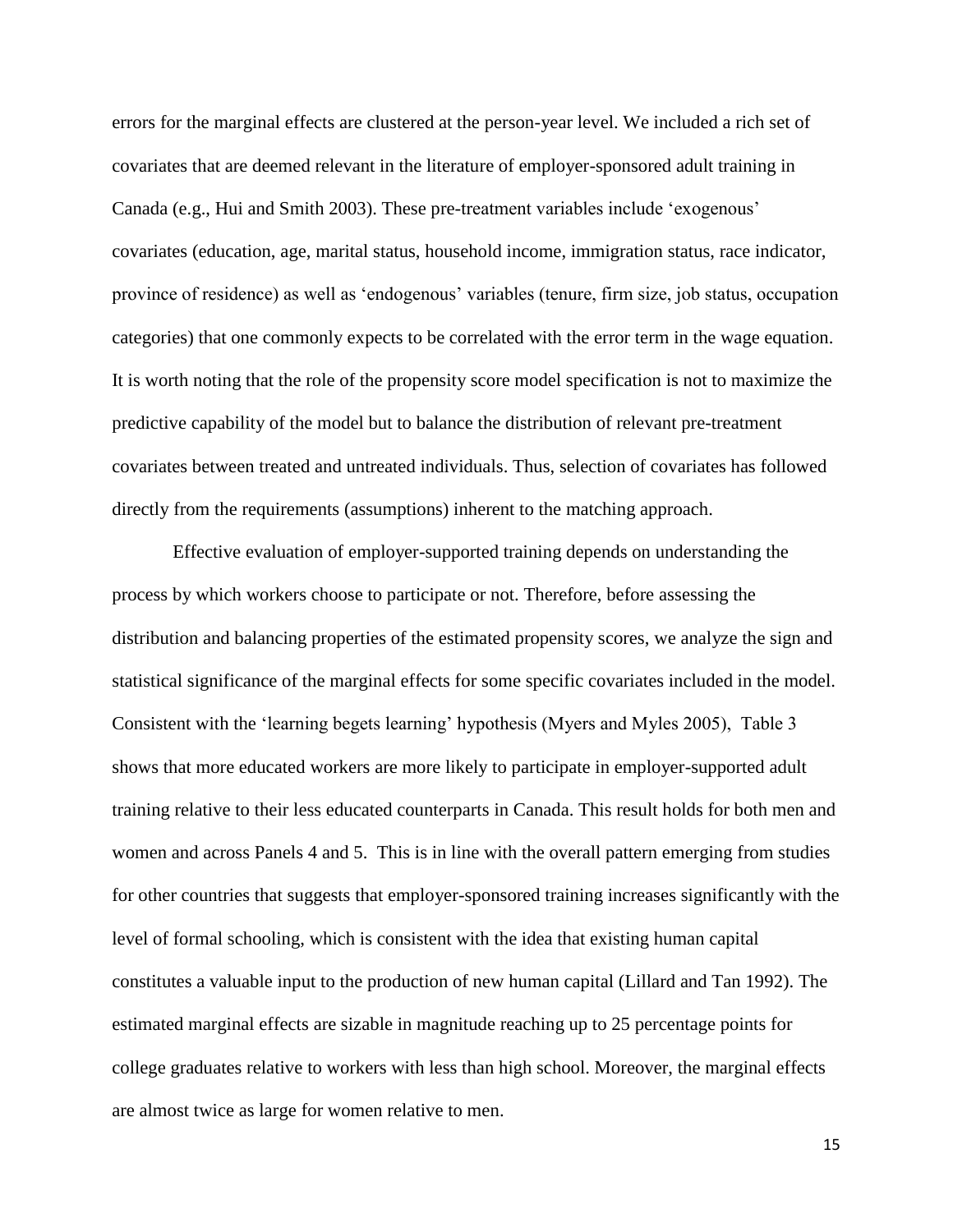While human capital theory predicts a negative relation between age and participation in training programs as the discounted expected benefits from training lowers with age, we do not find statistically significant marginal effects for age, with the exception of the case of men in Panel 4, where a negative relationship is found. One explanation to this intriguing result is that we use age and tenure in the same specification. Theory predicts that if existing human capital is a complement to further investments in training, then workers with more experience or tenure should undertake more training (Hui and Smith 2003). Therefore, tenure effects might mask the age effects on the likelihood of participation as tenure and age are positively correlated. Table 3 shows the marginal effects for the job tenure variable which are statistically significant for both men and women in Panels 4 and 5, although the magnitudes of the effects are small.

Credit constraints are usually considered important for training decisions as they have the power to restrict workers from borrowing against the future returns from human capital investments. Following the literature we use marital status as proxies for credit constraints in the specification of the propensity score model. Table 3 reports positive and statistically significant marginal effects for married men in both Panels 4 and 5. For women, on the other hand, we observe no statistically significant results.

Standard Human Capital models also consider dimensions such as language skills and discrimination as relevant determinants of wages and employment. We use race and immigration status as proxies for these dimensions. Consistent with previous findings in this literature, Table 3 shows that participation in employer-supported course enrollment is lower for visible minority workers (relative to the Canadian born, non-visible minority reference group) and for immigrants; although the result for immigrants is not present in all cases as one observes not statistically significant marginal effects for males in panel 5 and for women in panel 4.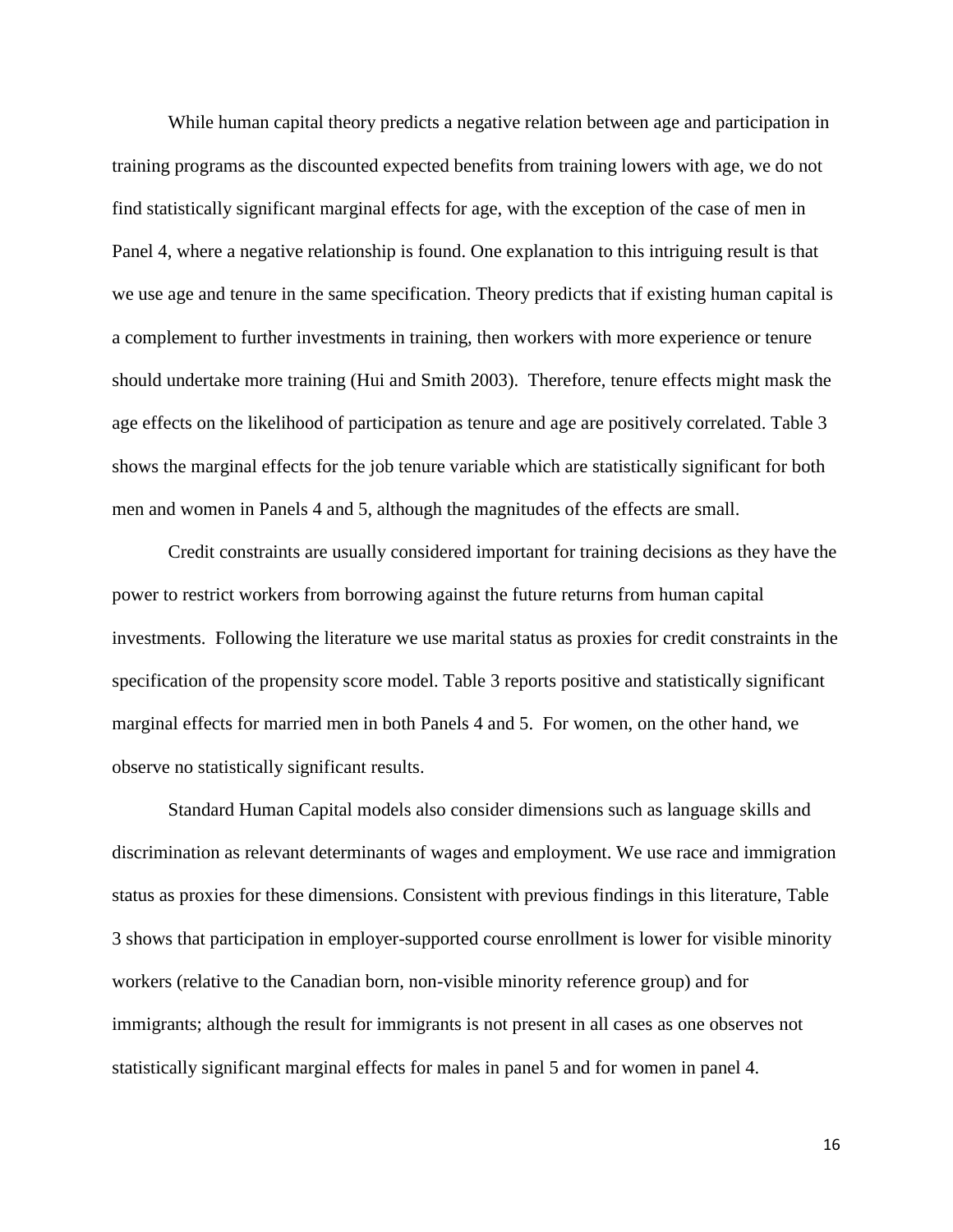Finally, the richness of our participation model is enhanced by the inclusion of a set of indicators for geographic location that control for differences in local market conditions, as well as several occupational categories and firm size indicators that control for work-specific characteristics. Consistent with previous findings in Canada and the U.S., we find that the probability of employer-supported training increases almost monotonically with the size of the firm.

A key question to assess is whether the distribution of the estimated propensity scores for the treated and untreated samples yields a large overlapping support in the data. Lack of support will be a direct violation of the second assumption of the matching approach. Figure 1 shows the distribution of the estimated propensity scores for men and women (pooled sample) in Panels 4 and 5. We find no support issues in the SLID data for the estimated probability of employersupported training participation for both men and women. Minor support problems arise for very high values of the estimated propensity scores, but given that the fraction of treatment units in those regions are quite small, the lack of support is marginal and will not affect the relevance of the method. This assessment does not change when we repeat the same analysis separately for men and women.

Next, we consider the normalized differences in average covariates to assess whether the treatment and control groups observed characteristics are indeed balanced conditional on the estimated propensity score. Large values for the normalized differences will affect the plausibility of the unconfoundedness assumption in the SLID data. Table 4 presents the results for Panels 4 and 5 of the SLID data. We focus our attention on the mean (and median) absolute standardised bias, a summary statistic that shows whether the propensity score matching specification is successful in reducing bias for observational data.<sup>7</sup> The mean (median) bias is estimated over the total number of covariates used in the estimation of the propensity score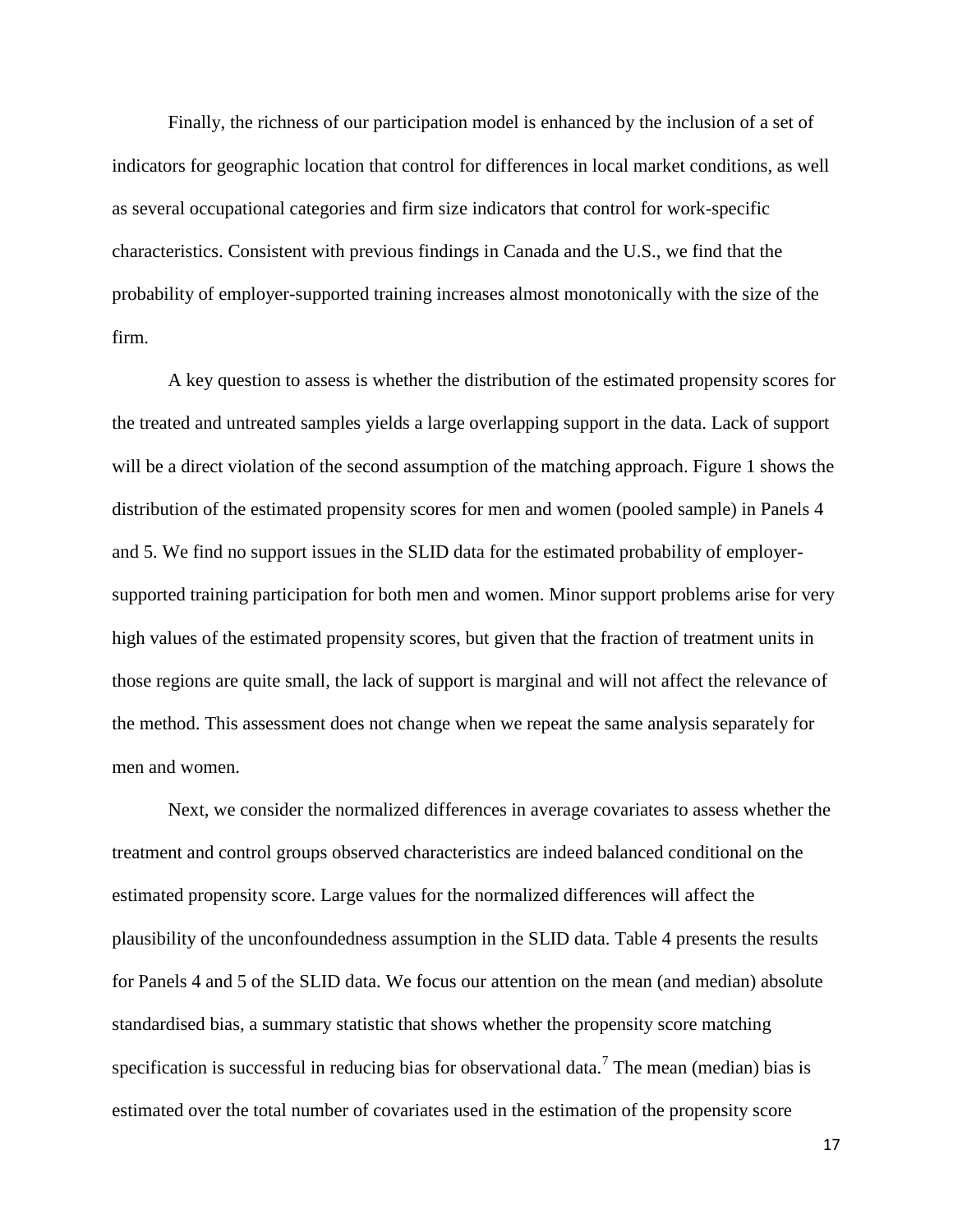specification. A value of ten or lower is commonly invoked in the literature as an indication of covariate balance between treated and untreated samples (Rosenbaum and Rubin, 1985). For both men and women and across Panels 4 and 5 we observe low values for the mean and median absolute bias. They range from 3.5 to 5.4 for men and from 3.1 to 5.4 for women after conditioning on the propensity scores. In sum, Figure 1 and Table 4 give us confidence in the application of matching methods for employer-supported training in the context of the SLID data.

#### **6. Analysis of Results**

Our main measure of the human capital investment variable is the incidence of training which is an indicator variable that equals one if the respondent reported taking an employersupported course in any of the panel years. We follow the regular practice of estimating the impacts of training for men and women separately due to differences in the dynamic process of training participation over the lifecycle labour supply. For each subsample, we estimated both cross-sectional and difference-in-differences kernel matching as the existing applied literature raises concerns about the sensitivity of the estimated impacts to econometric details (e.g., Smith and Todd 2005, Galdo et al. 2008). <sup>8</sup> A large difference in the point estimates between both estimators would highlight that time-invariant unobservables such as motivation, ambition, and ability play important roles in the training decisions. In all cases, the point estimates are presented along with their corresponding bootstrapped standard errors. An empirical common support is imposed over the estimation sample following the 'minimum of the maxima and the maximum of the minima' principle (Dehejia and Wahba 2002). It should be noted that our approach to measuring the returns from these mid-career investments in human capital focuses on the wage benefits from the investments and not the costs of these investments. Due to a lack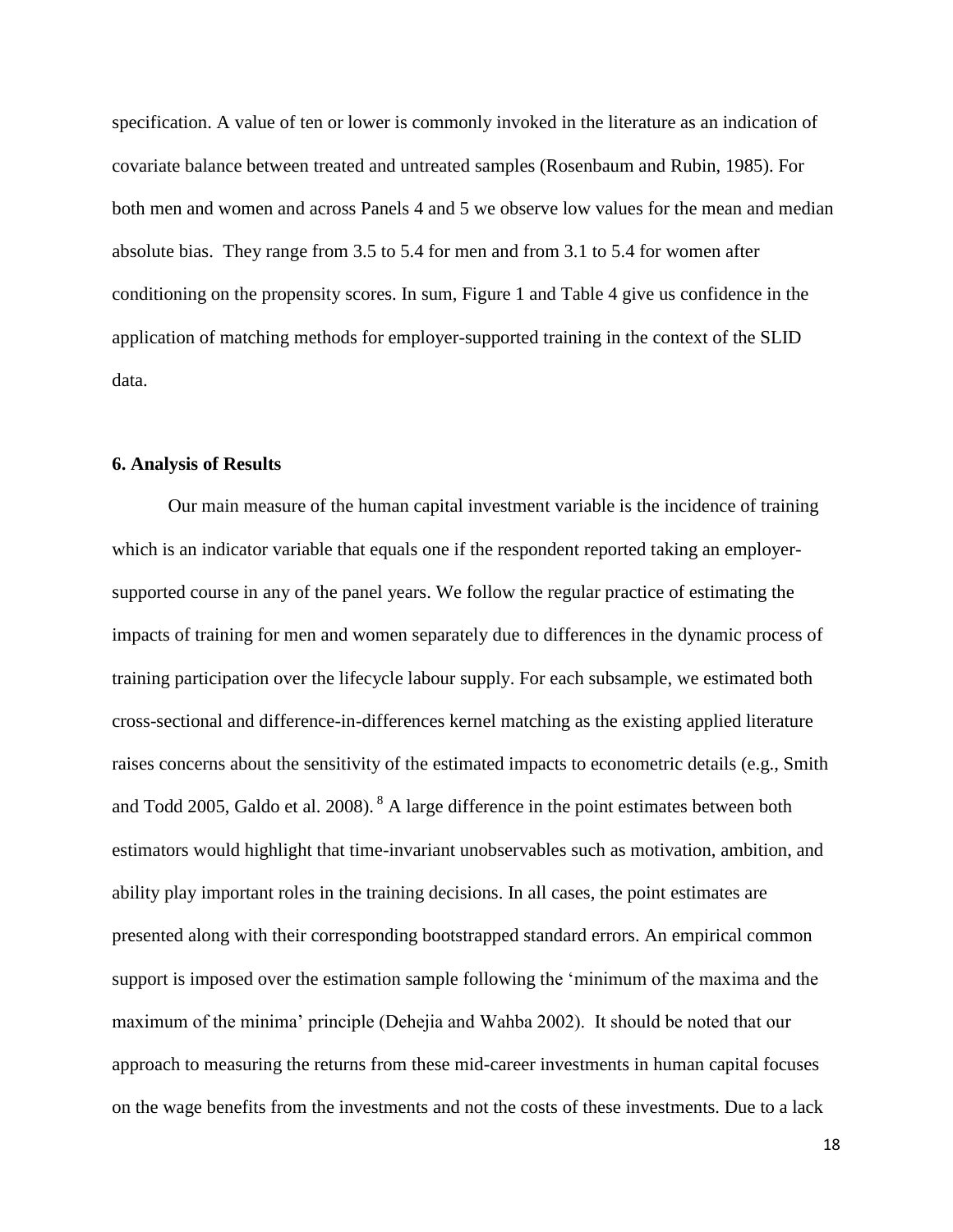of information, we do not incorporate the costs of the human capital investments (e.g. tuition costs) so we are not measuring a true return to the human capital investments.

#### **6.1 Incidence of Training**

Table 5 reports average treatment effect on the treated (ATT) estimates for men and women across panels 4 and  $5.9^{\circ}$  For all subsamples, one observes that enrollment in employersupported training over the panel period is associated with higher wage growth over the panel period than is the case for not participating in employer-supported training. The difference-indifference point estimates range in size from 5.5 to 8.8 percent in Panel 4 and from 7.1 to 7.2 percent in Panel 5 and are statistically significant at the 1 percent level, which indicates robust support for the idea that employer supported courses lead to higher wage growth for both men and women in Canada. The magnitude and statistical significance of the treatment estimates holds independently of whether we impose an empirical common support on the estimation sample or whether alternative values for the bandwidth parameter are selected. Our findings concur with the overall pattern found in both Canada and the U.S. for employer-sponsored training programs. Indeed, the size of the point estimates lie somewhat in the middle and lower range of previous estimates for Canada and the U.S., estimates that range between 1 and 17 percent in the former (see Table 1) and between 16 and 26 percent in the latter (e.g., Lillard and Tan 1992, Barron et al. 1997, Carneiro and Heckman 2003).

When assessing closely the difference-in-differences gender differences in the returns to employer-supported training, we generally observe that women benefit more than men as the former show wage premiums in the range of 7.1 to 8.8 percent, while the latter have wage premiums in the 5.5 to 7.3 percent range. This result diverges from previous studies that rely on Canadian data. Zhang and Palameta (2006) and Drewes (2008), the other two studies that use the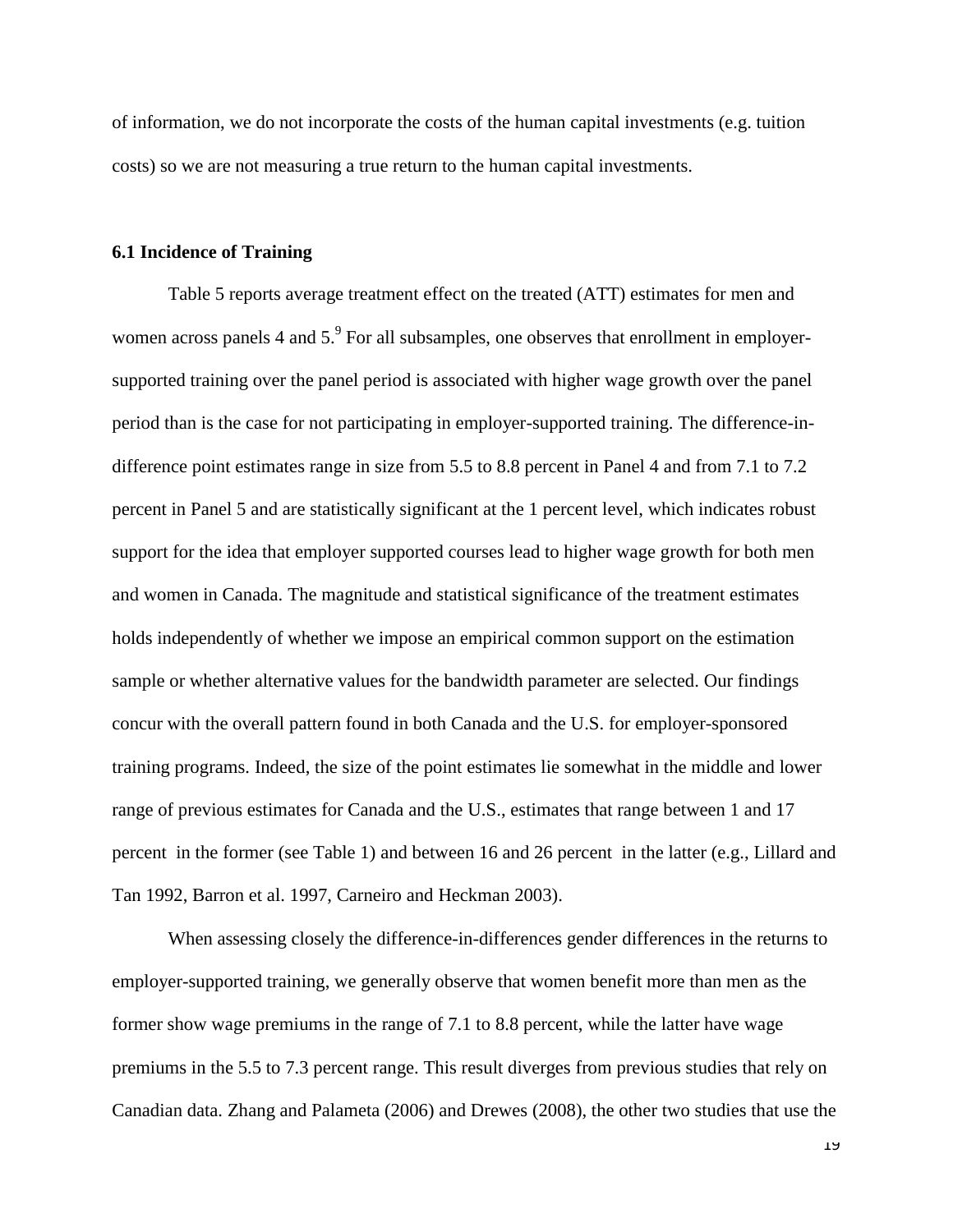same SLID survey, show either zero impacts for women or positive but smaller impacts relative to men. One possible explanation for this difference is the fact that, unlike Zhang and Palameta (2006) and Drewes (2008), our analysis is based on more up-to-date information as it uses the confidential versions of the 2002-2007 and 2005-2009 SLID panels, rather than the 1998-2002 or 2002-2004 panels, respectively. Indeed, there are several reports that indicate gains in education and labour market outcomes for women in the last decade or so, which could be also affecting the returns to investments in adult education and training by gender. However, this assessment should be tempered as Table 5 shows that for some specifications we do not find significant differences in the point estimates between women and men, particularly in Panel 5 of the SLID data. All in all, and from a statistical standpoint, women show equal or slightly higher returns to employer-sponsored training than men across our preferred difference-in-difference specifications.

Table 5 also reports results for cross-sectional matching that, instead of focusing on the change in the log wages, uses the log wage of the respondents in the final wave of each panel as the dependent variable.<sup>12</sup> Comparing cross-sectional matching impacts to difference-indifferences ones shed lights on the role of time-invariant unobserved factors in training decisions. For women, the cross-sectional ATT estimates are larger (than the log wage change estimates) for both panels 4 and 5, with the point estimates at 11.4 and 8.7 percent, respectively. This may indicate positive selection as more motivated or able workers are more prone to take part in training activities. The smaller impacts observed for the difference-in-differences matching approach simply reveal that once we control for time-invariant unobserved workers' characteristics, training wage premiums decrease. For men, we observe the same pattern for Panel 5 in which the cross-sectional estimates increases to 11 percent. For panel 4, on the other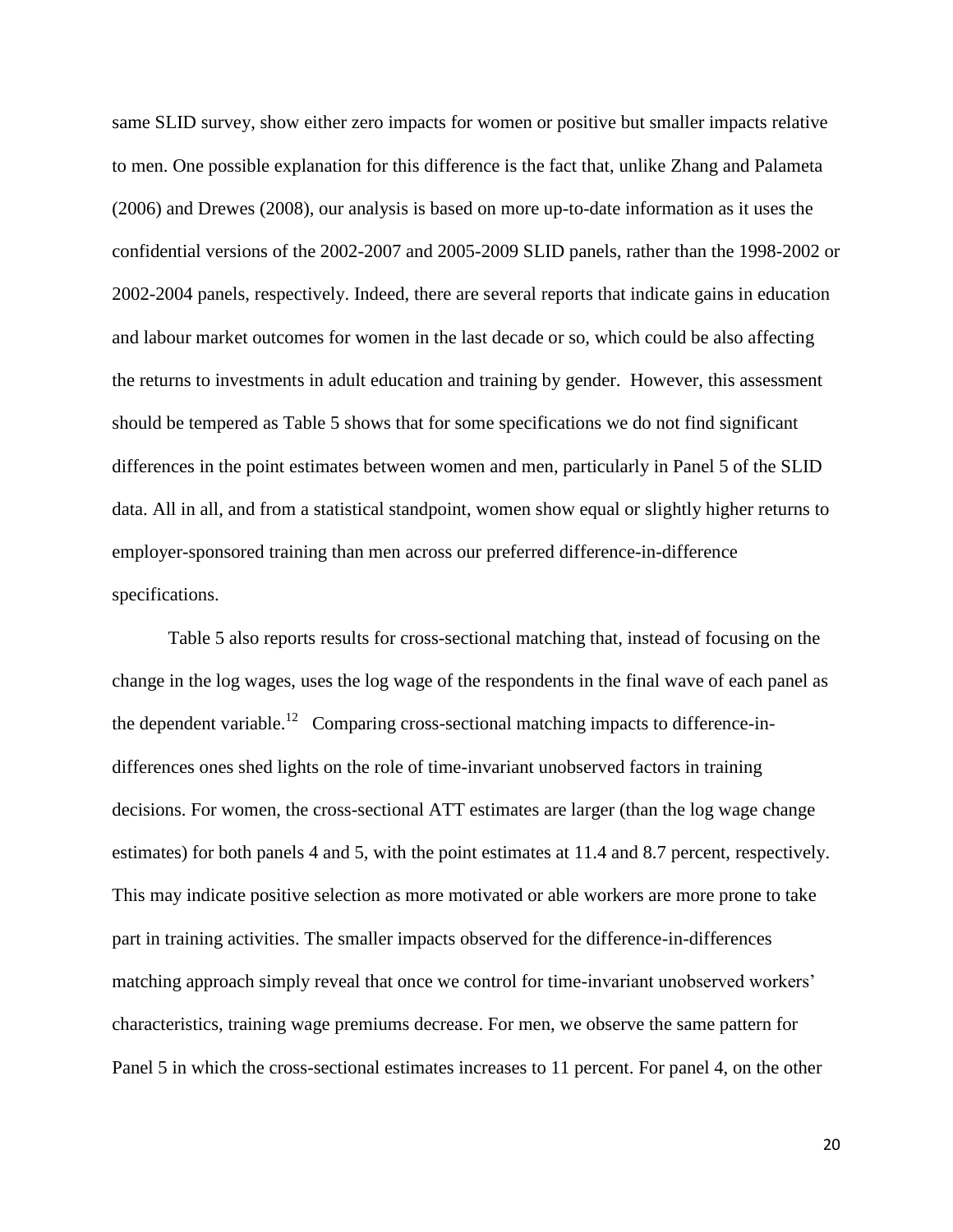hand, we observe no differences between cross-sectional and difference-in-difference approaches.

How do these matching estimates fare relative to parametric wage growth models? The companion online appendix shows the corresponding results for parametric wage growth specification models. Before discussing these results, it is important to note that, in the specification of the parametric models, we do not use the same set of covariates included in the propensity score model since some regressors included in the propensity score specification are correlated with the error tern of the wage equation. While keeping that in mind, we find that difference-in-difference parametric models yielded somewhat higher point estimates with respect to their counterpart matching approach, particularly for men. The parametric estimates reported in Table A1 of the online appendix range between 6.8 and 7.7 percent for men and from 9.3 to 7.4 for women. This overall result is in line with international evidence that shows that standard OLS returns to adult training are generally biased upward (see for instance, Heckman et al. 1999).

From a policy standpoint is important to know whether low-skilled individuals are benefiting less (or more) than high-skilled individuals. After all, the analysis of the determinants of participation in employer-supported program reveals that the latter have much higher rates of participation than that for the former. On average, the rate of participation for women with a college degree, for instance, is 25 percentage points higher than that for women with less than high school. Therefore, we focus on workers with relatively less formal education and consider whether the impact of employer supported course enrollment differs for these less educated workers relative to all other workers. In doing this, we consider two alternative definitions of less-skilled workers: (1) those with a high school diploma or less, and (2) those who do not have a bachelor degree. The former imposes a strong restriction over the estimation sample as a small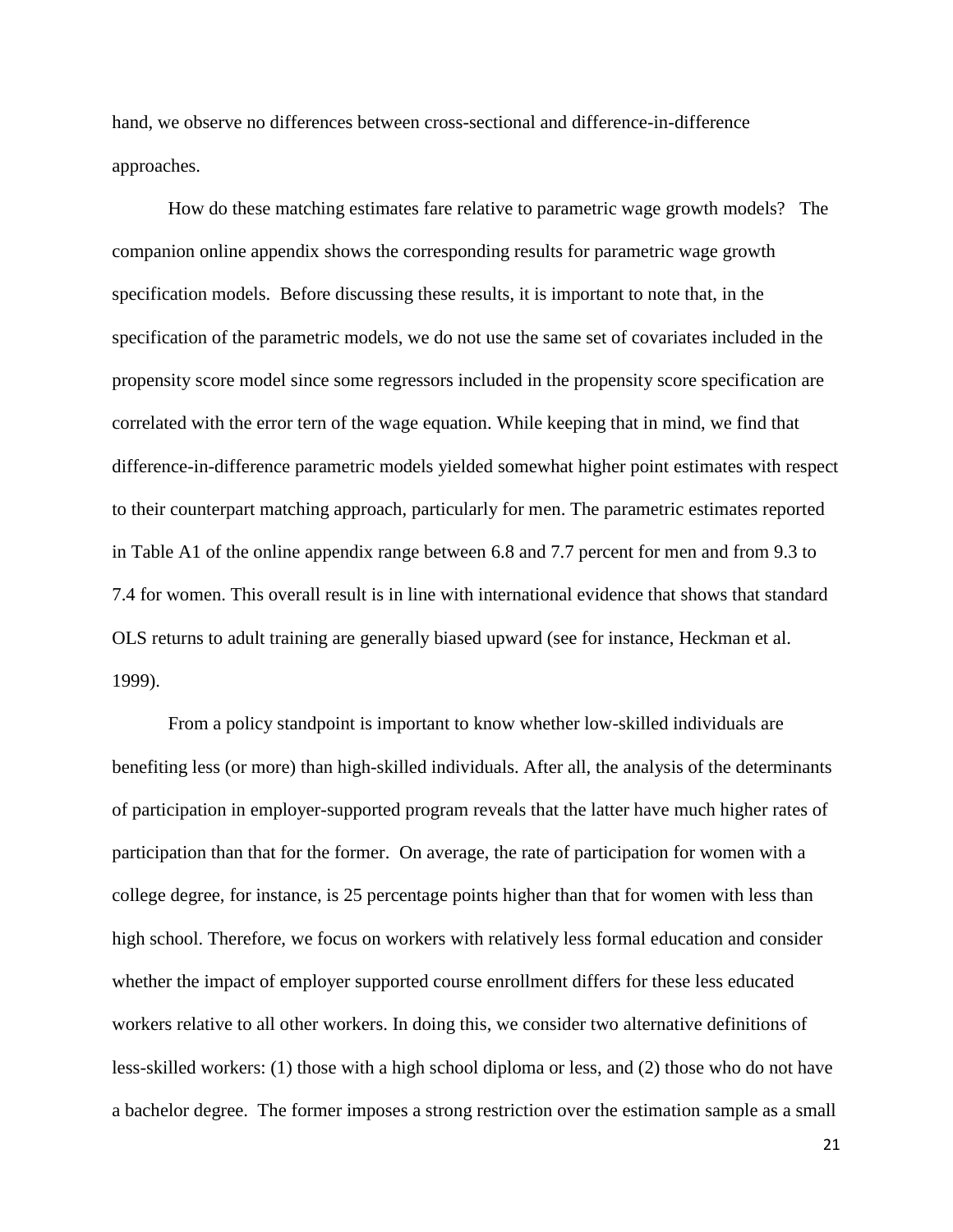sample of individuals in our data lie in this particular category. Row 1 in Table 6 show the point estimates for the most restrictive definition of low-skilled workers. In the case of Panel 5, the point estimates are positive and statistically significant for both men (15.4 percent) and women (7.5 percent), indicating higher wage growth for low-skilled workers who participated in employer supported course enrollment relative to those who did not. The corresponding estimates from Panel 4 are smaller in magnitude, particularly for men who show positive but not statistically significant results. Women, on the other hand, show positive and statistically significant impacts of 6.8 percent.

Row 2 in Table 6 shows the point estimates for our second and preferred definition of low-skill workers as the estimation sample is based on a larger sample of individuals with education below the university degree level. Both men and women present positive and statistically significant effects ranging in size from 3.8 to 11.6 percent for men and 7.3 to 7.7 percent for women. Finally, in row 3 we repeat the same analysis for the subsample of highskilled workers, those with a bachelor degree or more. Our analysis of high-skilled workers suggests that the impact on wage growth of employer supported course training differ substantively from that of the low-skilled workforce. The magnitude of the point estimates is negligible and lacks statistical significance in the case of panel 5, while the corresponding results for panel 4 are positive but not statistically significant. The only exception is women in panel 4 who show statistically significant results but only at the 10 percent level. Overall, we find evidence that suggests that low-skilled workers benefit more from employer support training relative to high-skilled workers. This result is in line with the overall pattern emerging from studies in Canada and abroad that suggests that the least educated are less likely to participate in life-long formal learning, but when they do participate, they receive higher economic returns than do more educated workers (e.g., Blundell et al. 1999, Myers and Myles 2005).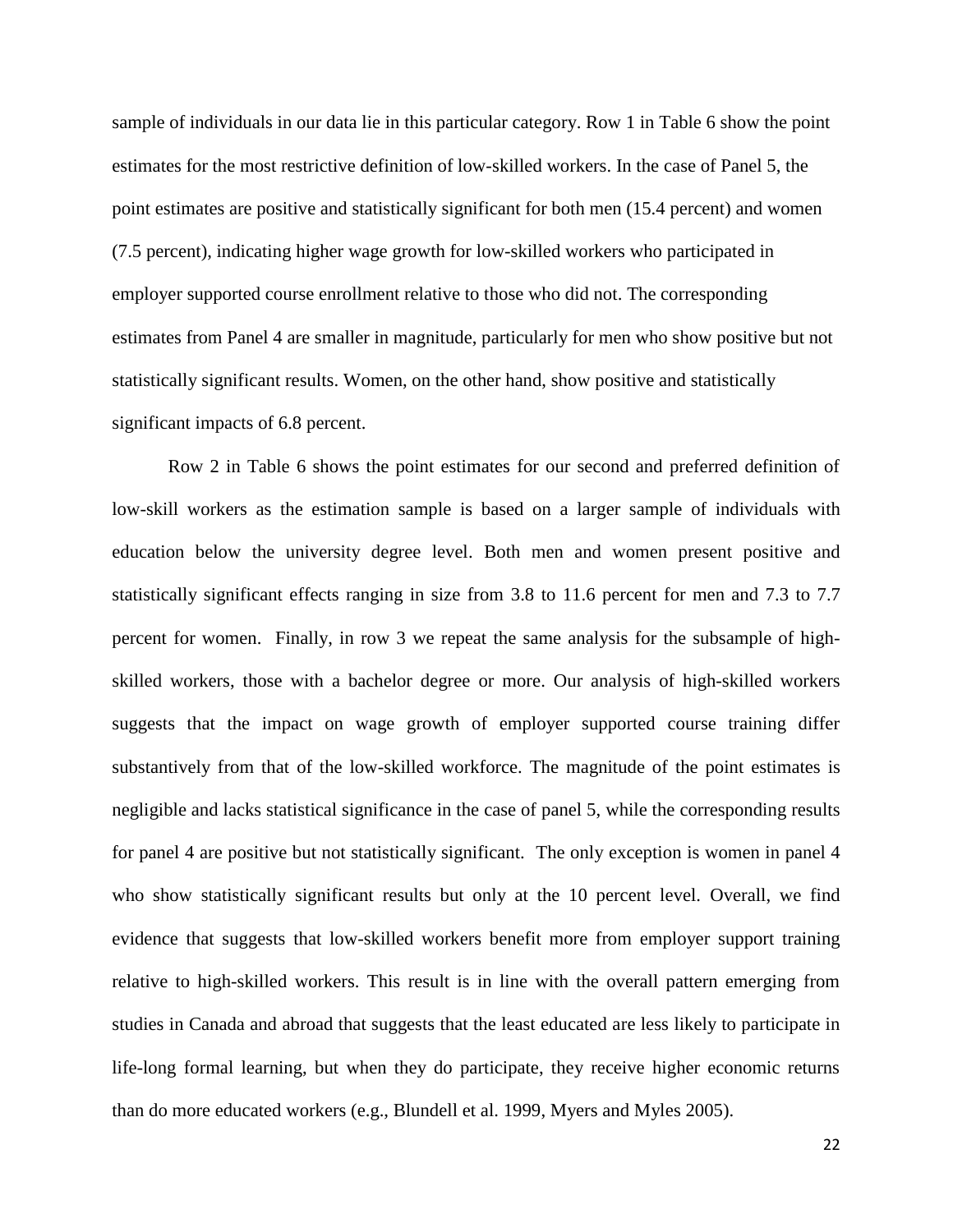#### **6.2 Intensity of Training**

Assessing wage returns to intensity of training, rather than incidence of training, provides additional insights into the effectiveness of employer-sponsored adult training in Canada. We measure intensity of training as the total number of hours spent in course enrollment in each of the panel years. As the intensity of training measure is a continuous variable, we implement generalised propensity scores (GPS) with continuous treatments (Hirano and Imbens 2004) to estimate dose-response functions on wage growth. The GPS is defined as the conditional probability of receiving a particular level of treatment '*t'* (hours of training) conditional on the same set of baseline covariates *X* used in section 6.1. Identification of causal effects follows after invoking the standard unconfoundedness assumption used in the binary-treatment case but this time it is weakly defined at the 'local' treatment level of interest '*t'*. Applications of the GPS approach in the context of training programs can be found in Kluve et al (2012) and Galdo and Chong (2012).

We follow the empirical approach outlined in Hirano and Imbens (2004) and use a normal distribution for the treatment given *X*,  $T_i | X \sim N(\beta_0 + \beta_1 | X_i, \sigma^2)$  $T_i | X \sim N(\beta_o + \beta_1 | X_i, \sigma^2)$ , where *T* is the level of treatment and *X* is the same rich set of pre-treatment covariates we used in the standard binarytreatment case. For any individual, only one component of *T,* i.e., '*t'*, can be observed in the data. Therefore, the estimated GPS is calculated as  $\hat{G}_i = \frac{1}{\sqrt{2\pi\hat{\sigma}^2}} \exp\left(-\frac{1}{2\hat{\sigma}^2}(T_i - \hat{\beta}_0 - \hat{\beta}_1 X_i)^2\right)$ = $\frac{1}{\sqrt{2\pi\hat{\sigma}^2}} \exp\left(-\frac{1}{2\hat{\sigma}^2} (T_i - \hat{\beta}_0 - \hat{\beta}_1 X_i)^2\right)$ , wher , where

 $[\,\hat{\beta_{\scriptscriptstyle 0}}, \hat{\beta_{\scriptscriptstyle 1}}, \hat{\sigma}^{\scriptscriptstyle 2}$  $\hat{\beta}_0$ ,  $\hat{\beta}_1$ ,  $\hat{\sigma}^2$  ] are estimated by OLS methods. Next, we estimate the conditional expectation of wage growth by using a flexible regression function:<br>  $E(\Delta Y_i | T_i, G_i) = \beta_0 + \beta_1 T_i + \beta_2 T_i^2 + \beta_3 G_i + \beta_4 G_i^2 + \beta_5 T_i \times G_i$ .

$$
E(\Delta Y_i | T_i, G_i) = \beta_0 + \beta_1 T_i + \beta_2 T_i^2 + \beta_3 G_i + \beta_4 G_i^2 + \beta_5 T_i \times G_i.
$$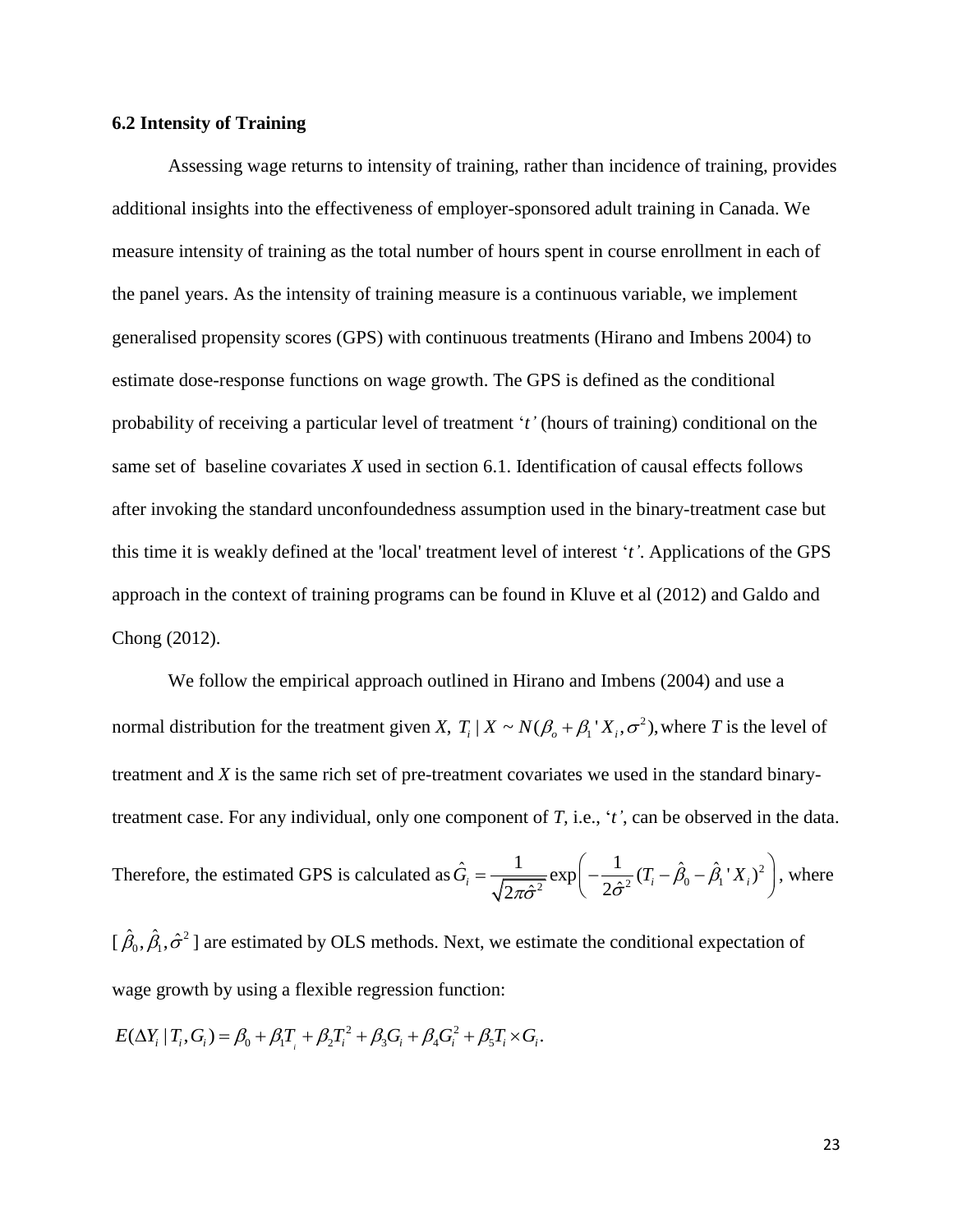Finally, the parameter of interest, the dose-response function,  $\beta(t)$ , is estimated as the average of the estimated conditional expectation,  $E(\Delta Y_i | T_i, G_i)$ , evaluated over the distribution of '*t*',

$$
\hat{\beta}(t) = \frac{1}{n} \sum_{i=1}^{n} \left[ \hat{\beta}_0 + \hat{\beta}_1 t_i + \hat{\beta}_2 t_i^2 + \hat{\beta}_3 G_i + \hat{\beta}_4 G_i^2 + \hat{\beta}_5 t_i \times G_i \right], \text{ where } 't' \text{ takes different percentiles}
$$

corresponding to the sample distribution of the number of hours of training.

Results are presented in Figure 2. For both men and women we observe positive and monotonic increases in wage premiums along the number of hours spent in training. The estimated dose-response function ranges from 4 to 23 percent, which corresponds to individuals with 10 and 110 hours of training, respectively. In the middle range of training hours, between the fourth and sixth deciles, where statistically significant effects are reported and where most of the treated individuals are located, one observes a clear upward slope for wage premiums that ranges from 8 to 12 percent. This evidence suggests that, for men and women, the number of hours of employer-supported training matters.

Figure 2 also depicts a mixed picture with respect to gender gaps in wage premiums for our measure of training intensity. If we look at Panel 4, we observe that women have higher returns to training than that for men over most of the training-hour distribution. At the 70-90 hours range, which corresponds to the mean of training hours for that panel, we observe that women have significant higher returns to training than that for men, which amounts to a sizable difference of around 5 percentage points. By looking at Panel 5, on the other hand, we observe slightly higher wage premiums for men relative to women. At the 40-60 hours range, which corresponds to the mean of training hours for that panel, we observe slightly higher returns for men in the range of 1 to 2 percentage points above that of women.

It is important to mention that measuring intensity of training by self-reported accounts of number of hours might be prone to measurement error, which in turn might affect our estimated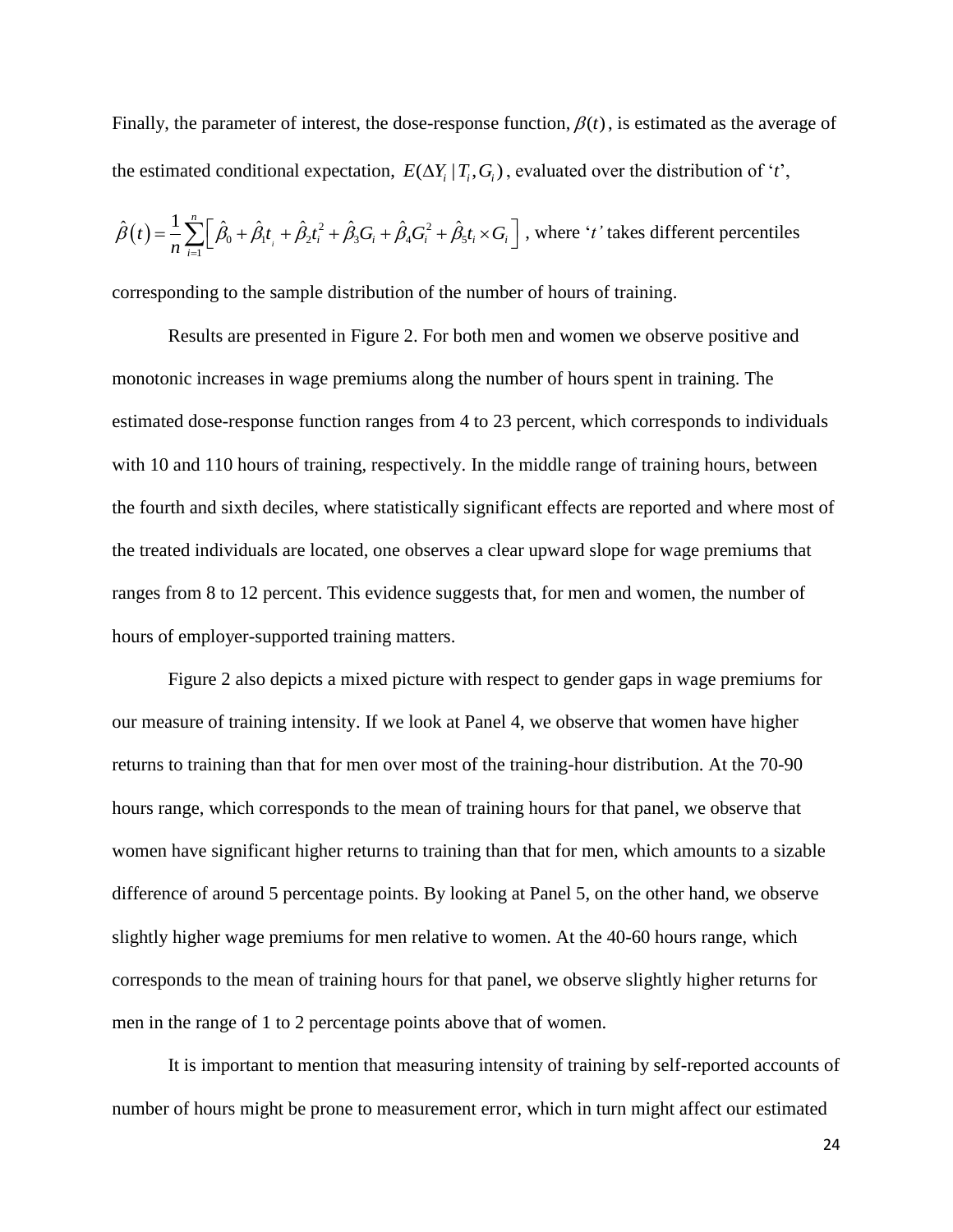training impacts. In this regard, we assess our analysis of incidence of training in section 6.1 as more reliable and, thus, as our preferred set of results.

#### **7. Assessing the Internal Validity of the Results**

In this section, we implement three alternative tests to assess threats to the internal validity of our results. First, we exploit the longitudinal nature of the SLID data to test whether a transitory wage drop is observed for individuals in the treatment group, as opposed to individuals in the control group, before training takes places. This is an effective way to assess whether the underlying 'parallel trends' assumption of difference-in-difference methods holds in our data. Specifically, for workers who have taken the employer supported training in year 5 of the panel one can compute mean wages in time *t-4, t-3, t-2, t-1, t, t+1,* where *t* refers to the time of participation in employer-supported training*.* For workers who have taken the employer supported training in year 4 of the panel wage profiles for mean wages can be computed in time *t-3, t-2, t-1, t, t+1, t+2,* and so on*.* To make comparable the analysis between Panel 4 and Panel 5, and since evidence on Ashenfelter's Dip relies on the availability of data several periods before training takes place, we restrict the estimation sample to workers with three years of pretreatment information, i.e., workers who took training in year 4 of the panel.

Figure 3 provide evidence against the Ashenfelter's Dip in our data. In fact, we do not observe any transitory drop in the mean earnings of the treated group in the previous three years before training takes place for both Panels 4 and 5. These figures also show that the pretreatment wage profile for the untreated units show comparable levels and patterns with respect to the treated ones. This feature speaks loudly about the comparability of the two samples. After training takes place, we observe a clear upward shift in the mean wages profile only for the treated group, while the control group depicts a relatively flat profile. One possible explanation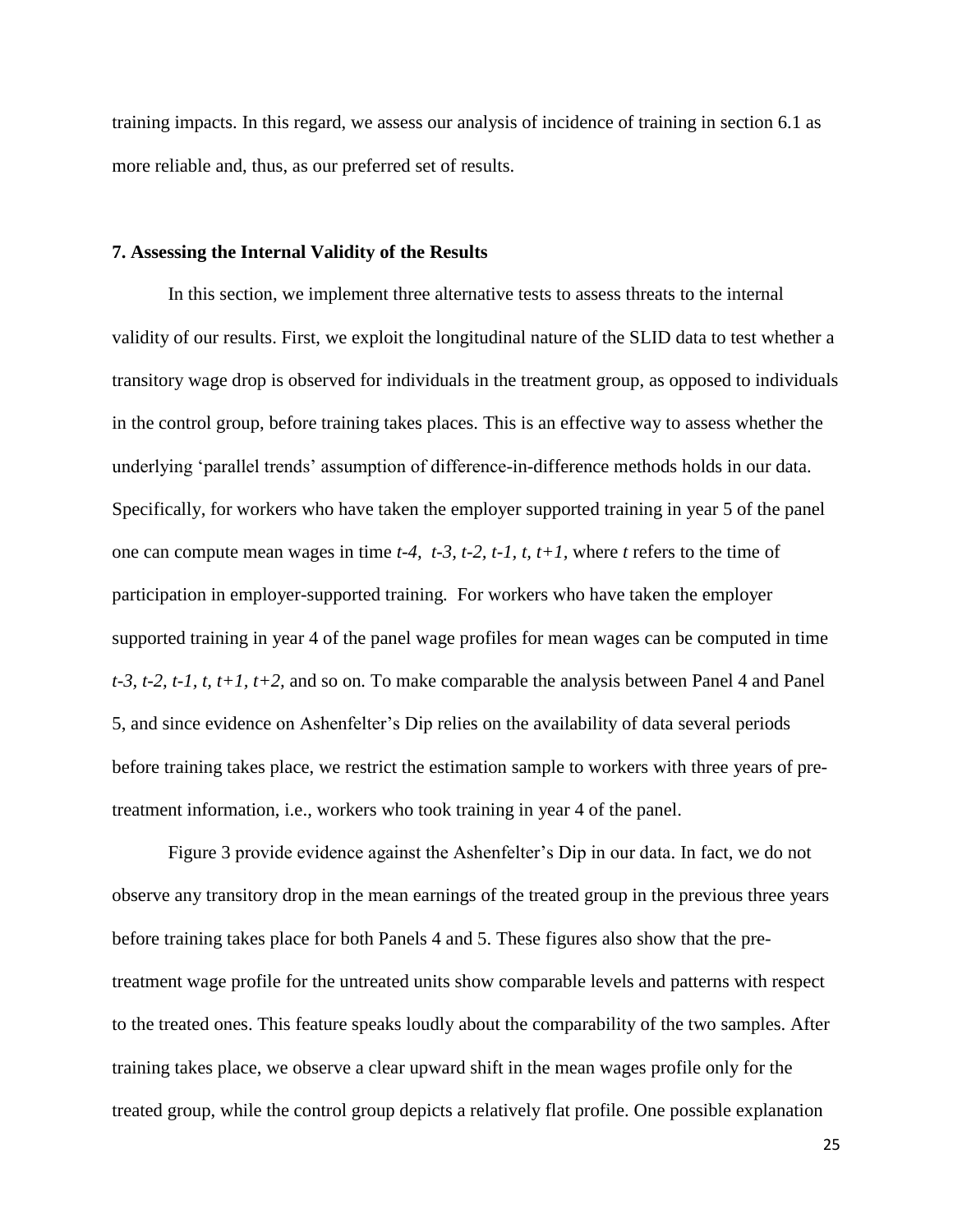for the absence of transitory drops in wages for the treatment group is the fact that we are dealing with employer-supported training rather than government-supported training participation. The latter usually serves (disadvantaged) individuals who experience layoffs or have labour market attachment problems prior to signing up for training. It is important to mention that these findings are not dependent on this estimation sample as we observe the same features when analyzing shorter pre-treatment time-span data, i.e., data for workers who took training in year 2 or 3 of the panel. In summary, the uncovered evidence suggests the plausibility of the underlying assumptions of the difference-in-differences estimator in the context of our data.

Next, we implement cross-sectional matching on the pre-treatment wage outcome. This test indirectly assesses the plausibility of the unconfoundedness assumption on the available dataset. If the estimated ATT on pre-treatment wages is negligible or statistically not significant, then one should interpret this evidence as an indication that the identification assumption of matching methods holds in the data at hand (Imbens 2014). Table 7 shows the estimated effects for men and women in Panels 4 and 5. A clear picture emerges: the estimated effects of employer sponsored training on the pre-treatment wage variable are small and not statistically significant different from zero regardless of the participants' gender and the panel used in the estimation. This result is consistent with our findings in Figure 3 that showed similar (unconditional) mean wages for treatment and control groups in the pre-treatment periods.

Finally, we address the relevance of the available set of observed covariates included in the specification of the propensity score by implementing the Rosenbaum test (Rosenbaum 2002) to assess whether the estimates obtained using matching methods are robust to the possible presence of hidden bias (unobserved confounder). Rosenbaum's method should be thought of as a sensitivity analysis that relies on the sensitivity parameter gamma  $(\Gamma)$ , which measures the degree of departure from the random assignment of treatment. Two individuals with the same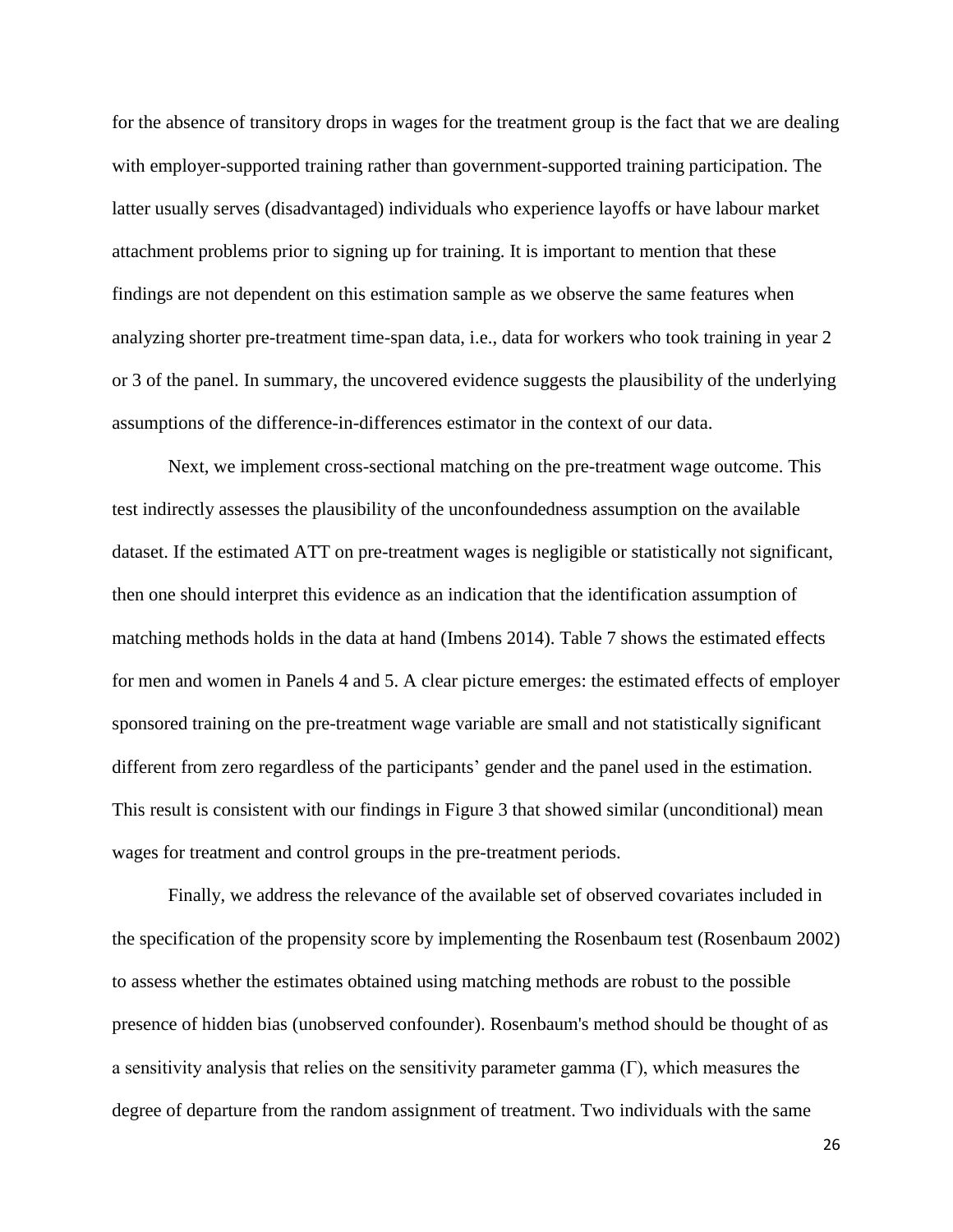observed covariates may differ in the odds ratio of program participation by at most a factor of Γ. This means that in a randomized control trial, random allocation ensures that  $\Gamma$  is equal to 1. In an observational study, on the other hand, if  $\Gamma$  is equal to 2, and two subjects are identical on matched covariates, then one might be twice as likely as the other to receive the treatment because they differ in terms of an unobserved covariate.

In this part of the analysis we ask how big the parameter  $\Gamma$  needs to be in order to challenge the statistical significance of our findings. Table 8 present the results for the difference-in-difference benchmark model. The critical levels of  $\Gamma$  at which we would have to question our conclusion of statistically positive effects are 1.36 and 1.46 in panels 4 and 5. That is, an unobserved covariate should increase the odds ratio of participating in employer-sponsored adult training by 36 and 46 percent, respectively, in order to challenge the statistical significance of our findings at the 10% level. It is important to highlight that these results represent a 'worsecase scenario' in the sense that the bounds assume a nearly perfect association between the unobservable and the outcome of interest. Using the effects of other predictors as a benchmark, the influence of an unobserved covariate to reverse our conclusion should be as strong as  $+10$ years more of tenure, 9 more of age, and 12 percentage points less of high school only education. These differences seem difficult to revert. This result leads us to believe that the positive effects on earnings are unlikely to be driven by omitted variable bias.

#### **8. Conclusions**

While matching methods are common in the international literature this paper is one of the few studies of its kind for Canada to use both longitudinal data and propensity score matching on the difference in wages before and after employer supported course enrollment. Propensity score matching was employed to account for potential biases due to selection into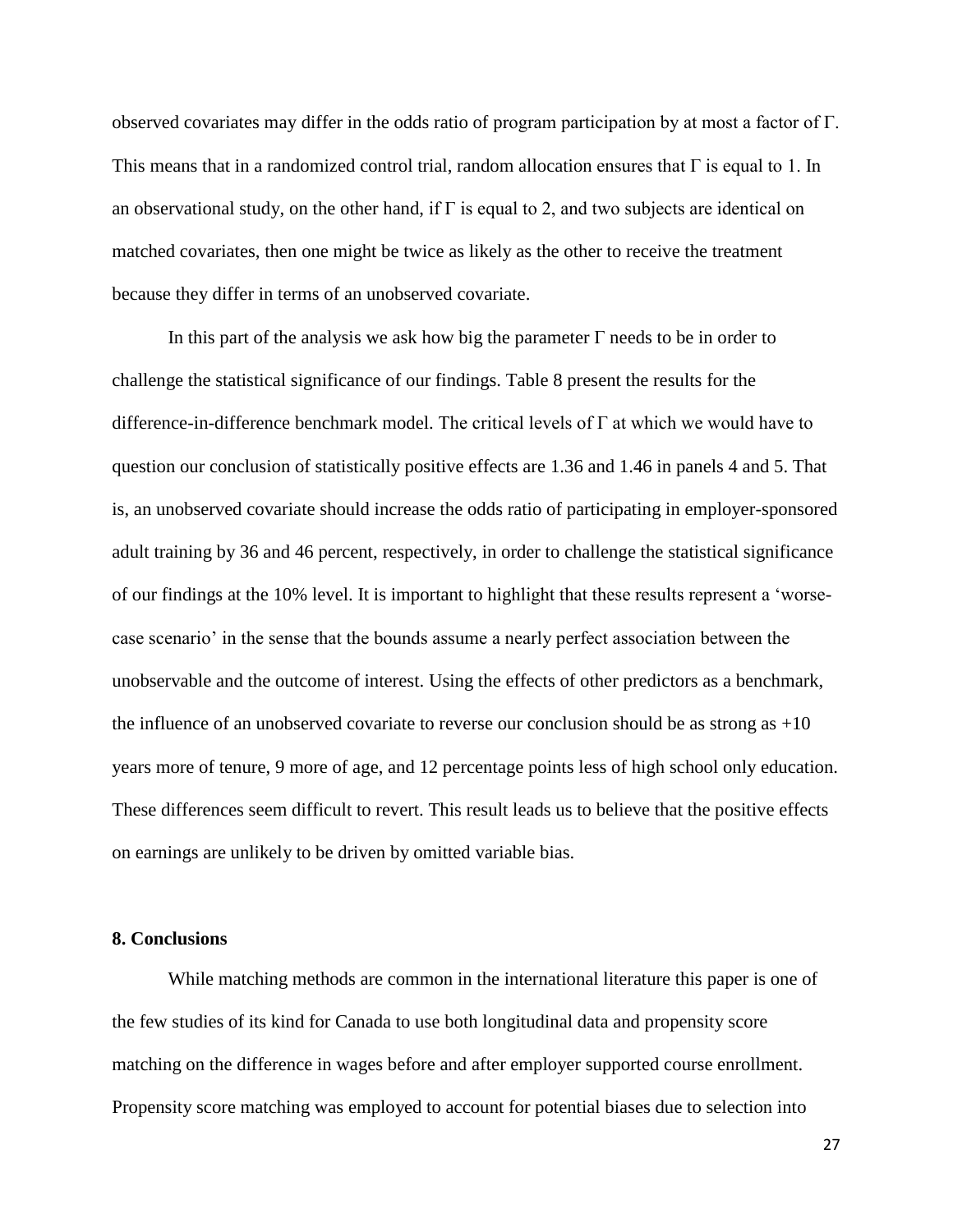employer supported course enrollment related to the observable characteristics of the respondent. A relatively rich and relevant set of pre-treatment covariates included in the confidential versions of the Survey of Labour and Income Dynamics (SLID) of Statistics Canada were used in the specification of the propensity scores model. A variety of statistical tests were implemented satisfactorily to assess the internal validity of the estimates. We found no support issues in the SLID data for the estimated probability of employer-supported training participation for both men and women. We do not find evidence of an 'Ashenfelter's Dip' in our data in that there is no evidence of a transitory drop in the wages for the treatment group that would otherwise have put into question the validity of the underlying identification assumption of difference-in-difference methods.

Three main results emerge from this analysis. The average treatment effect on the treated estimates from the wage growth models show overall positive returns to employer-supported training programs. This positive result is observed at both the extensive and intensive margins of training. Relative to previous evidence for Canada and the U.S., our findings are in the middle to lower range of the point estimates distribution for adult training interventions. Moreover, women are benefiting to the same extent or somewhat more relative to men from participating in employer-supported adult training. Although the magnitude of the gender differences are somewhat sensitive to changes in the estimation sample and econometric details, results for women indicate equal or slightly higher returns to training relative to men among most specifications and sensitivity tests implemented. This result departs from previous evidence coming from studies that used also the Canadian SLID data in which sizable and statistically significant gender gaps in favour of men were found. One possible explanation for this difference is the fact that our analysis is based on more up-to-date information as it uses relatively recent versions of the SLID panels. Documented gains in the labour markets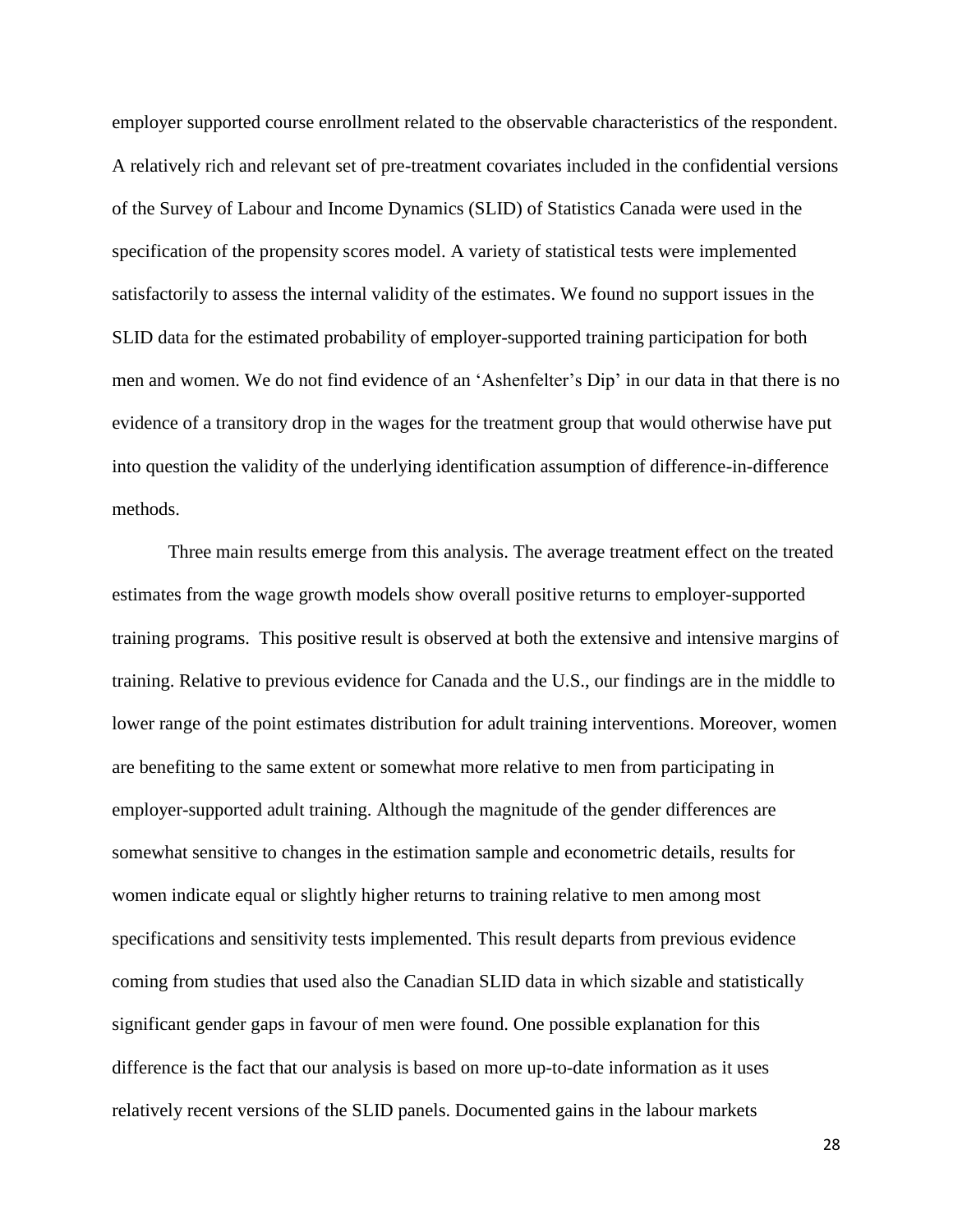experienced by Canadian women in the past decade could have been also translating into higher returns to training. Indeed, more research in this area will be welcomed. Finally, even though high-skilled workers disproportionally signed up for employer-supported training relative to lowskilled ones, the former showed negligible and statistically insignificant training impacts, while the latter show sizable and statistically significant wage premiums. This result talks about the efficiency of the employers-supported training allocation by schooling levels. It might well be in the interest of firms to reallocate the share of training slots towards those located at the lower end of the schooling distribution.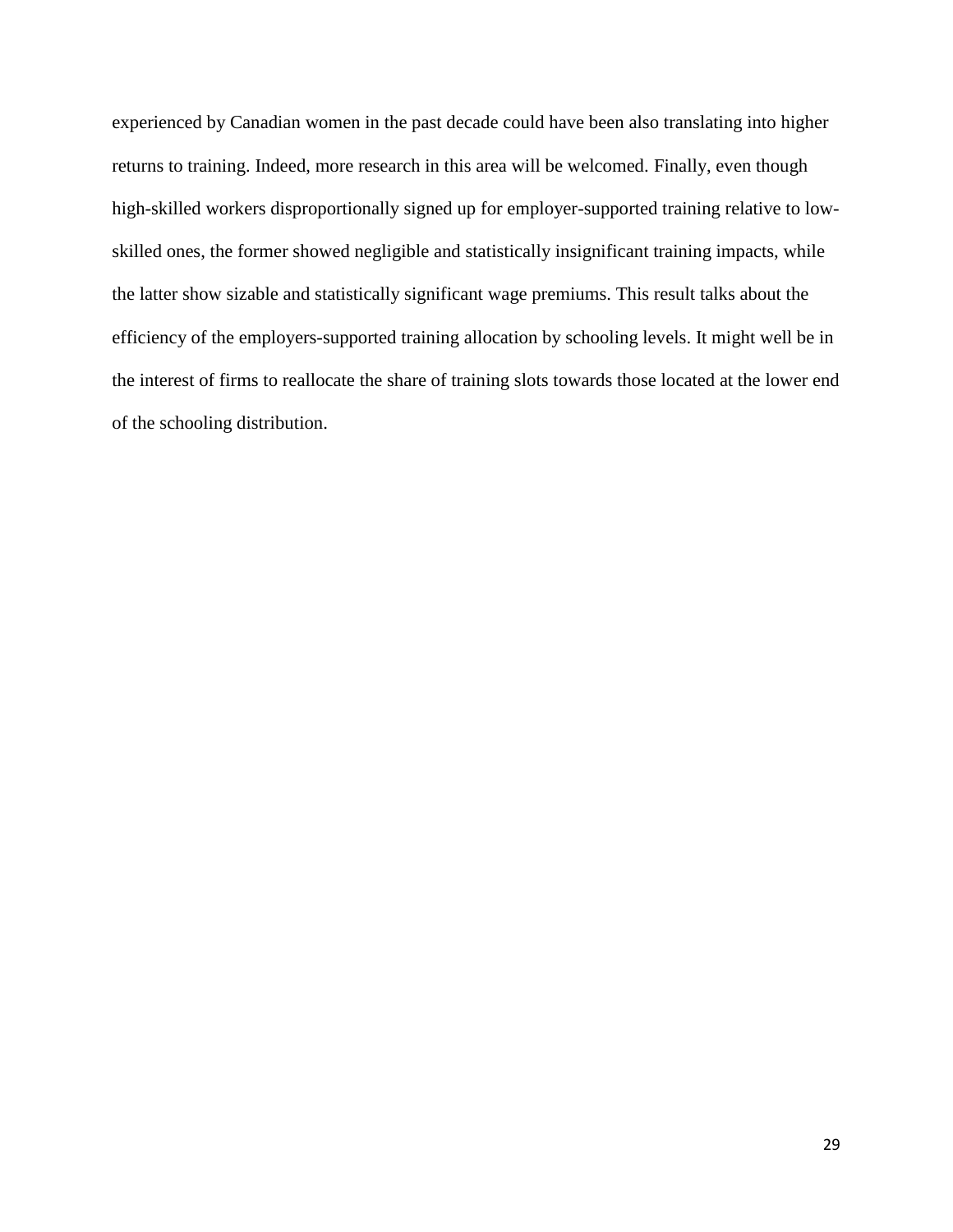#### **References:**

- Almeida R. and P. Carneiro. 2009. "The Return to firm Investments in Human Capital" *Labour Economics*, 16(1): 97-106.
- Barron, John M., Mark C. Berger, and Dan A. Black. 1997. *On-the-Job Training*, W.E. Upjohn Institute for Employment Research, Kalamazoo, Michigan, 1997.
- Beaudry, Paul and David Green. 1998. "What is driving US and Canadian wages: exogenous technical change or endogenous choice of technique?" NBER Working Paper No. 6853, December 1998.
- Blundell, R, L Dearden, C Meghir, and B. Sianesi. 1999. "Human capital investment: The returns from education and training to the individual, the firm and the economy." *Fiscal Studies* 20:1-23.
- Card, D. 1999. "The Causal Effect of Education on Earnings." In *Handbook of Labor Economics,*Volume 3A. A. Ashenfelter and D. Card (eds.). New York: North Holland
- Card, D. and T. Lemieux. 2001. "Can Falling Supply Explain the Rising Return to College for Younger Men? A Cohort-Based Analysis," *Quarterly Journal of Economics* 116: 705-46.
- Card, D. J. Kluve, and A. Weber. 2010. "Active Labour Market Policy Evaluation: A Meta-Analysis", *The Economic Journal*, 120, F452-F477.
- Carneiro P. and J. Heckman. 2003. "Human Capital Policy" NBER 9495.
- Dehejia R. and S. Wahba. 2002. "Propensity score matching methods for nonexperimental causal studies", *Review of Economics and Statistics* 84(1):151-161.
- Dostie, B. 2013. "Estimating the returns to firm-sponsored on-the-job and classroom training", *Journal of Human Capital* 7(2): 161-189.
- Dostie B. and P.T Leger. 2014. "Firm-Sponsored Classroom Training: Is it Worth It for Older Workers?" *Canadian Public Policy* 40(4): 377-390.

Drewes, Torben. 2008. "Adult education and training from a longitudinal perspective", HRSDC.

- Drolet, M. 2002. The Evolving Workplace Series: The "Who, What, When and Where of Gender Pay Differentials", WP, Catalogue 71-584-MIE #4, Statistics Canada.
- Frazis, H. and M. A. Loewenstein. 2005. "Reexamining the returns to training: Functional form, magnitude, and interpretation". *Journal of Human Resources* 40(2):453-476.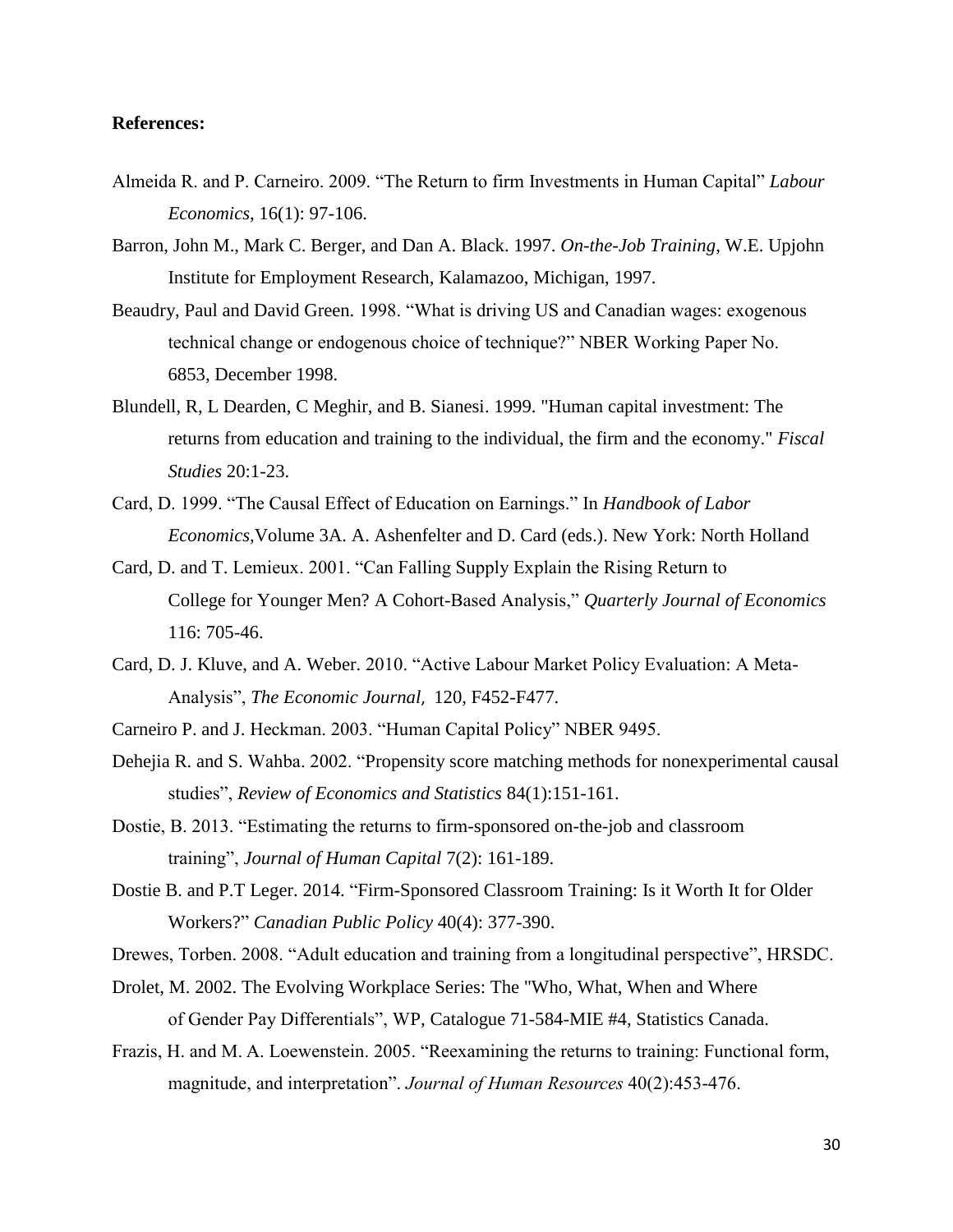- Galdo J, J. Smith, and D. Black. 2008. "Bandwidth selection and the estimation of treatment effects with unbalanced data". *Annals of Economics and Statistics*, 91-92: 189-216.
- Galdo, J. and A. Chong. 2012. "Does the Quality of Public-Sponsored Training Programs Matter? Evidence from Bidding Processes Data." *Labour Economics,* 19(6): 970-986.
- Havet, N. 2006. "La valorisation salariale et professionnelle de la formation en entreprise diffère-t-elle selon le sexe? L'exemple canadien", Working paper, Groupe d'Analyse et de Théorie Économique (GATE), UMR 5824 of the CNRS.
- Heckman, James, Robert Lalonde, and Jeffrey Smith. 1999. "The Economics and Econometrics of Active Labor Market Programs", Chapter 31 in Orley Ashenfelter, David Card (eds.), *Handbook of Labor Economics, Volume 3A*, Elsevier Science, p.1866-2097.
- Heckman, J., L. Lochner, and C. Taber. 1998. "Tax Policy and Human-Capital Formation." *American Economic Review Papers and Proceedings.* 88(May): 293–97.
- Heckman, J., H. Ichimura, and P. Todd. 1997. "Matching as an Econometric Evaluation Estimator: Evidence from Evaluating a Job Training Programme." *Review of Economics Studies* 64(4): 605-654.
- Hirano, K, and G. Imbens. 2004. "The Propensity Score with Continuous Treatments", In A. Gelman and X. Li eds., Applied Bayesian Modeling and Causal Inference from Incomplete-Data Perspectives. John Wiley and Sons.
- Hui, Shek-wai and Jeffrey Smith. 2001. "The labour market impacts of adult education and training inCanada." Statistics Canada Catalogue no. 81-595-MIE2003008. Ottawa.
- Hui, Shek-wai and Jeffrey Smith . 2003. "The Determinants of Participation in Adult Education and Training in Canada," Report Prepared for Human Resources and Development Canada, Ottawa, Canada.
- Imbens, Guido. 2014. "Matching methods in practice: Three examples", IZA WP 8049.
- Kluve, J., H. Schneider, A. Uhlendorff, and Z. Zhao. 2012. "Evaluating Continuous Training Programs Using the Generalized Propensity Score," *Journal of the Royal Statistical Society,* Series A 175 (2), 587-617.
- Lillard L.A. and Tan, H.W. 1992. "Private Sector Training: Who Gets it and What Are Its Effects?," R*esearch in Labor Economics*, 1992, Vol 13:1-62
- Myers K. and J. Myles. 2005. "Self-Assessed Returns to Adult Education Life-long Learning and the Educationally Disadvantaged", CPRN Research Report.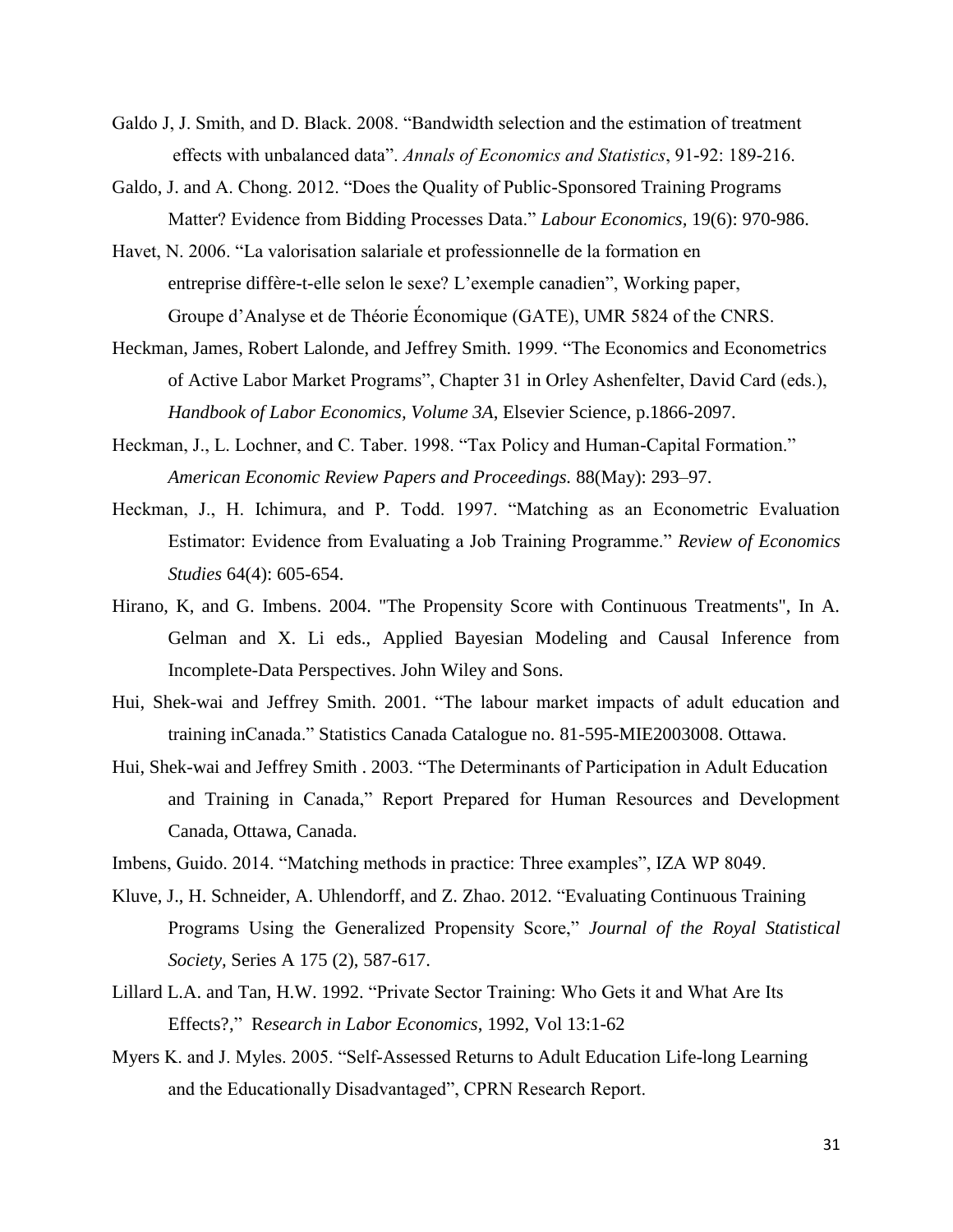OECD. 2003. *Beyond Rhetoric: Adult Learning Policies and Practices*. OECD, Paris

- Parent, D. 2003. "Employer-supported training in Canada and its impact on mobility and wages". *Empirical Economics*, 28:431-459.
- Rosenbaum, P.R. 2002. Observational Studies. 2nd ed. New York: Springer.
- Rosenbaum, P. and D. Rubin. 1983. "The Central Role of the Propensity Score in Observational Studies For Causal Effects." *Biometrika* 70(1): 33-38.
- Rosenbaum, P. and D. Rubin. 1985. "Constructing a Control Group using a Multivariate Matched Sampling Methods that Incorporate the Propensity Score" *The American Statistician* 39(1): 41-55.
- Smith, J. and P. Todd. 2005. "Does Matching Overcome LaLonde's Critique of Non Experimental Estimators? *Journal of Econometrics* 125(1-2): 305-353.
- Turcotte J. and L.W. Rennison 2004. "The Link Between Technology Use, Human Capital, Productivity and Wages: Firm-Level Evidence", *International Productivity Monitor* 9(Fall):25-36.
- Yoshida, Y. and M.R. Smith. 2005. "Training and the Earnings of Immigrant Males: Evidence from the Canadian Workplace and Employee Survey", *Social Science Quarterly,* 86(5): 1218-1241.
- Zhang and Palameta (2006) "Participation in adult schooling and its earnings impact in Canada", Analytical Studies Branch Research Paper Series No. 276, Statistics Canada.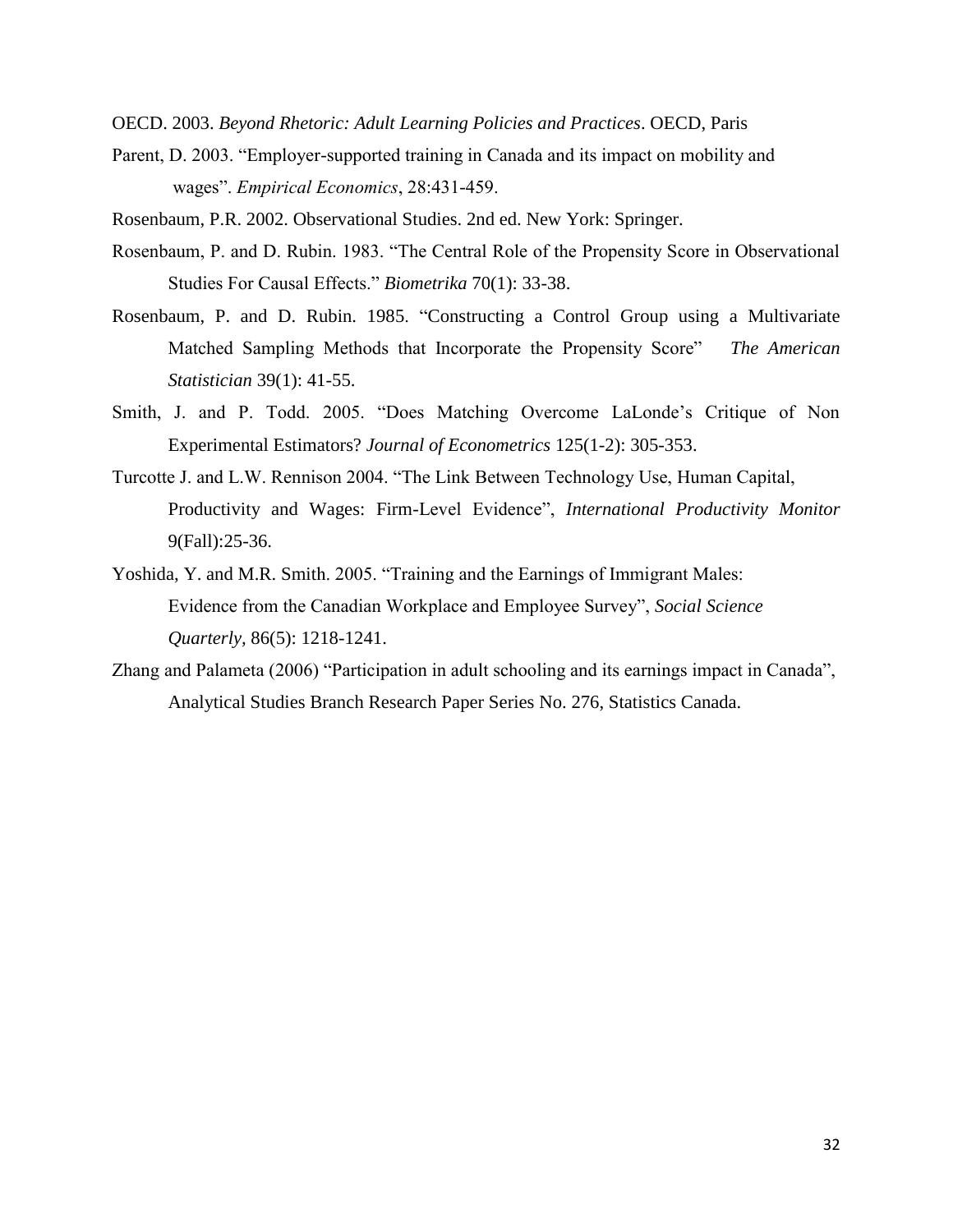#### **Table 1: Literature Review of Adult Education and Training in Canada**

| author                                   | data source                         | age group | estimator                                   | type of training                                                 | outcomes                 | findings                                                                      |
|------------------------------------------|-------------------------------------|-----------|---------------------------------------------|------------------------------------------------------------------|--------------------------|-------------------------------------------------------------------------------|
|                                          |                                     |           |                                             |                                                                  |                          | 7.7% and 6.8% gain in hourly and annual                                       |
|                                          |                                     |           |                                             |                                                                  | hourly and annual wage   | wages for men, not significant impacts                                        |
| Zhang and Palameta (2006) 1998-2002 SLID |                                     | 17-59     | parametric multivariate models any training |                                                                  | earnings                 | for women.                                                                    |
|                                          |                                     |           |                                             |                                                                  |                          | 3% gain in annual wages for both men                                          |
|                                          |                                     |           |                                             |                                                                  |                          | and women for both types of training;                                         |
|                                          |                                     |           | random-effects parametric                   | distinction between training                                     | annual growth earnings,  | 2.3% fall in unemployment for training                                        |
| Drewes (2008)                            | 2002-2004 SLID                      | $25 - 64$ | multivariate analysis                       | programs and training courses                                    | prob. of unemployment    | courses only.                                                                 |
|                                          |                                     |           |                                             |                                                                  |                          | \$30 for weekly earnings and 2.6% for                                         |
|                                          |                                     |           |                                             |                                                                  |                          | employment for both men and women.                                            |
|                                          |                                     |           |                                             | employer-financed, government-                                   |                          | Positive and significant effects for<br>employer-supported training, negative |
|                                          |                                     |           | nearest-neigbor matching and                | financed and self-financed                                       | weekly earnings and      | effects for government-sponsored                                              |
| Hui and Smith (2001)                     | 1998 AETS                           | $25 - 64$ | parametric selection models                 | training                                                         | employment               | training for both men and women.                                              |
|                                          |                                     |           |                                             |                                                                  |                          | 53% and 44% of low- and high-skill                                            |
|                                          |                                     |           |                                             |                                                                  |                          | workers report having an increases in                                         |
|                                          |                                     |           |                                             | any formal training or education                                 | self-reported wage gains | wages and 37% and 33% report having a                                         |
| Myers and Myles (2005)                   | 2004 WALL (and 2008 AETS)           | $25 - 55$ | logistic regression models                  | for adult workers                                                | and promotion            | promotion                                                                     |
|                                          |                                     |           |                                             |                                                                  |                          | 13%-17% for men for weekly and hourly                                         |
|                                          |                                     |           |                                             | OLS and fixed-effects regression any employer-supported training |                          | weekly and hourly wages; wages. For women, 5%-12% and 1-8% for                |
| Parent (2003)                            | 1991-95 School Leavers Survey 18-20 |           | models                                      | program or course                                                | mobility                 | weekly and hourly wages.                                                      |
|                                          |                                     |           |                                             | on-the-job and classroom                                         |                          | 7.4% and 3.4% increase in productity                                          |
|                                          |                                     |           | panel GMM and fixed-effects                 | employer-supported training                                      |                          | using FE and GMM for classroom training.                                      |
| Dostie (2013)                            | 1999-2006 WES                       | <b>NA</b> | parametric models                           | programs                                                         | productivity             | No impacts for OJT                                                            |
|                                          |                                     |           |                                             |                                                                  |                          | 3.5% and 1% in the FE and mixed model                                         |
|                                          |                                     |           |                                             |                                                                  |                          | for weekly wages. Large productivity                                          |
|                                          |                                     |           |                                             |                                                                  |                          | gains (36%, 21% and 4% for workers                                            |
|                                          |                                     |           | fixed-effects and two-factor                | clasroom employer-supported                                      | weekly wages and         | younger than 35, 35-44, and above 55,                                         |
| Dostie and Leger (2014)                  | 1999-2006 WES                       | $35 - 64$ | analysis of covariance                      | training programs                                                | productivity             | respectively)                                                                 |
|                                          |                                     |           |                                             |                                                                  |                          | no differential impacts between                                               |
|                                          |                                     |           |                                             |                                                                  |                          | immigrants and native-born whites, yet                                        |
|                                          |                                     |           |                                             |                                                                  |                          | some differential impacts in favour of                                        |
|                                          |                                     |           |                                             | on-the-job and classroom                                         |                          | immigrants when computing growth                                              |
|                                          |                                     |           | cross-sectional and wage                    | employer-supported training                                      | hourly wages of          | wage models. No clear results by type of                                      |
| Yoshida and Smith (2005)                 | 1999-2000 WES                       | <b>NA</b> | growth parametric OLS models                | programs                                                         | immigrants               | training.<br>training expenditures has a significant                          |
| Drolet (2002)                            | 1999-2000 WES                       | <b>NA</b> | cross-sectional OLS models                  | training intensity                                               | hourly wages             | impact on men but not women                                                   |
|                                          |                                     |           |                                             |                                                                  |                          | positive impacts on wage for women but                                        |
|                                          |                                     |           |                                             | on-the-job and classroom                                         |                          | not for men regardless the type of                                            |
|                                          |                                     |           |                                             | employer-supported training                                      |                          | training; positive impact on promotion                                        |
| Havet (2006)                             | 1999-2000 WES                       | NA        | parametric selection model                  | programs                                                         | hourly wages, promotion  | only for OJT but not classroom training                                       |
|                                          |                                     |           |                                             |                                                                  |                          |                                                                               |
|                                          |                                     |           |                                             |                                                                  |                          |                                                                               |
|                                          |                                     |           |                                             |                                                                  |                          |                                                                               |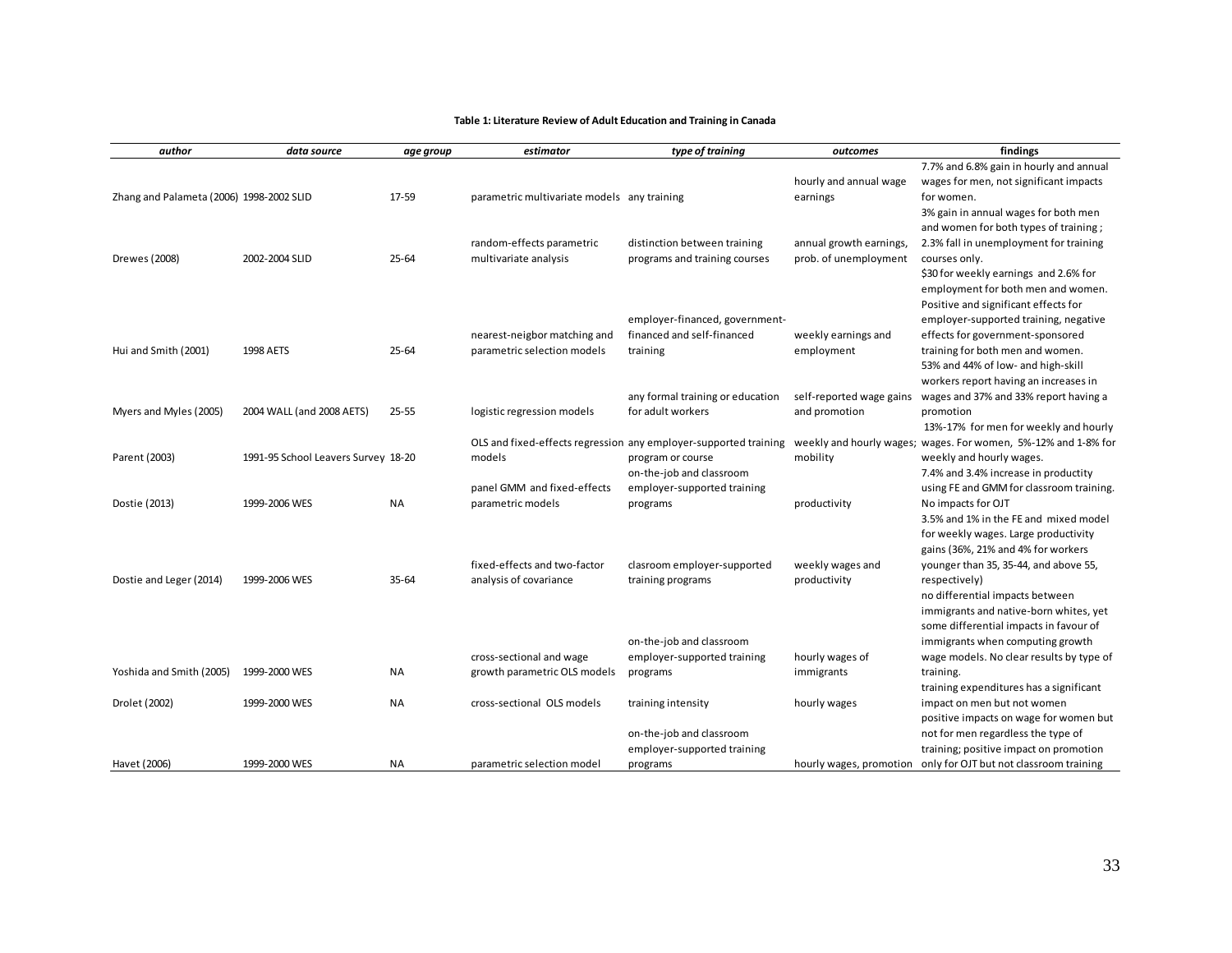|                                              | Panel 4           |                   | Panel 5           |                   |
|----------------------------------------------|-------------------|-------------------|-------------------|-------------------|
|                                              | Male              | Female            | Male              | Female            |
| Employer-supported                           | 0.299             | 0.269             | 0.276             | 0.244             |
| <b>Course Enrollment</b>                     | [2310]            | [2277]            | [2150]            | [2089]            |
| Employer-supported                           | 88.015            | 69.435            | 59.809            | 46.728            |
| course enrolment<br>intensity (in hours)     | [2278]            | [2259]            | [2110]            | [2057]            |
| Education in first year of panel             |                   |                   |                   |                   |
| <b>High School</b>                           | 0.162             | 0.175             | 0.152             | 0.164             |
|                                              | [1072]            | [1234]            | [1065]            | [1220]            |
| Post-Secondary                               | 0.128             | 0.119             | 0.130             | 0.126             |
| (no certificate)                             | [762]             | $[781]$           | $[767]$           | $[825]$           |
| Post-Secondary                               | 0.350             | 0.367             | 0.370             | 0.374             |
| (with certificate)                           | [2315]            | [2761]            | [2361]            | [2706]            |
| Bachelor degree (only)                       | 0.136             | 0.153             | 0.137             | 0.162             |
|                                              | [723]             | [968]             | $[737]$           | [1037]            |
| Above Bachelor                               | 0.076             | 0.054             | 0.076             | 0.057             |
| degree                                       | [394]             | [316]             | $[370]$           | $[348]$           |
| Job characteristics:                         |                   |                   |                   |                   |
| Hourly wage rate                             | 22.549            | 17.634            | 21.869            | 17.286            |
|                                              | (11.627)          | (9.324)           | (11.828)          | (9.545)           |
|                                              | [4931]            | [5087]            | [4993]            | [5247]            |
| Tenure of job (in<br>months)<br>Demographics | 136.080<br>[6409] | 113.800<br>[6532] | 134.481<br>[6398] | 111.671<br>[6502] |
| Age                                          | 40.700            | 40.814            | 40.492            | 40.403            |
|                                              | [7030]            | [7623]            | [6968]            | [7474]            |
| Visible Minority                             | 0.142             | 0.147             | 0.161             | 0.170             |
|                                              | [497]             | $[561]$           | [594]             | [669]             |
| Immigrant                                    | 0.207             | 0.222             | 0.198             | 0.216             |
|                                              | [791]             | [934]             | [833]             | [955]             |
| Recent immigrant                             | 0.063             | 0.066             | 0.056             | 0.074             |
| $(<$ 10 years)                               | [216]             | $[258]$           | $[225]$           | $[299]$           |
| Recent immigrant                             | 0.033             | 0.039             | 0.033             | 0.042             |
| $(<5$ years)                                 | [119]             | [149]             | [131]             | $[167]$           |
| Married                                      | 0.601             | 0.609             | 0.555             | 0.588             |
| <b>Total Observations</b>                    | [4471]            | [4890]            | [4148]            | [4601]            |
|                                              | 7030              | 7623              | 6968              | 7474              |

#### Table 2: Weighted Sample Characteristics in first year of each SLID Panel by Gender

Note:

1. Weighted sub-sample size for each characteristic is presented in square brackets. The sample mean is calculated by applying weights, but the sample size is the one without weights

2. The statistical summaries are restricted to the population aged from 25 to 55 years old.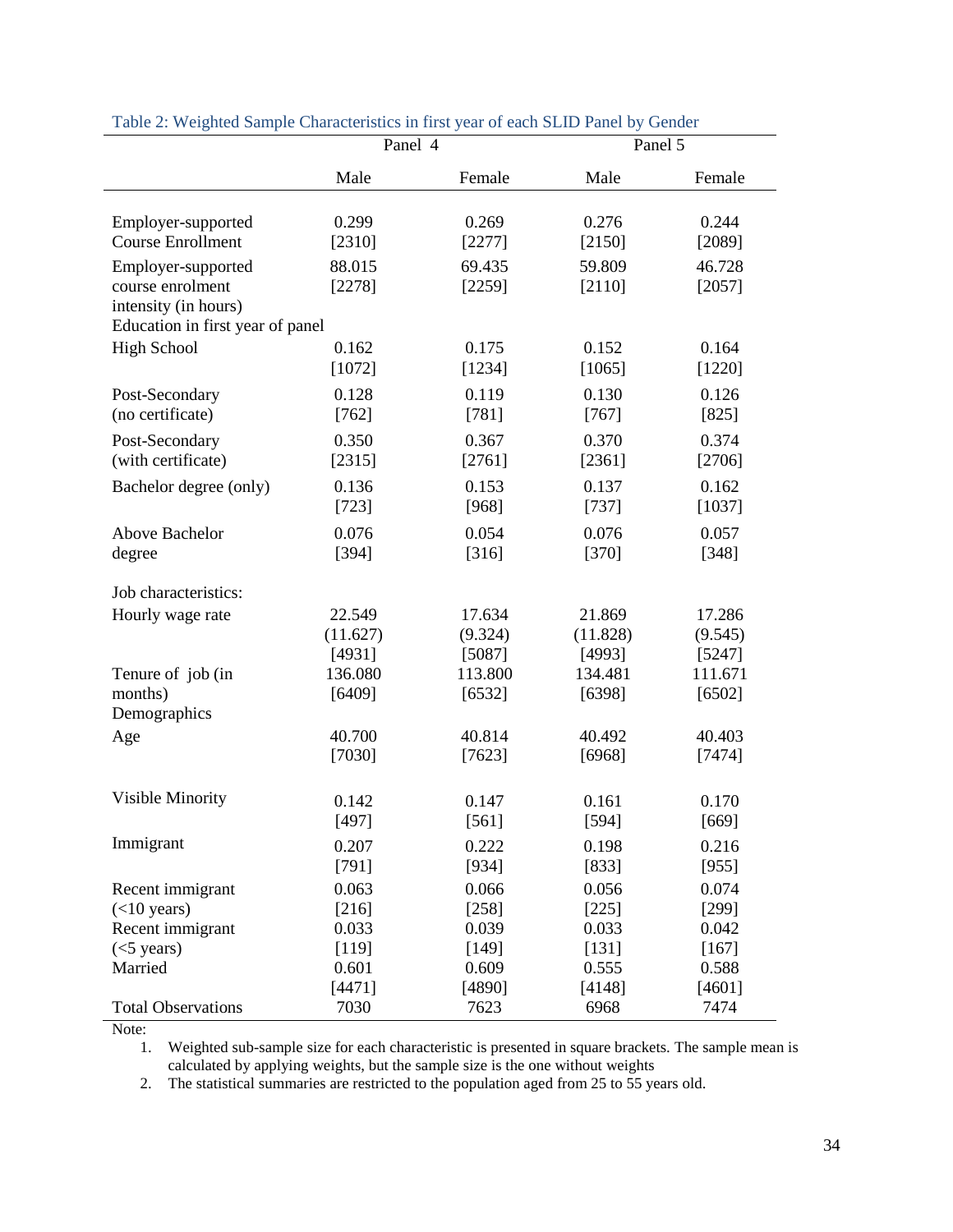| <b>COEFFICIENT</b>    | Panel 4              |                      | Panel 5                 |                      |  |
|-----------------------|----------------------|----------------------|-------------------------|----------------------|--|
|                       | Male                 | Female               | Male                    | Female               |  |
| Socio-                |                      |                      |                         |                      |  |
| Demographic           |                      |                      |                         |                      |  |
| Age                   | $-0.0016**$ (0.0007) | 0.0002(0.0007)       | $-0.0009(0.0007)$       | $-0.0006(0.0007)$    |  |
| <b>Tenure</b>         | $0.0006***(0.00004)$ | $0.0008***(0.0001)$  | $0.0007***(0.0001)$     | $0.0007***$ (0.0001) |  |
| Tenure Squared        | $-1.3e-06***(3e-07)$ | $-1.6e-06***(4e-07)$ | $-1.6e-06***$ (3.9e-07) | $-1.4e-06***(4e-07)$ |  |
| <b>Marital Status</b> | $0.0286***(0.011)$   | $-0.0092(0.009)$     | $0.037***(0.012)$       | $-0.007(0.011)$      |  |
| Visible minority      | $-0.054**$ (0.025)   | $-0.051*(0.028)$     | $-0.046*(0.025)$        | $-0.072***$ (0.025)  |  |
| Immigrant             | $-0.048***(0.018)$   | $-0.033(0.022)$      | $-0.025(0.022)$         | $-0.055**$ (0.022)   |  |
| High school           | $0.0467**$ (0.019)   | $0.114***(0.026)$    | 0.012(0.024)            | $0.144***(0.035)$    |  |
| <b>PSE</b>            | $0.092***(0.0209)$   | $0.157***(0.028)$    | $0.098***(0.025)$       | $0.187***$ (0.036)   |  |
| Certificate           | $0.107***(0.016)$    | $0.176***(0.024)$    | $0.103***(0.021)$       | $0.199***$ (0.033)   |  |
| <b>Bachelor</b>       | $0.1606***(0.02)$    | $0.248***(0.026)$    | $0.142***(0.025)$       | $0.234***(0.035)$    |  |
| Geographic            |                      |                      |                         |                      |  |
| PEI                   | 0.001(0.013)         | $-0.011(0.012)$      | 0.009(0.015)            | 0.003(0.014)         |  |
| <i><u>Ouebec</u></i>  | $-0.0372***(0.014)$  | $-0.039***(0.014)$   | $-0.026(0.016)$         | $-0.048***$ (0.016)  |  |
| Manitoba and          |                      |                      |                         |                      |  |
| Saskatoon             | $-0.0051(0.013)$     | 0.004(0.012)         | 0.011(0.015)            | 0.004(0.015)         |  |
| Alberta               | $0.0368***(0.014)$   | $0.043***(0.015)$    | 0.0009(0.016)           | $0.039**$ (0.016)    |  |
| BC                    | 0.0061(0.016)        | $-0.001(0.016)$      | $-0.001(0.016)$         | $-0.001(0.018)$      |  |
| New Foundland         | $-0.003(0.022)$      | $-0.074***(0.021)$   | $-0.065***(0.02)$       | $-0.026(0.025)$      |  |
| <b>Labor Market</b>   |                      |                      |                         |                      |  |
| Ind. Trade            | $-0.0365**$ (0.0146) | $-0.0512**$ (0.023)  | $-0.006(0.018)$         | $-0.081***(0.025)$   |  |
| Ind. Finance          | 0.011(0.019)         | $0.049**$ (0.024)    | $0.045*(0.025)$         | 0.020(0.024)         |  |
| Ind. Profess.         | 0.008(0.018)         | 0.023(0.021)         | 0.020(0.02)             | $0.043*(0.023)$      |  |
| Ind. Information      | $-0.027(0.021)$      | $-0.0388(0.028)$     | $-0.056**$ (0.026)      | $-0.014(0.028)$      |  |
| Ind. Services         | 0.035(0.026)         | 0.0225(0.034)        | $0.064**$ (0.028)       | 0.025(0.035)         |  |
| Ind. Pub. Adm.        | $0.101***(0.018)$    | $0.088***(0.025)$    | $0.114***(0.021)$       | $0.104***(0.026)$    |  |
| Firm $20-99 w$        | $0.1098***$ (0.016)  | $0.063***(0.015)$    | $0.101***(0.018)$       | $0.048***(0.018)$    |  |
| Firm 100-49 w         | $0.137***(0.0156)$   | $0.081***(0.014)$    | $0.136***(0.018)$       | $0.063***(0.018)$    |  |
| Firm 500-999 w        | $0.1553***(0.0197)$  | $0.082***(0.017)$    | $0.195***(0.021)$       | $0.079***$ $(0.022)$ |  |
| $Firm +1000 w$        | $0.1756***(0.013)$   | $0.105***(0.013)$    | $0.169***(0.015)$       | $0.099***(0.015)$    |  |
| <b>Business</b>       | $-0.045**$ (0.019)   | $-0.109***$ (0.019)  | $-0.036(0.023)$         | $-0.083***(0.019)$   |  |
| Appl. sciences        | $-0.019(0.018)$      | $-0.039(0.032)$      | 0.011(0.021)            | $-0.097***$ (0.031)  |  |
| Health                | 0.048(0.037)         | 0.0006(0.021)        | 0.045(0.035)            | 0.027(0.024)         |  |
| Social sciences       | $-0.043(0.026)$      | $-0.013(0.021)$      | $-0.008(0.027)$         | $-0.004(0.023)$      |  |
| Culture               | $-0.117***(0.04)$    | $-0.111***$ (0.038)  | $-0.091**$ (0.041)      | $-0.105***(0.036)$   |  |
| <b>Services</b>       | $-0.053***(0.017)$   | $-0.097***(0.020)$   | $-0.097***(0.020)$      | $-0.101***$ (0.022)  |  |
| Transportation        | $-0.0902***(0.016)$  | $-0.061*(0.035)$     | $-0.051**$ (0.022)      | $-0.124***$ (0.044)  |  |
| Industry              | $-0.0899***$ (0.026) | $-0.176***(0.051)$   | 0.009(0.027)            | $-0.178***$ (0.047)  |  |
| Manufacturing         | $-0.131***(0.022)$   | $-0.271***$ (0.039)  | $-0.11***(0.029)$       | $-0.173***$ (0.052)  |  |
| <b>Observations</b>   | 4289                 | 4441                 | 4405                    | 4530                 |  |

|  |  | Table 3: Marginal Effects from Logit Estimation of Employer Supported Course Enrollment |
|--|--|-----------------------------------------------------------------------------------------|
|  |  |                                                                                         |

Note: Marginal effects from a logistic regression. Clustered person-year standard errors in parenthesis. \*\*\* statistically significant at 1%, \*\* statistically significant at 5%, \* statistically significant at 10%.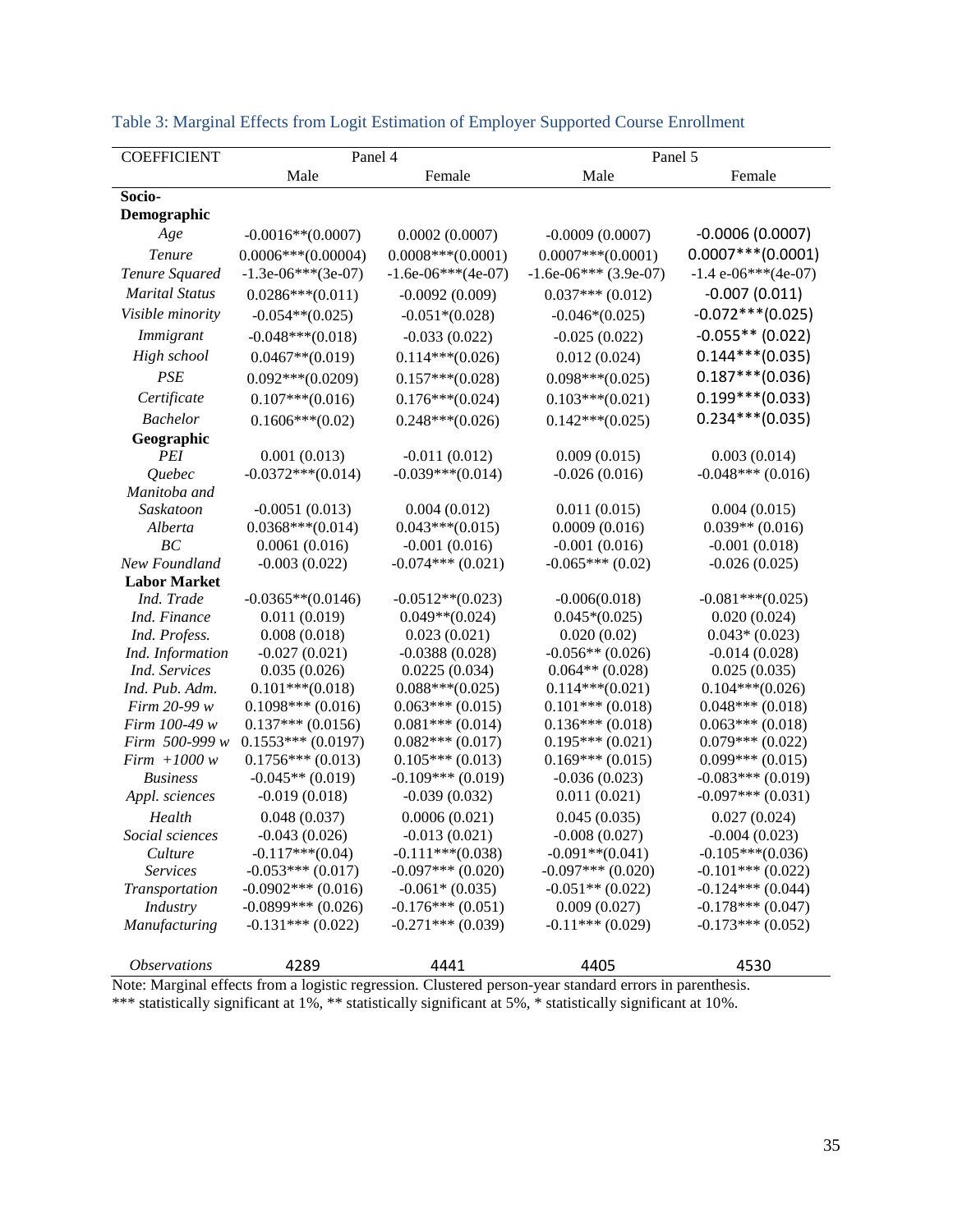|                    | Panel 4             |                       |                              |                     | Panel 5               |                              |  |
|--------------------|---------------------|-----------------------|------------------------------|---------------------|-----------------------|------------------------------|--|
|                    | Mean<br><b>Bias</b> | Median<br><b>Bias</b> | p-value-<br>chi <sub>2</sub> | Mean<br><b>Bias</b> | Median<br><b>Bias</b> | p-value-<br>chi <sub>2</sub> |  |
| Men<br>unmatched   | 12.5                | 11.2                  | 0.00                         | 13.6                | 9.6                   | 0.00                         |  |
| Men<br>matched     | 3.5                 | 4.5                   | 0.00                         | 5.4                 | 4.7                   | 0.00                         |  |
| Women<br>unmatched | 17.0                | 10.6                  | 0.00                         | 17.0                | 11.6                  | 0.00                         |  |
| Women<br>matched   | 4.1                 | 3.1                   | 0.00                         | 5.4                 | 3.5                   | 0.00                         |  |

Table 4: Balancing test for pre-treatment covariates conditional on the propensity scores

 Note: Mean Bias (median bias) refers to the mean (median) absolute bias across all covariates used in the specification of the propensity scores. For each covariate it is defined as the 'standardized' bias defined as the difference of the sample means in the treated and untreated samples as a percentage of the square root of the average of the sample variances in the treated and untreated groups. P-value-chi2 is the p-value of the likelihood-ratio test of the joint insignificance of all the regressors before and after matching;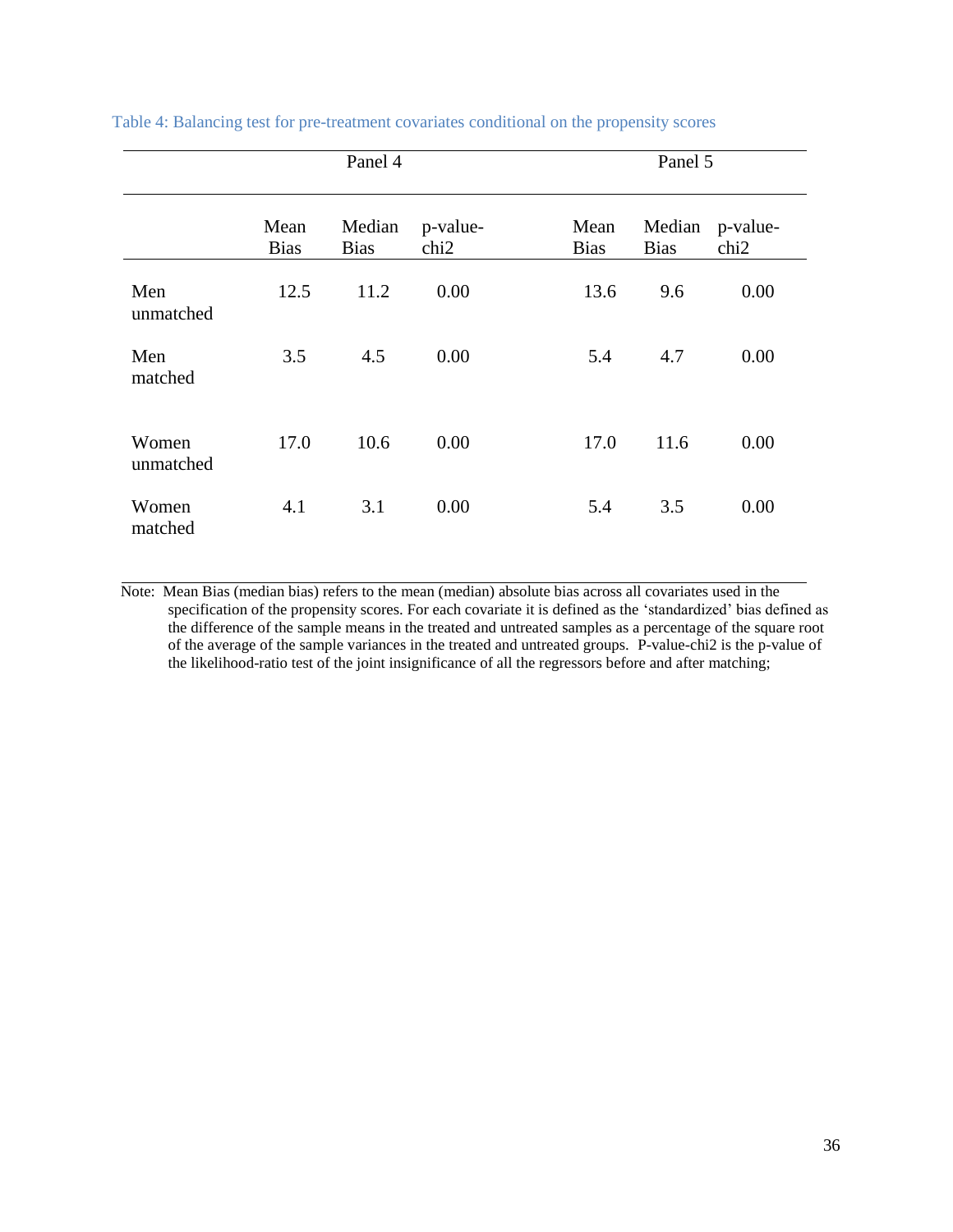|                                     |                     | Panel 4    |            | Panel 5    |             |  |
|-------------------------------------|---------------------|------------|------------|------------|-------------|--|
| Matching<br>Method                  | Treatment<br>Result | Male       | Female     | Male       | Female      |  |
| D-in-D with common support          |                     |            |            |            |             |  |
| Kernel                              | <b>ATT</b>          | $0.055***$ | $0.088***$ | $0.072***$ | $0.071***$  |  |
|                                     | Std. error          | 0.015      | 0.017      | 0.020      | 0.015       |  |
| $D-in-D$ w/o common support         |                     |            |            |            |             |  |
| Kernel                              | <b>ATT</b>          | $0.055***$ | $0.088***$ | $0.072***$ | $0.0702***$ |  |
|                                     | Std. error          | 0.017      | 0.014      | 0.017      | 0.018       |  |
| Cross-sectional with common support |                     |            |            |            |             |  |
| Kernel                              | <b>ATT</b>          | $0.052**$  | $0.114***$ | $0.110***$ | $0.087***$  |  |
|                                     | Std. error          | 0.022      | 0.018      | 0.024      | 0.018       |  |
| Cross-sectional w/o common support  |                     |            |            |            |             |  |
| Kernel                              | <b>ATT</b>          | $0.051**$  | $0.111***$ | $0.109***$ | $0.084***$  |  |
|                                     | Std. error          | 0.021      | 0.021      | 0.020      | 0.019       |  |
| <b>Observations</b>                 |                     | 2963       | 3071       | 2915       | 2944        |  |

Table 5: Average Treatment Effect on the Treated- Kernel Matching Estimates

Notes: Propensity scores matching estimation based with Epanechnikov kernel weighting function with bootstrapped standard errors. Individuals in Panel 4 are tracked from 2002 to 2006, while individuals in Panel 5 are followed from 2005 to 2009. \*\*\* statistically significant at 1%, \*\* statistically significant at 5%, \* statistically significant at 10%.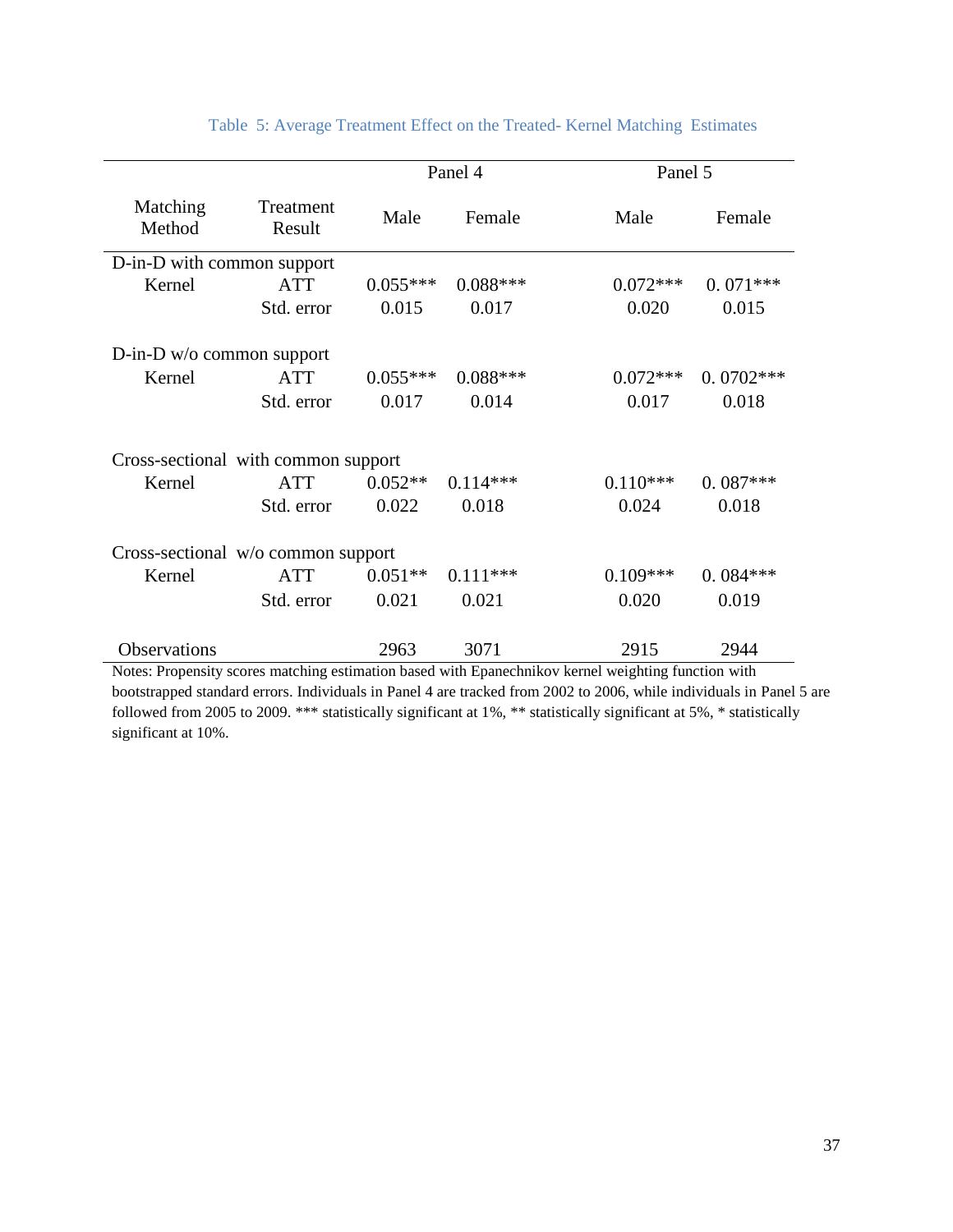|                           |                               | Panel 4   |            | Panel 5    |            |  |  |  |
|---------------------------|-------------------------------|-----------|------------|------------|------------|--|--|--|
| Matching<br>Method        | Treatment<br>Result           | Male      | Female     | Male       | Female     |  |  |  |
|                           | Less than high-school workers |           |            |            |            |  |  |  |
|                           | ATT                           | 0.050     | $0.068**$  | $0.154***$ | $0.075***$ |  |  |  |
|                           | Std. error                    | 0.034     | 0.033      | 0.042      | 0.028      |  |  |  |
|                           | N                             | 858       | 756        | 804        | 690        |  |  |  |
| Less than bachelor degree |                               |           |            |            |            |  |  |  |
|                           | <b>ATT</b>                    | $0.038**$ | $0.073***$ | $0.116***$ | $0.077***$ |  |  |  |
|                           | Std. error                    | 0.0174    | 0.016      | 0.021      | 0.017      |  |  |  |
|                           | N                             | 2369      | 2382       | 2315       | 2238       |  |  |  |
| Bachelor degree or more   |                               |           |            |            |            |  |  |  |
|                           | ATT                           | 0.122     | $0.063*$   | 0.016      | $-0.004$   |  |  |  |
|                           | Std. error                    | 0.037     | 0.035      | 0.048      | 0.038      |  |  |  |
|                           | N                             | 594       | 689        | 600        | 706        |  |  |  |

## Table 6: Difference-in-Differences Average Treatment Effect by Type of Worker

Notes: Propensity scores matching estimation based with Epanechnikov kernel weighting function with bootstrapped standard errors. Individuals in Panel 4 are tracked from 2002 to 2006, while individuals in Panel 5 are followed from 2005 to 2009. \*\*\* statistically significant at 1%, \*\* statistically significant at 5%, \* statistically significant at 10%.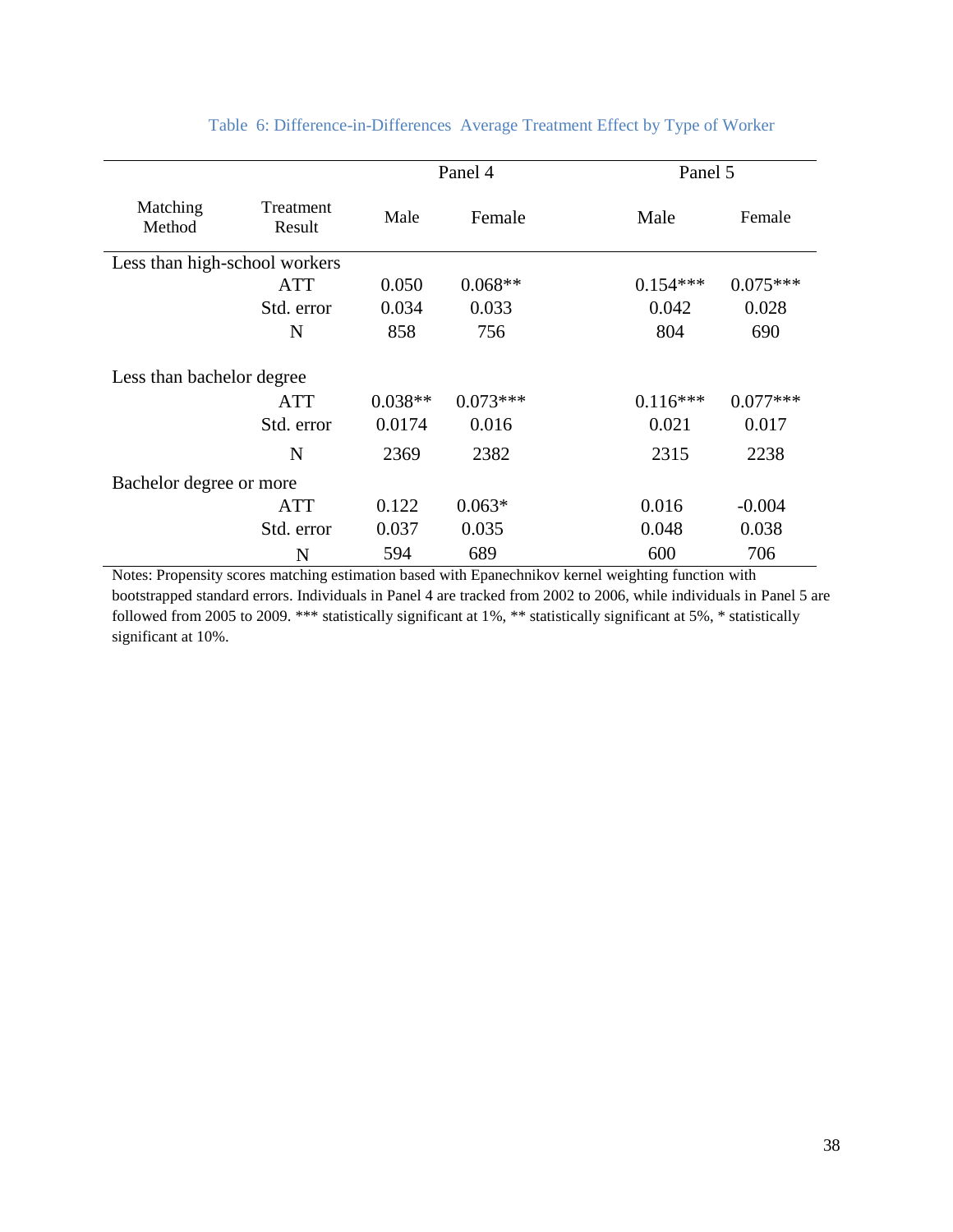|                    |                     | Panel 4 |        | Panel 5 |        |  |
|--------------------|---------------------|---------|--------|---------|--------|--|
| Matching<br>Method | Treatment<br>Result | Male    | Female | Male    | Female |  |
| Kernel             | <b>ATT</b>          | 0.018   | 0.011  | 0.022   | 0.011  |  |
|                    | Std. error          | 0.016   | 0.013  | 0.015   | 0.013  |  |
| Observations       |                     | 4288    | 4436   | 4402    | 4526   |  |

## Table 7: Cross-sectional Kernel Matching on Pre-treatment Outcome

Notes: Propensity scores matching estimation based with Epanechnikov kernel weighting function with bootstrapped standard errors. Individuals in Panel 4 are tracked from 2002 to 2006, while individuals in Panel 5 are followed from 2005 to 2009.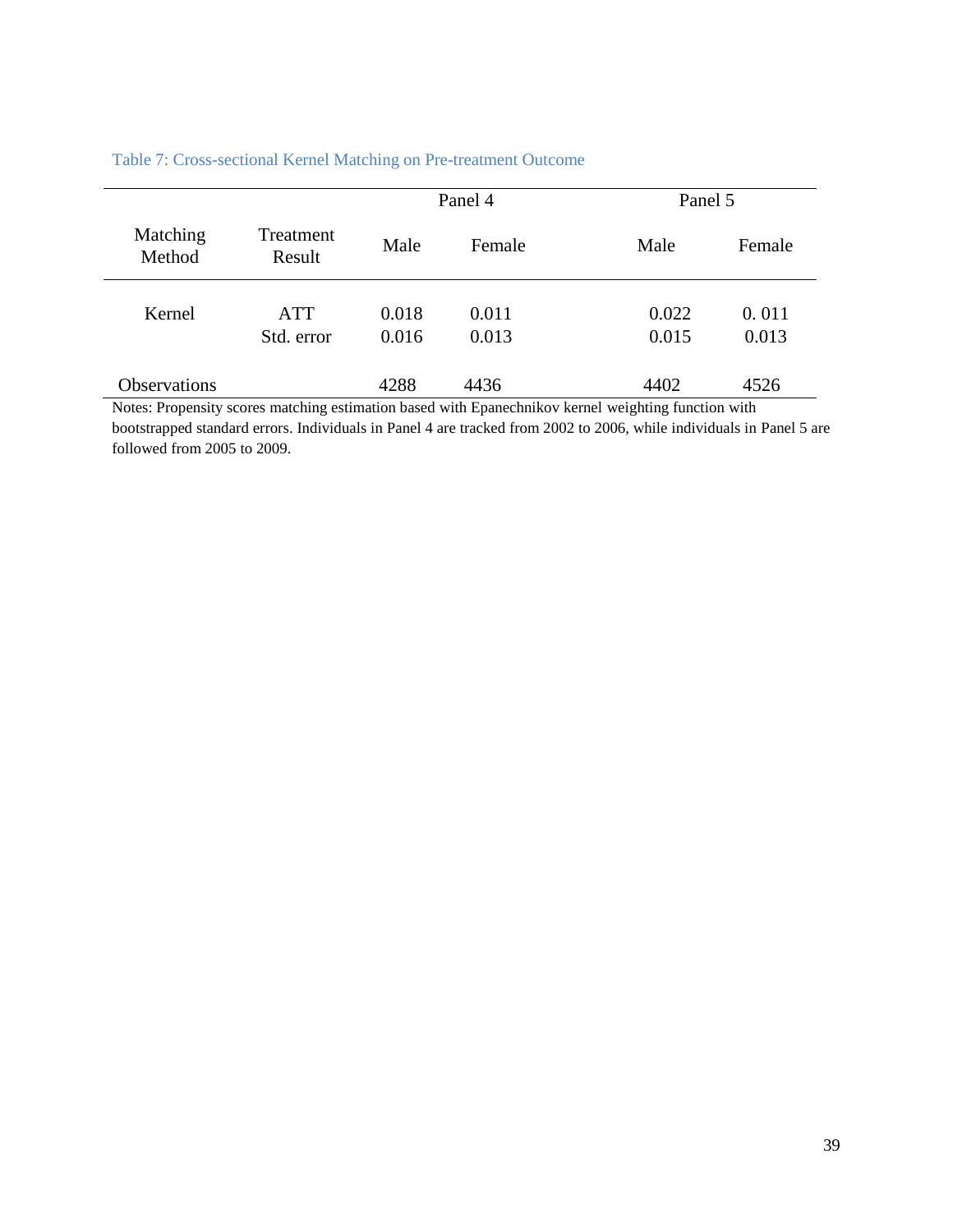| Gamma      | $sig+$                                   | sig-           | $t$ -hat $+$ | t-hat-   | $CI+$       | CI-         |
|------------|------------------------------------------|----------------|--------------|----------|-------------|-------------|
| $(\Gamma)$ |                                          |                |              |          |             |             |
|            | Diff-in-Diff model for Log Wage: Panel 4 |                |              |          |             |             |
| 1          | $\theta$                                 | $\overline{0}$ | 0.087013     | 0.087013 | 0.068185    | 0.105809    |
| 1.1        | 1.80E-11                                 | $\theta$       | 0.064636     | 0.109332 | 0.0457      | 0.128248    |
| 1.2        | 3.10E-06                                 | $\overline{0}$ | 0.044168     | 0.129788 | 0.025141    | 0.148683    |
| 1.3        | 0.004783                                 | $\overline{0}$ | 0.025342     | 0.148488 | 0.006238    | 0.16737     |
| 1.34       | 3.13E-02                                 | $\theta$       | 0.018169     | 0.155517 | $-0.00097$  | 0.174479    |
| 1.36       | 0.110433                                 | $\overline{0}$ | 0.01226      | 0.158212 | $-0.007433$ | 0.174479    |
|            | Diff model for Log Wage: Panel 5         |                |              |          |             |             |
| 1          | $\theta$                                 | $\overline{0}$ | 0.09267      | 0.09267  | 0.074243    | 0.111161    |
|            |                                          |                |              |          |             |             |
| 1.1        | 6.30E-14                                 | $\theta$       | 0.070572     | 0.114806 | 0.052146    | 0.133467    |
| 1.2        | $6.10E-08$                               | $\overline{0}$ | 0.050499     | 0.135114 | 0.031944    | 0.153673    |
| 1.3        | 0.000405                                 | $\overline{0}$ | 0.031988     | 0.153632 | 0.013394    | 0.172309    |
| 1.38       | 0.028381                                 | $\theta$       | 0.018194     | 0.167513 | $-0.00053$  | 0.186268    |
| 1.46       | 0.107181                                 | $\theta$       | 0.011871     | 0.185605 | $-0.006911$ | $-0.204624$ |

#### Table 8: Rosenbaum Bounds for Test of Unconfoundedness

Note:

1. People in Panel 4 are tracked from 2002 to 2006 for five years, which is the same as that in Panel 5 where individuals are followed from 2005 to 2009 for five years.

2. gamma - log odds of differential assignment due to unobserved factors

3. sig-/+ - lower and upper bound significance level

4. t-hat-/+ -lower and upper bound Hodges-Lehmann point estimate

5.  $CI-/-$  - lower and upper bound confidence interval (a= .95)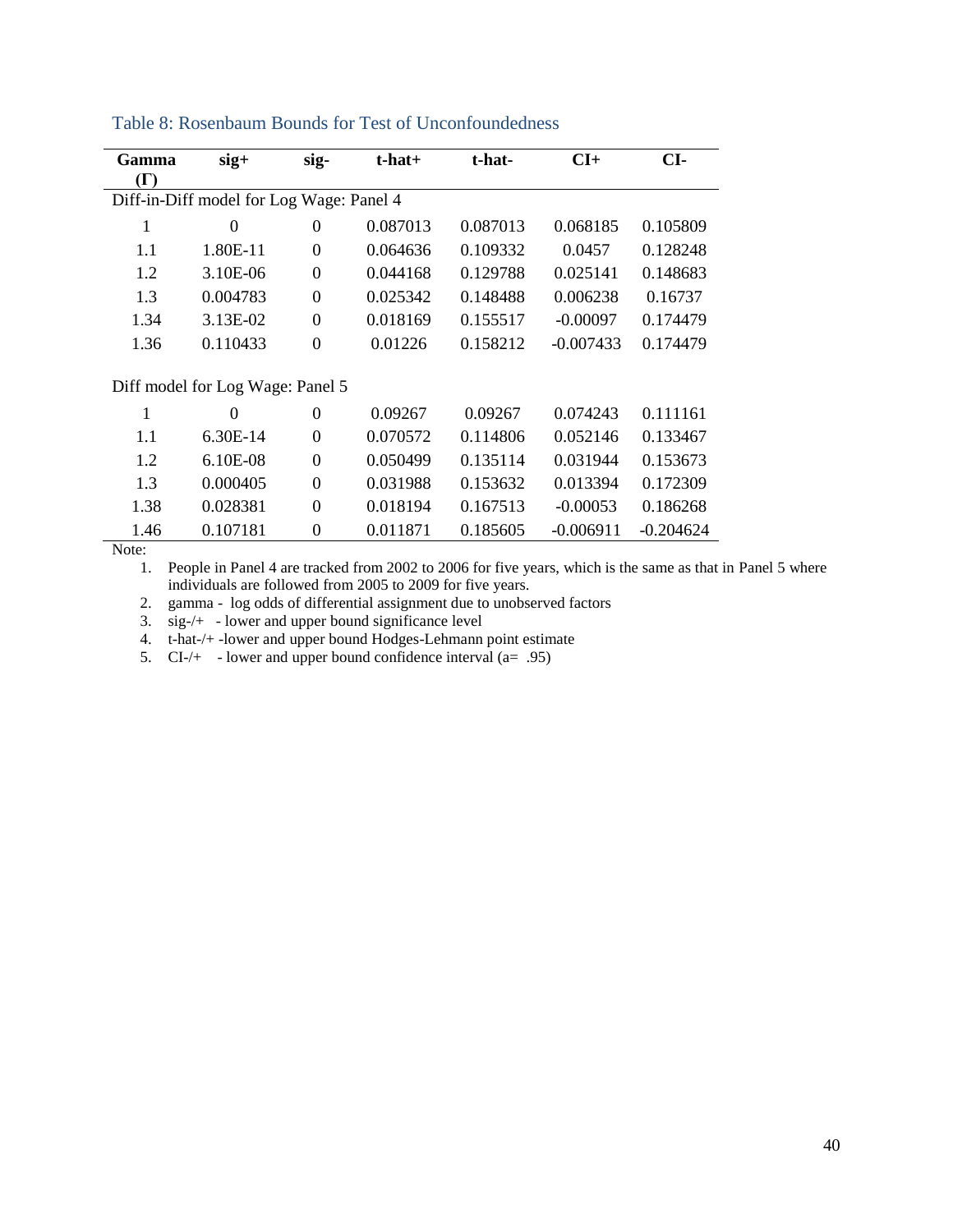



# Figure 1: Empirical Common Support Distribution for Men and Women (Pooled) Sample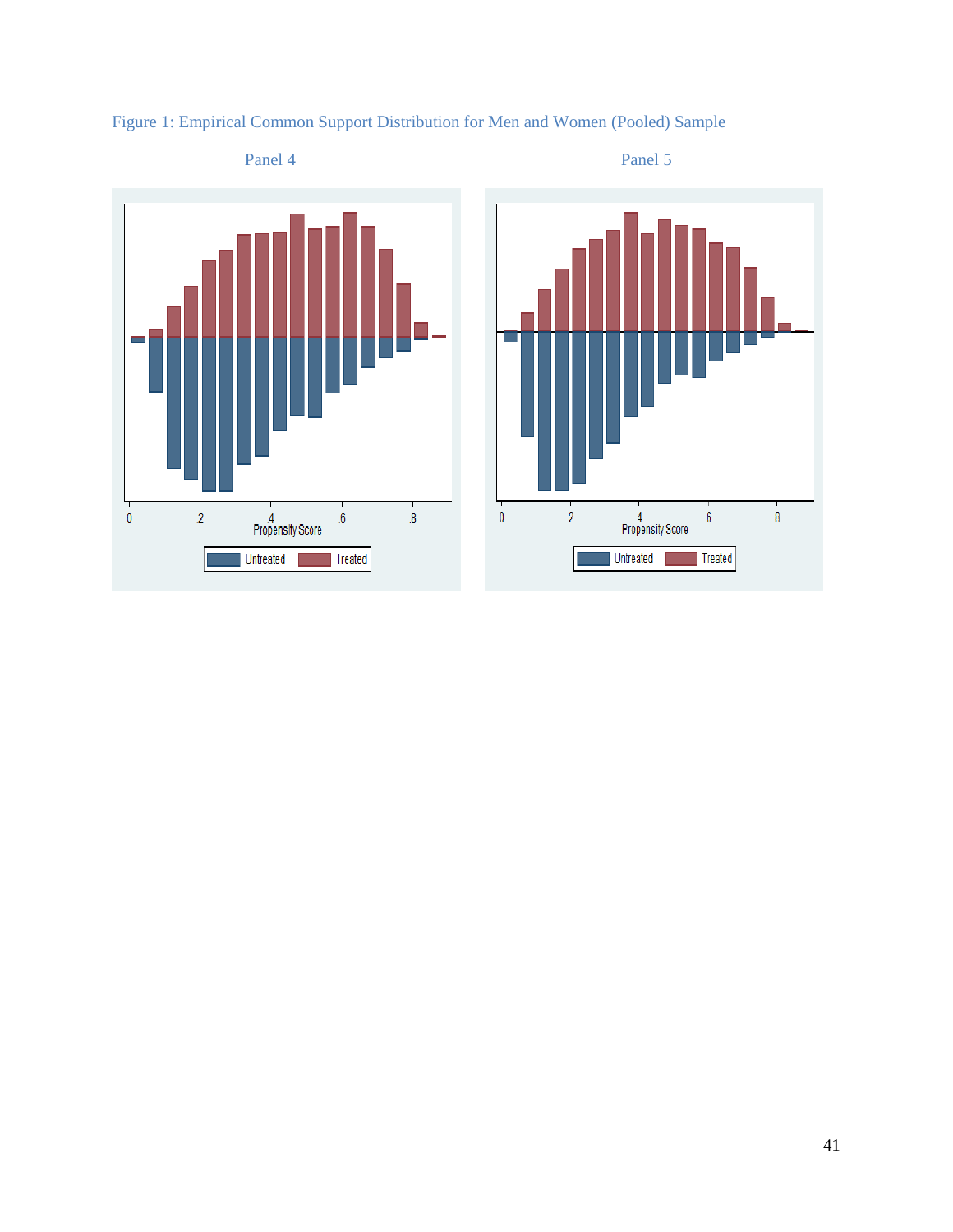

## Figure 2: Dose-response functions for Intensity (hours) of Training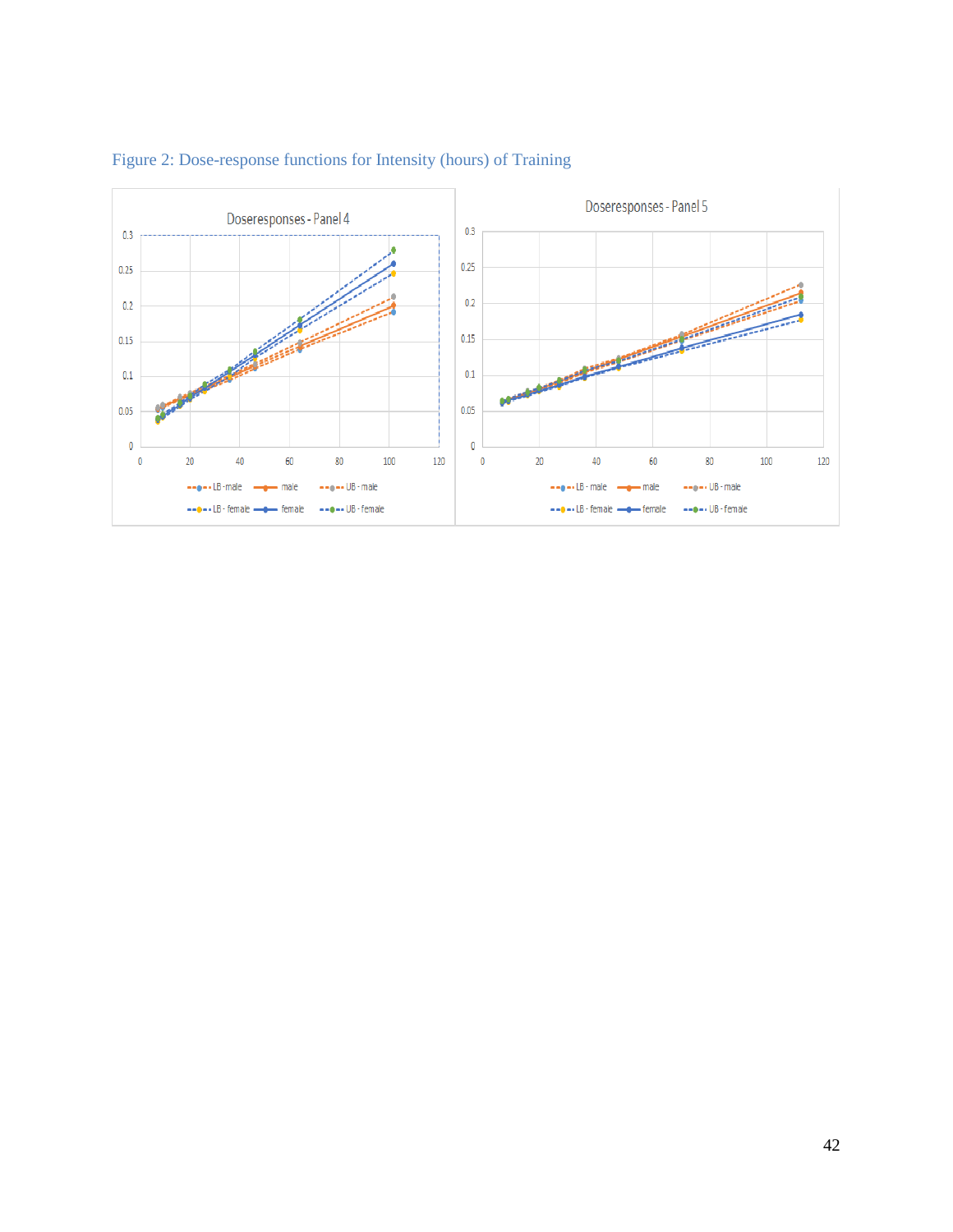

Figure 3: Hourly Wage Profile over Time: Treated versus Untreated Group Individuals

second longest wave 2002-2007 in Panel 5. Vertical line represents longest wave 2003-2008 in Panel 5. Vertical line represents the the training time 't'. The training time 't'.



Notes: Weighted sample means for hourly wages estimated over the Notes: Weighted sample means for hourly wages estimated over the